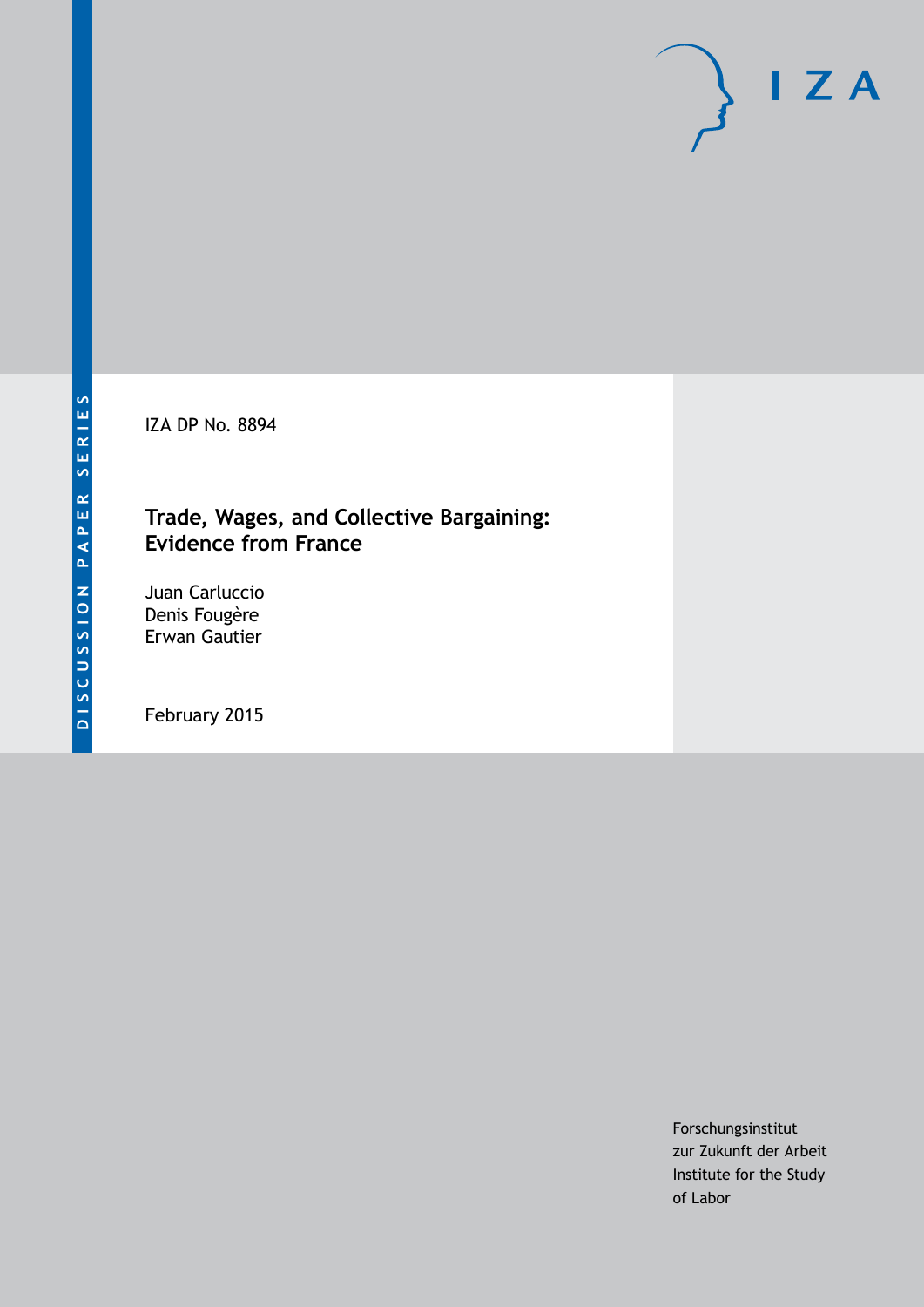# **Trade, Wages, and Collective Bargaining: Evidence from France**

# **Juan Carluccio**

*Banque de France and University of Surrey*

# **Denis Fougère**

*CNRS, CREST, LIEPP, Sciences Po, CEPR, IZA and Banque de France*

# **Erwan Gautier**

*LEMNA-TEPP, Université de Nantes and Banque de France*

Discussion Paper No. 8894 February 2015

IZA

P.O. Box 7240 53072 Bonn Germany

Phone: +49-228-3894-0 Fax: +49-228-3894-180 E-mail: [iza@iza.org](mailto:iza@iza.org)

Any opinions expressed here are those of the author(s) and not those of IZA. Research published in this series may include views on policy, but the institute itself takes no institutional policy positions. The IZA research network is committed to the IZA Guiding Principles of Research Integrity.

The Institute for the Study of Labor (IZA) in Bonn is a local and virtual international research center and a place of communication between science, politics and business. IZA is an independent nonprofit organization supported by Deutsche Post Foundation. The center is associated with the University of Bonn and offers a stimulating research environment through its international network, workshops and conferences, data service, project support, research visits and doctoral program. IZA engages in (i) original and internationally competitive research in all fields of labor economics, (ii) development of policy concepts, and (iii) dissemination of research results and concepts to the interested public.

<span id="page-1-0"></span>IZA Discussion Papers often represent preliminary work and are circulated to encourage discussion. Citation of such a paper should account for its provisional character. A revised version may be available directly from the author.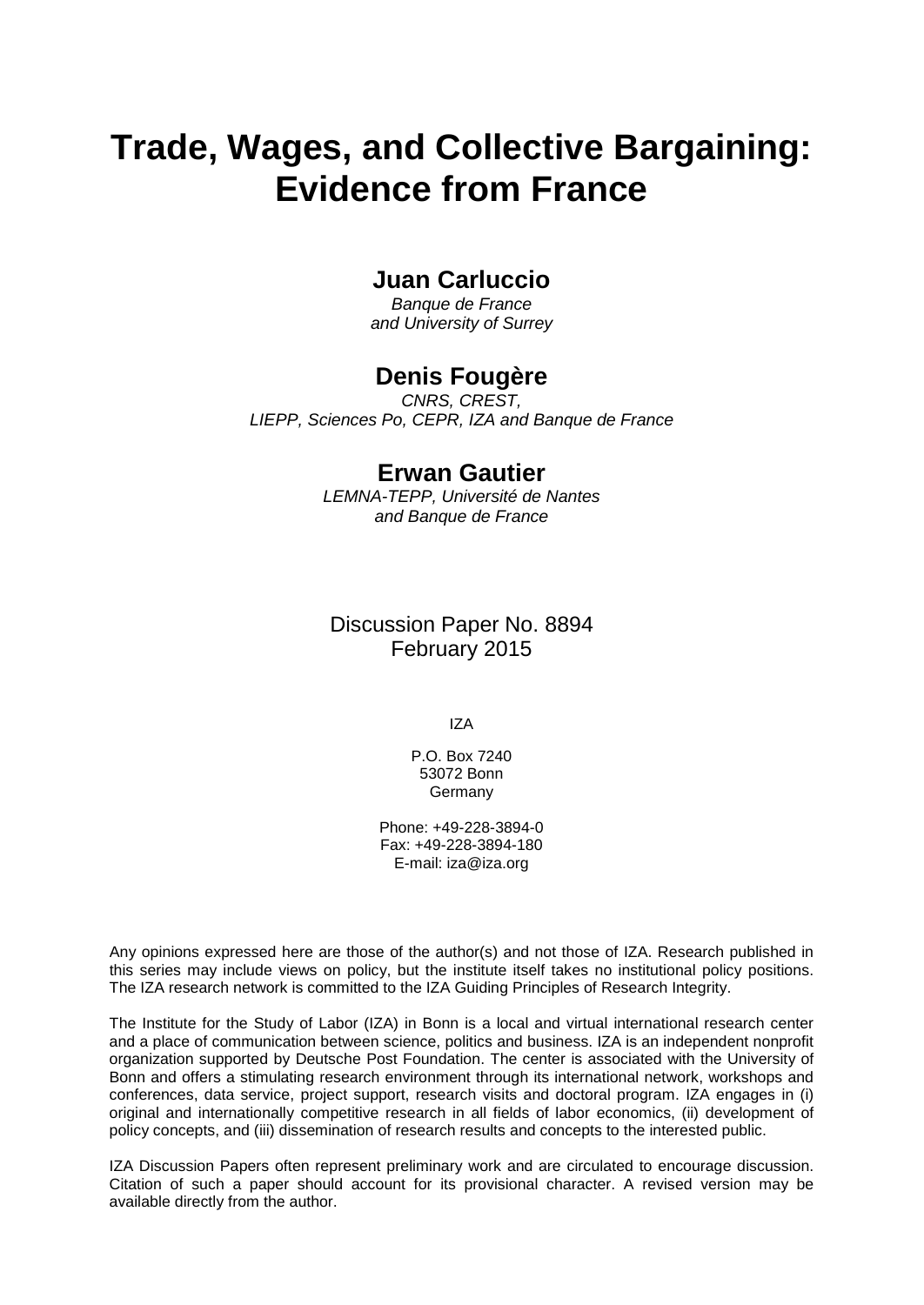IZA Discussion Paper No. 8894 February 2015

# **ABSTRACT**

# **Trade, Wages, and Collective Bargaining: Evidence from France[\\*](#page-1-0)**

We estimate the impact of international trade on wages using data for French manufacturing firms. We instrument firm-level trade flows with firm-specific instrumental variables based on world demand and supply shocks. Both export and offshoring shocks have a positive effect on wages. Exports increase wages for all occupational categories while offshoring has heterogeneous effects. The impact of trade on wages varies across bargaining regimes. In firms with collective bargaining, the elasticity of wages with respect to exports and offshoring is higher than in firms with no collective bargaining. Wage gains associated with collective bargaining are similar across worker categories. Keywords: exports, offshoring, firm-level wages, collective bargaining.

JEL Classification: F16, J51, E24

Keywords: exports, offshoring, firm-level wages, collective bargaining

Corresponding author:

Juan Carluccio Banque de France 46-2401 DGEI-DEMS-SAMIC 31 Rue Croix-des-Petits-Champs 75049 Paris Cedex 01 France E-mail: [juan.carluccio@banque-france.fr](mailto:juan.carluccio@banque-france.fr)

We thank Laurent Baudry and Amelie Schiprowski for valuable research assistance. We are grateful to the Editor and one referee for very insightful suggestions that helped us to improve the paper substantially. We also thank Pierre Cahuc, Chiara Criscuolo, Bruno Decreuse, Fabrice Defever, Peter Egger, Olivier L'Haridon, François Langot, Rémy Lecat, Jakob Munch, Julien Prat, Hans-Jörg Schmerer and the participants of various conferences and seminars where previous versions of the paper were presented. The views expressed in this paper do not necessarily reflect those of the Banque de France.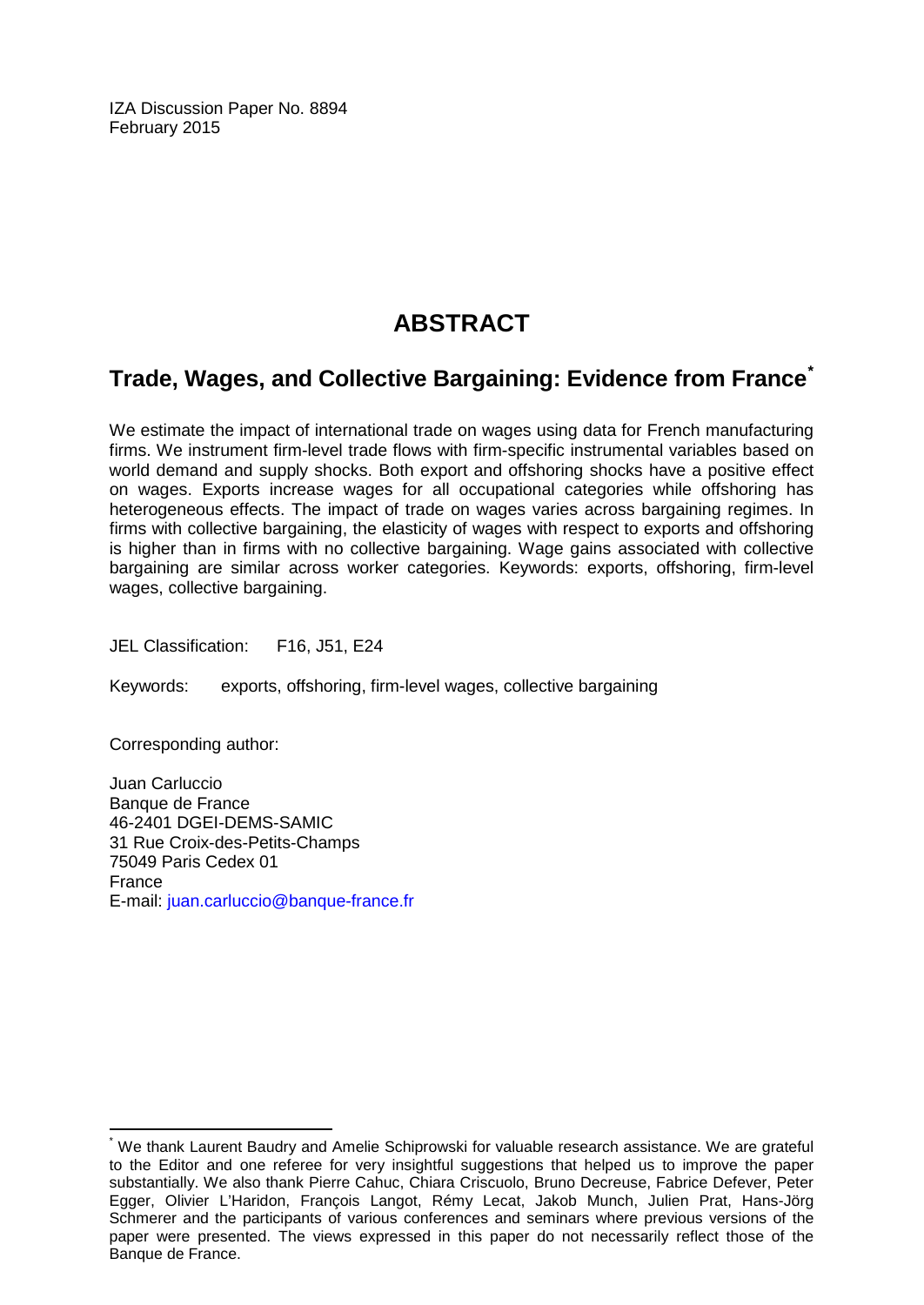What is the impact of globalisation on wages? A flourishing theoretical literature highlights tradeinduced variation in firm-specific wages as a fundamental component of wage inequality, predicting heterogeneous effects across tasks, occupations and skills (see Harrison *et al.*, 2011, for a review). This literature points to rent-sharing as a key mechanism through which trade-created revenues are transmitted to wages. In European countries, collective bargaining is the most important formal rentsharing mechanism and plays a key role in wage determination (Venn, 2009). However, empirical evidence of how collective bargaining shapes the effect of trade on wages is scarce.

In this paper we present a comprehensive empirical study of the impact of exports and offshoring on the wage levels of French manufacturing firms, testing for heterogeneous effects across occupational categories and bargaining levels.

We use a rich dataset obtained by matching several administrative sources providing firm-level information on exports and imports, balance-sheet, hourly wages by occupational category, and firmand industry-level wage agreements. The detailed trade is broken-down by product (at the HS6 level) and country or origin/destination. It allows us to overcome the potential endogeneity bias arising from unobserved shocks leading firms to simultaneously choose both trade flows and wages. We construct firm-specific instruments for exports and offshoring following the recent work by Hummels *et al.* (2014) (based on Autor *et al.*, 2013). For each firm, we define a set of potential markets (productcountry pairs) based on pre-sample trade flows and use world demand and supply shocks specific to each product-country pair as exogenous shifters. The quality of our instruments requires the set of potential markets to be specific to each firm and stable over time, two conditions that are met in our data. Our results are robust to excluding markets where French firms are dominant, ensuring the exogeneity of the supply and demand shocks used for identification. The use of specific firm-level instruments for exports and offshoring allows identification of the potentially different effects of both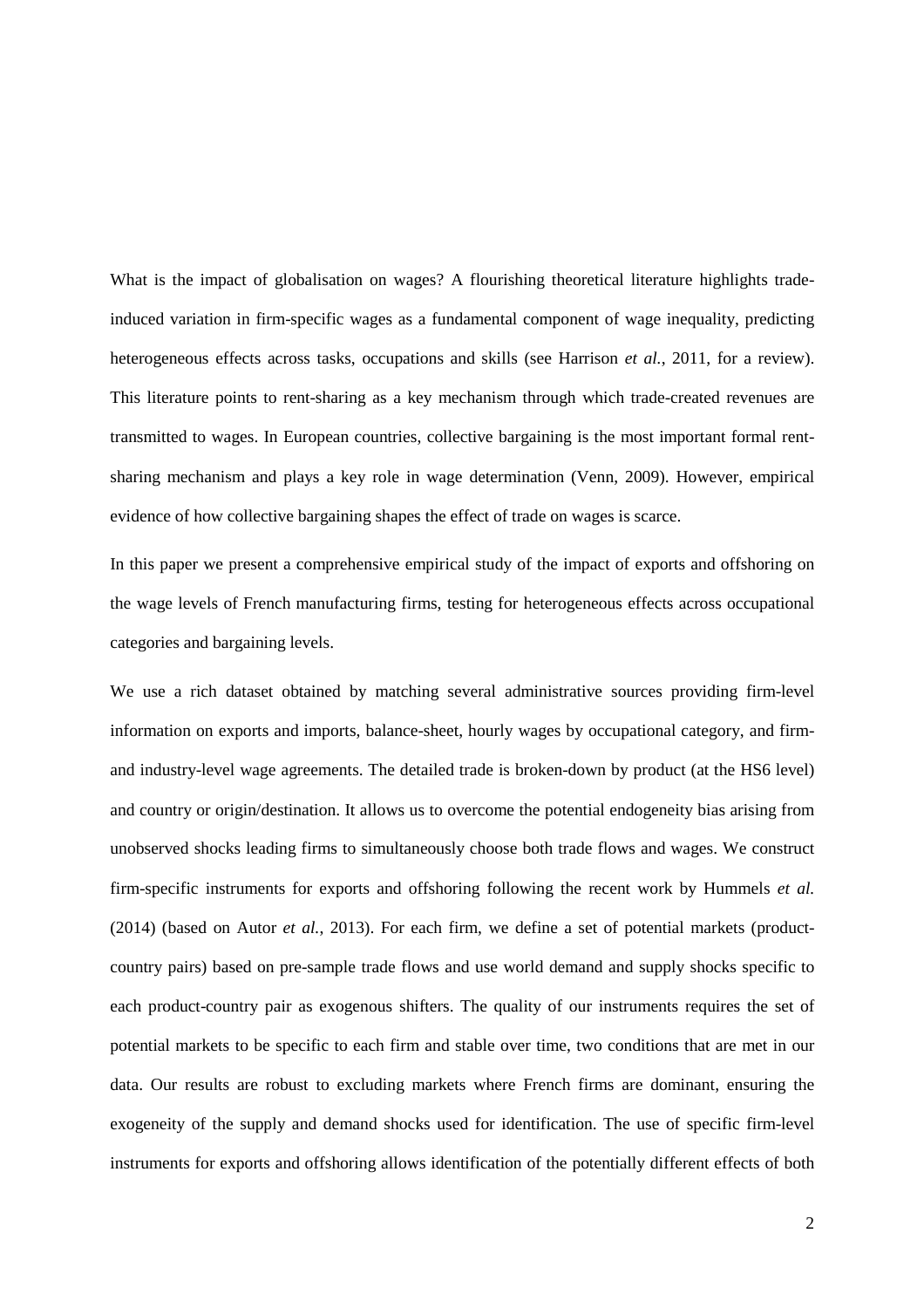activities on firms' wages. In our data and as in most trade datasets (e.g., Bernard *et al.*, 2012), exporters tend to be also offshorers, which raises the need to control for export activity in order to identify the effect of offshoring and vice versa.

Our first empirical contribution is to provide evidence on how trade shocks are transmitted to wage levels. We find that both exports and offshoring shocks have a significantly positive effect on wages, with the elasticity being higher for exports. The results are consistent with recent theories that explain the export wage premium through either rent-sharing (e.g., Egger and Kreickemeier, 2009; Amiti and Davis, 2012; Helpman *et al.*, 2012) or differences in workforce composition (e.g., Yeaple, 2005; Verhoogen, 2008; Bustos, 2011). They are also in line with the view that access to foreign goods through overseas production lowers costs and boosts productivity, resulting in higher wages (Grossman and Rossi-Hansberg, 2008).

We then perform the analysis by occupation. Theories focusing on workforce composition predict exports increase the marginal returns to skills (e.g., by facilitating the adoption of skill-biased technologies) and thus the wages of high-skilled individuals. It suggests heterogeneous effects across occupations, being stronger for occupations that are on average high-skilled (i.e. technical and managerial). Theoretical models of offshoring also predict strong heterogeneous effects. Foreign production reduces the wages of workers whose tasks can be offshored via a substitution effect, but raises the marginal productivity and wages of workers undertaking tasks complementary to the offshored production. Our empirical results show that export shocks have a positive effect on wages with no significant differences across occupations. On the contrary, we find that offshoring shocks lead to significantly higher wages for technicians and executives, and have no impact on the wages of blue- and white-collars. These findings suggest that, on average, workers in the high-skilled occupations are complements to overseas production, while those in the relatively low-skilled ones are substitutes.

Two important messages arise. First, as predicted by theoretical models with firm heterogeneity, the dispersion in trade shocks generates between-firm dispersion in wages which also holds within occupations. Second, export and offshoring shocks prompt different changes in the production

3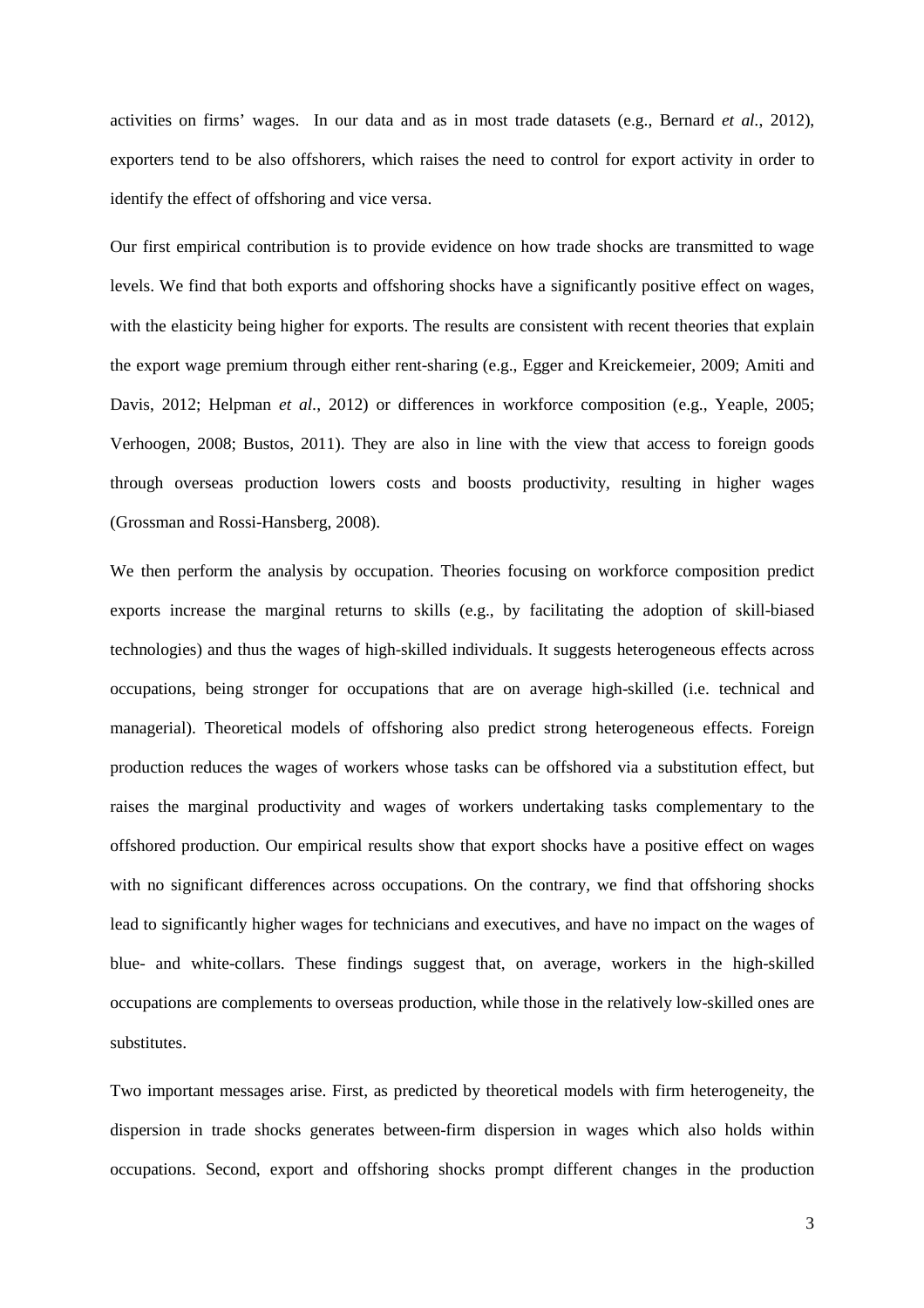process, with the latter having strong redistribution effects across occupational categories (see Hummels *et al.*, 2014, for similar evidence on Denmark).

Our second contribution is to provide evidence on how the firms' bargaining regime shapes the effect of trade shocks on wages. Collective bargaining is a particularly relevant rent-sharing mechanism in France where the labour market institutions favour collective negotiations and a large share of the workforce is covered by collective wage agreements (Avouyi-Dovi *et al.*, 2013). The French system is very close to that of other European countries (Du Caju *et al.*, 2009); thus, our analysis sheds light on general mechanisms likely at work in other countries.

We classify firms according to whether they are covered by firm-level, industry-level or no collective wage agreements. The main finding is the following: in firms with collective bargaining, the elasticity of wages with respect to both exports and offshoring shocks is higher than in firms with no collective bargaining. These results give support to the idea that, through collective negotiations, a share of the trade-created rents is captured by the workers. They unveil an additional source of trade-induced between-firm wage dispersion that arises from the heterogeneity in bargaining regimes across firms. The data shows differences between exports and offshoring. The effect of exports is positive irrespective of the bargaining regime, and higher under firm- than industry-level bargaining. This result mimics the findings of closed economy studies showing that wages tend to be more responsive to profitability shocks under firm- than industry-level bargaining (e.g., Gürtzgen, 2009). We find a negative effect of offshoring shocks in firms without collective agreements. It suggests that, absent formal rent-sharing agreements, the productivity gains associated with offshoring accrue to the firms' shareholders. Finally, the wage gains are similar across worker categories. Collective bargaining does not appear to reduce the wage inequalities across categories associated with offshoring.

We contribute to the burgeoning empirical literature on trade and wages, which has thus far mainly analysed the impact of exports and offshoring separately (see Feenstra and Hanson, 2003 and Harrison *et al.*, 2011 for surveys), and to a small literature focusing on the role of collective bargaining, notably Kramarz (2010) and Felbermayr *et al*. (2014). We complement previous works by identifying the distinct effect of both trade activities in the same firm with instrumental variables, by unveiling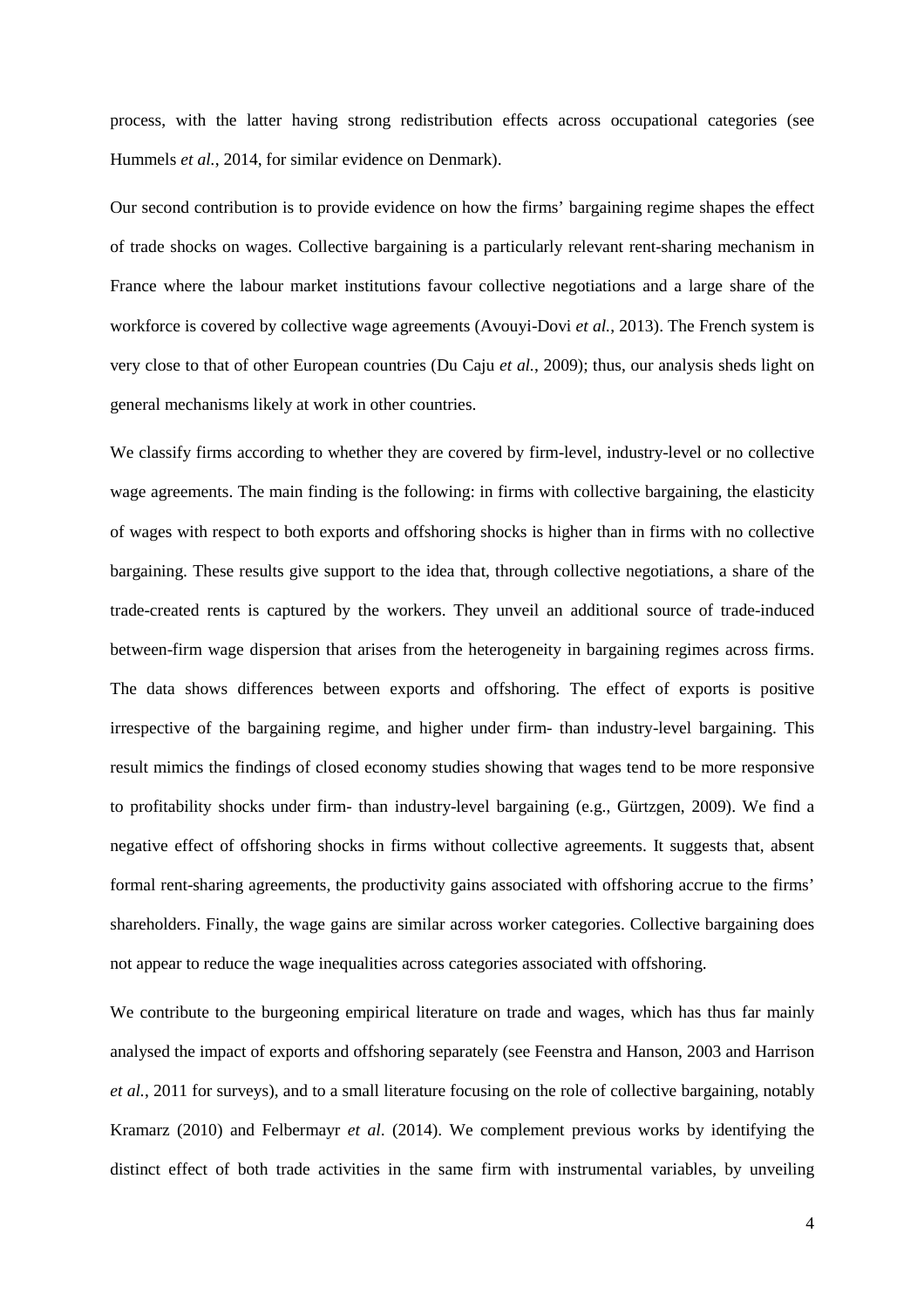heterogeneous responses across occupations and by using detailed data on bargaining regimes. Our results also contribute to the literature on collective bargaining in closed economies (e.g., Dahl *et al*., 2013), by using trade as exogenous shocks to identify heterogeneous effects according to the bargaining regimes.

Our paper is organised as follows. Section 1 provides a brief theoretical background. Section 2 describes the data sources and the estimating sample. Section 3 presents the empirical model and the construction of the instrumental variables. Section 4 studies how trade shocks affect firm-level wages, on average and by occupation. Section 5 focuses on the role of the bargaining regime. Section 6 concludes.

# **1. Theoretical Background**

A large body of theoretical work studying the impact of trade on wages has flourished in recent years. This literature focuses on the impact of trade on wage dispersion between firms. It constitutes a major departure from traditional trade theories that placed the emphasis on wage differences between occupations and sectors. The recent theories generate a rich set of predictions linking firm-specific wages to firms' trade participation that provide the background of our empirical analysis.

The literature builds upon the seminal contribution by Melitz (2003) that features firm heterogeneity in productivity and fixed export costs. Trade liberalisation reallocates market shares towards the more productive firms and raises their profits, while it leads the least productive ones to exit. In the original Melitz model, the heterogeneity in profits and trade status of firms does not translate into wage heterogeneity because all workers are homogenous and labour markets are frictionless. Theoretical models generating wage variations between firms depart from those assumptions and can be roughly classified in two groups: 'workforce composition' and 'rent-sharing'.

The first set of papers allows for worker heterogeneity in skills while maintaining the assumption of competitive labour markets. Wages reflect marginal productivities. Firms that enter the export market adopt more skilled-intensive technologies that raise returns to skills in those firms. In equilibrium, exporters employ better workers and pay higher average wages than non-exporters. Representative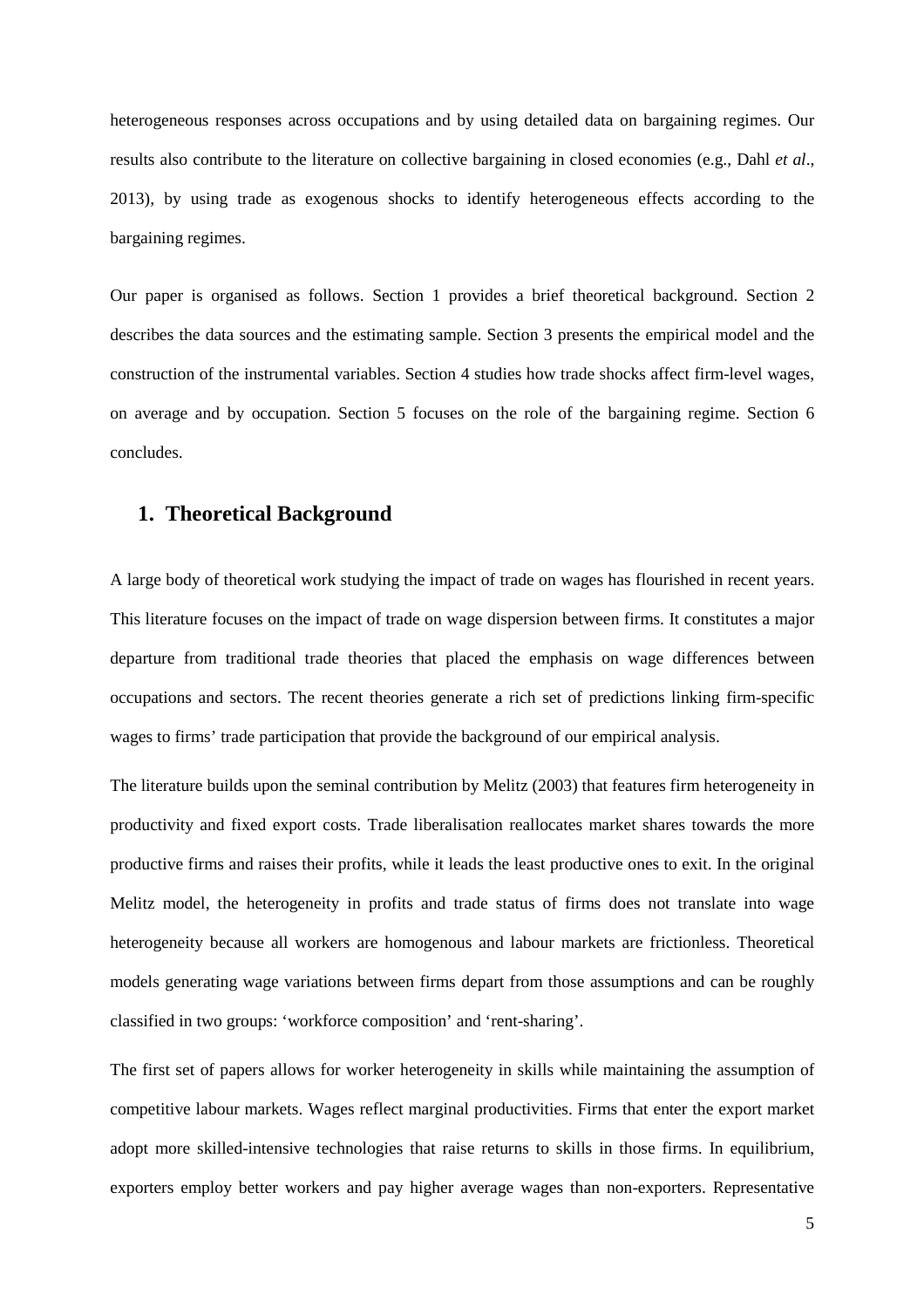examples of this class of models are those by Yeaple (2005) and Bustos (2011).<sup>1</sup> The effects of offshoring are also heterogeneous across workers, and depend on how each type of worker interacts with the imported goods in the production process. Offshoring boosts the marginal productivity and demand for workers with tasks complementary to the imported goods, affecting their wages positively. It leads to wage and employment losses for workers who are substitutes to the imported goods (Feenstra and Hanson, 1999). It is generally assumed that skilled workers are complementary to offshored production.

The second group of models generates a true 'trade wage premium' since wages are above marginal productivities. Rent-sharing implies wages are an increasing function of profits and arises in the presence of labour market frictions. Models of the exporter wage premium with rent-sharing are based on fair wage considerations (Egger and Kreickemeier, 2009; Egger *et al.*, 2013; Amiti and Davis, 2012), efficiency wages (Davis and Harrigan, 2011) or search-and-matching frictions with individual bargaining (Felbermayr *et al.*, 2011; Helpman *et al.,* 2012). Offshoring wage premia can also be generated through rent-sharing mechanisms because offshoring lowers costs and raises profits, creating a surplus that can be shared with workers. The 'productivity effect' of offshoring has been formalised by Grossman and Rossi-Hansberg (2008) and is in line with available evidence on the effects of imported inputs on productivity (Amiti and Konings, 2007). Amiti and Davis (2012) develop a Melitz-type model with fair wages. Sethupathy (2013) models bilateral bargaining between workers and offshoring firms.

A set of models studies collective bargaining as a particular rent-sharing mechanism, with wages determined through bargaining between firms and trade unions. The general prediction is that reductions in trade costs lead to a positive correlation between exports and wages (e.g., Naylor, 1998 and 1999, Bastos and Kreickemeier, 2009). There is an established literature modelling the wage effects of offshoring when wages are set through collective bargaining. Offshoring provides the firm with an outside option in the bargain, leading to heterogeneous wage effects across workers. When local and foreign workers are substitutes, the threat of moving production abroad constrains union

 $\overline{a}$ 

<sup>1</sup> Verhoogen (2008) highlights the role of quality upgrading, and Burstein and Vogel (2012) and Harrigan and Reshef (*forthcoming*) assume more productive firms use more skill-intensive technologies.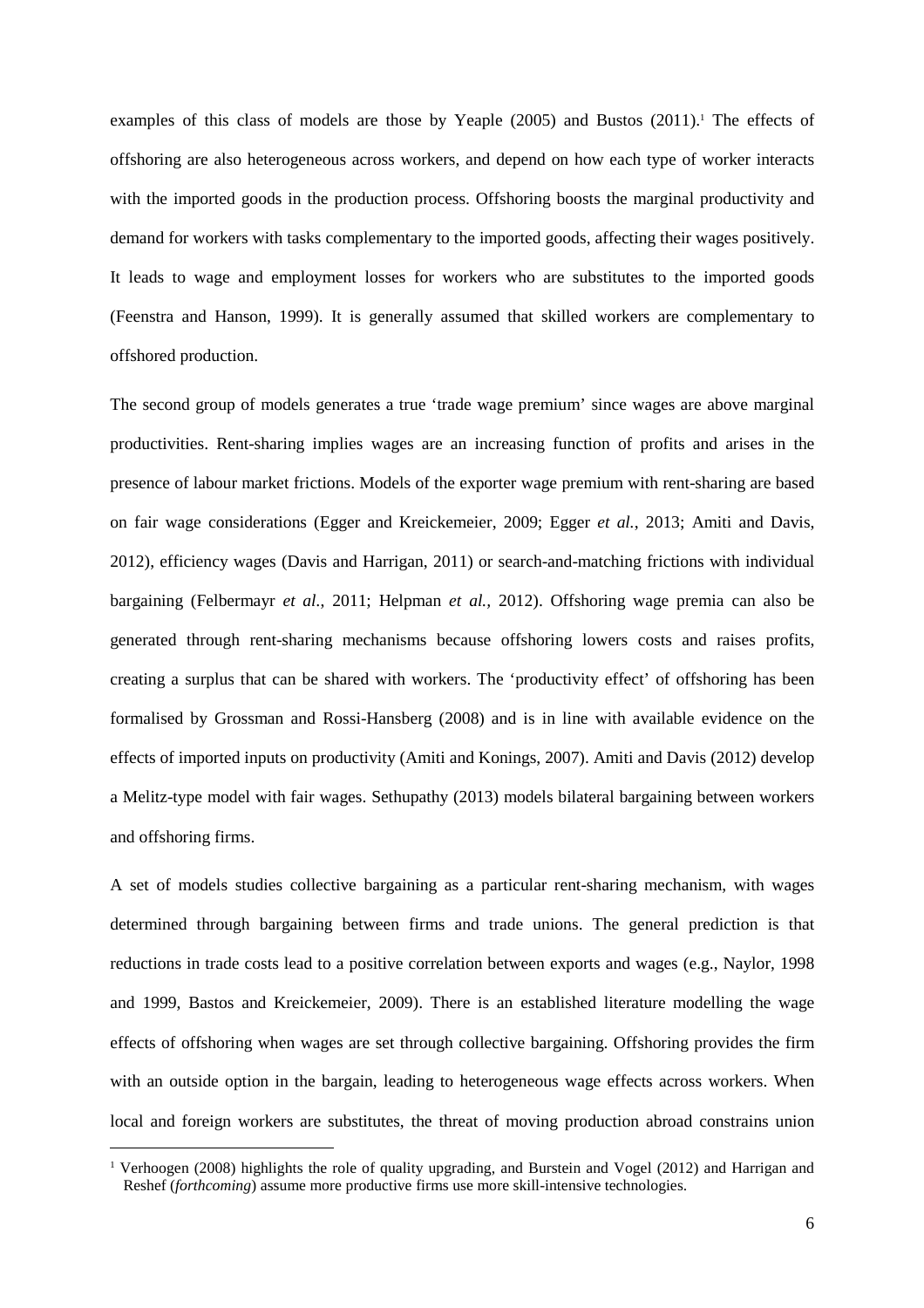wage demands, generating a negative relationship between offshoring and union wages. The opposite effect is expected when local and foreign workers are complements (Skaksen and Sorensen, 2001 and Lommerud *et al.*, 2009).

The effect of collective bargaining on wages is the subject of an extensive literature. Of interest to our analysis is how the level of centralisation of bargaining affects wage outcomes (e.g., Calmfors and Driffill, 1988). A general prediction is that wages are more tightly linked to profits under firm-level than under more centralised bargaining levels (i.e., industry or national), because trade unions are concerned with idiosyncratic profitability shocks (see Gürtzgen, 2009 for empirical evidence). Most available evidence shows wage levels are higher under firm- than under industry-level bargaining, especially in countries with multi-level bargaining systems (e.g., Card and de la Rica, 2006; Plasman *et al*., 2007; Dahl *et al.*, 2013). Another relevant issue is whether collective bargaining reduces inequalities within firms by compressing the wage distribution. The general consensus is that this is the case, as illustrated in the textbook treatment of Cahuc *et al.* (2014) and the empirical survey in Card *et al.* (2004).

# **2. Data**

We match data from four administrative sources with firm-level information on imports and exports, balance-sheet data, wages, and collective wage agreements. We now describe the data sources and explain the construction of our estimating sample. Table 1 presents the data sources succinctly.

## *[Insert Table 1]*

# *2.1 Data Sources*

*Trade data:* The trade data come from an exhaustive administrative file collected by the French Customs. The yearly value of imports (by country of origin and product) and exports (by country of destination and product) are reported for all firms over the period 1996-2009. Trade flows are originally classified at the CN 8-digit level (EU - Combined Nomenclature) but we aggregate them at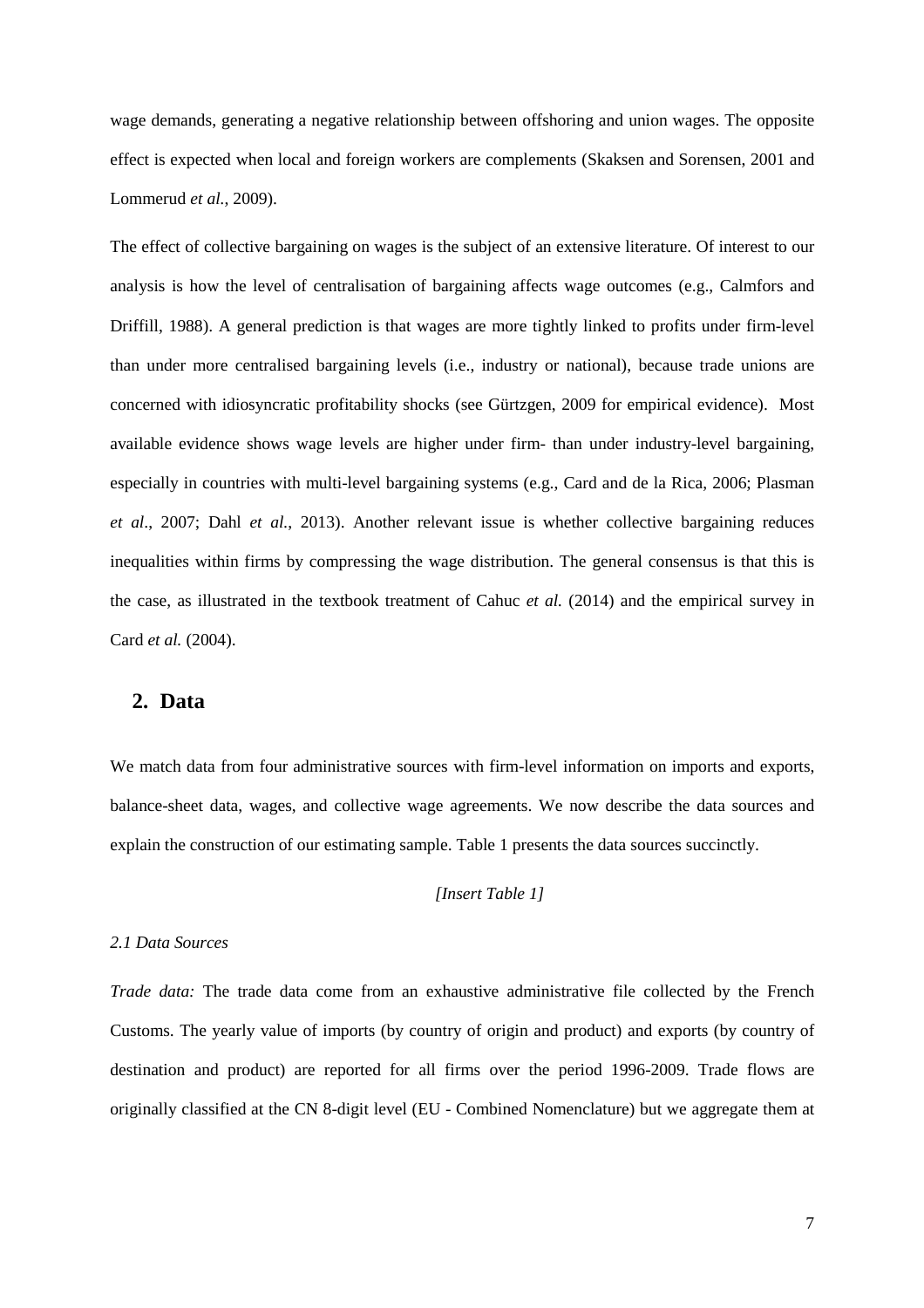the 6-digit level of the Harmonised System (HS6) to construct our instruments. We restrict our sample to imports and exports of manufactured goods by manufacturing firms.<sup>2</sup>

The theory reviewed in Section 1 points out that the effect of offshoring on wages potentially differs according to whether the imported goods complement or substitute for activities that can be undertaken within the firm. In light of this, for each firm in our sample we want to have an empirical measure of offshoring that captures the transfer abroad of production activities that were carried out (or could have been carried out) by the same firm in France. Within the firm, these goods produced with foreign labour are more likely to substitute for domestic labour. In order to construct such measure we apply the methodology developed by Feenstra and Hanson (1999) which has become standard in the offshoring literature (Biscourp and Kramarz, 2007, also apply it to French data). The idea is to include only imports of goods that are close to the final output produced by the firm. In practice, for each firm in the sample we keep only those imported goods that belong to the industry where the firm operates.<sup>3</sup> We then sum the remaining imports flows for each firm and each year, obtaining the firm-year measure of offshoring that we use throughout the paper.<sup>4</sup> Feenstra and Hanson (1999) and Hummels *et al.* (2014) label this 'narrow offshoring', but for simplicity we use the term 'offshoring' throughout. The above definition should be kept in mind when interpreting the results. As a robustness check, we provide the results obtained using total imports as a measure of offshoring in Appendix D.

*Balance sheet data:* The administrative BRN dataset ('*Bénéfices Réels Normaux*') is constructed from tax records and provides us with balance-sheet information on sales, employment, material usage, capital stock and main sector of activity at the 5-digit NAF Rev2 level (NAF = French classification of

 $\overline{a}$ 

<sup>&</sup>lt;sup>2</sup> We exclude raw materials (HS01-15, 23, 25-27, 31 and 41) e.g., 'Vegetable products', 'Mineral products', 'Fertilizers' and 'Works of art, collector's pieces and antiques', and 'Services' (HS97-99). Excluded trade flows are about 5% of the total value of French imports and exports.

<sup>&</sup>lt;sup>3</sup> More specifically, we use a concordance table provided by Eurostat (from the RAMON Metadata Server) to map HS6 codes into the European product classification CPA2008. The CPA2008 is identical to the French product classification CPFRev2. Finally, we use concordance tables from INSEE to map CPFRev2 product codes into NAFRev2 4-digit industry codes (see 'Balance sheet data'). With this classification in hand, for each firm we drop all imports of HS6 codes that do not map into their NAF code.

<sup>4</sup> To have a better understanding of this measure, take for example the HS6 code 701932 'Thin sheets (voiles) of Glass Fibres'. When this code is imported by firms in the NAF code 2314 'Manufacture of Glass Fibers' we keep these imports in our measure of offshoring for those firms. When the same code is imported by the firms in the NAF code 2399 'Manufacture of other non-metallic mineral products' we exclude it from the offshoring measure for these firms.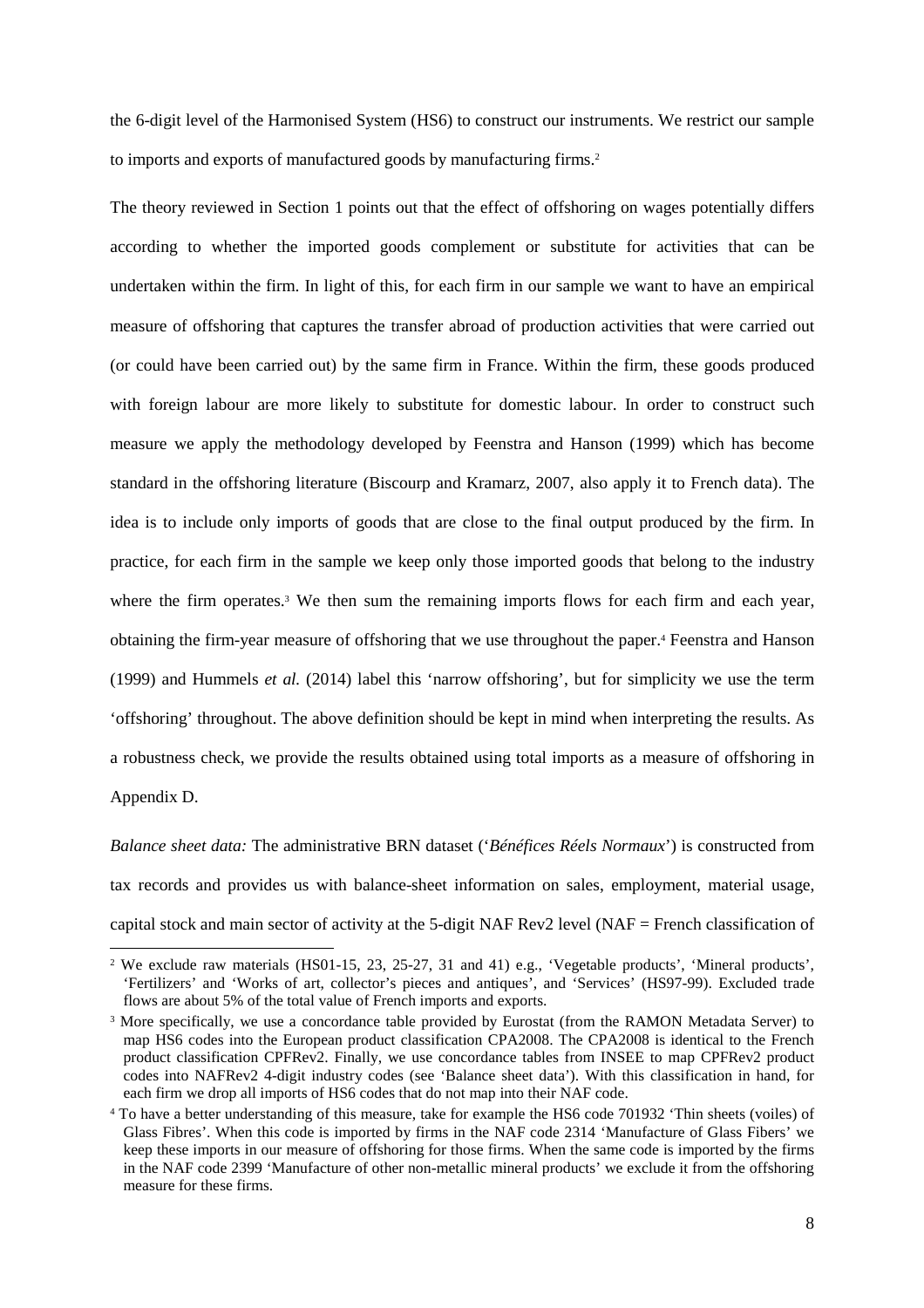economic activities, the first four digits of which are identical to the NACE Rev2 classification). It includes over 60% of French firms and accounts for over 90% of the value of trade flows in the Customs dataset. We use the BRN data to estimate firm-level total factor productivity (TFP) as the residual of a two-factor (capital and labour) Cobb-Douglas production function, separately for each 2 digit industry using data on 1,026,147 observations over the period 1994-2009. Our preferred measure uses the Levinsohn and Petrin (2003) method.

*Wage data:* The administrative dataset DADS ('*Déclarations Annuelles de Données Sociales'*) comes from firms' social security records. For the period 2005-2009 and for every plant with at least one employee, it provides the number of workers and hourly wages, both overall and for each of the following occupations: 'Administrative and commercial executives (including engineers)', 'Technicians and supervisors', 'White-collar employees', 'Production (blue collar) workers'. Occupational categories are defined on the '*Nomenclature des professions et catégories*  socioprofessionnelles' (PCS).<sup>5</sup> The number of temporary contracts at the firm that we use as a control also comes from DADS.

*Wage agreements data:* We use comprehensive information on wage agreements signed at the firmand industry- levels, for each firm and year in the period 1994-2009. The data comes from the French Ministry of Labour and it is exhaustive, given the legal obligation to report on all concluded firm-level agreements. Variables included are the date and topics of the agreements. Agreements can cover a variety of topics other than wages (see Appendix Table A1 for details). We focus on firm-level agreements dealing with wages because they are more likely to affect the wage-setting process and also because wages are the most frequent topic dealt with (over 70%). We also have information on wage agreements at the industry-level for the 300 largest industries (*branches* in French) for 1994- 2009, constructed by Avouyi-Dovi *et al.* (2013).

 $\overline{a}$ 

<sup>&</sup>lt;sup>5</sup> Although this variable refers to occupations, it has often been used to proxy for the workers' skill level (e.g., Cahuc *et al.,* 2006).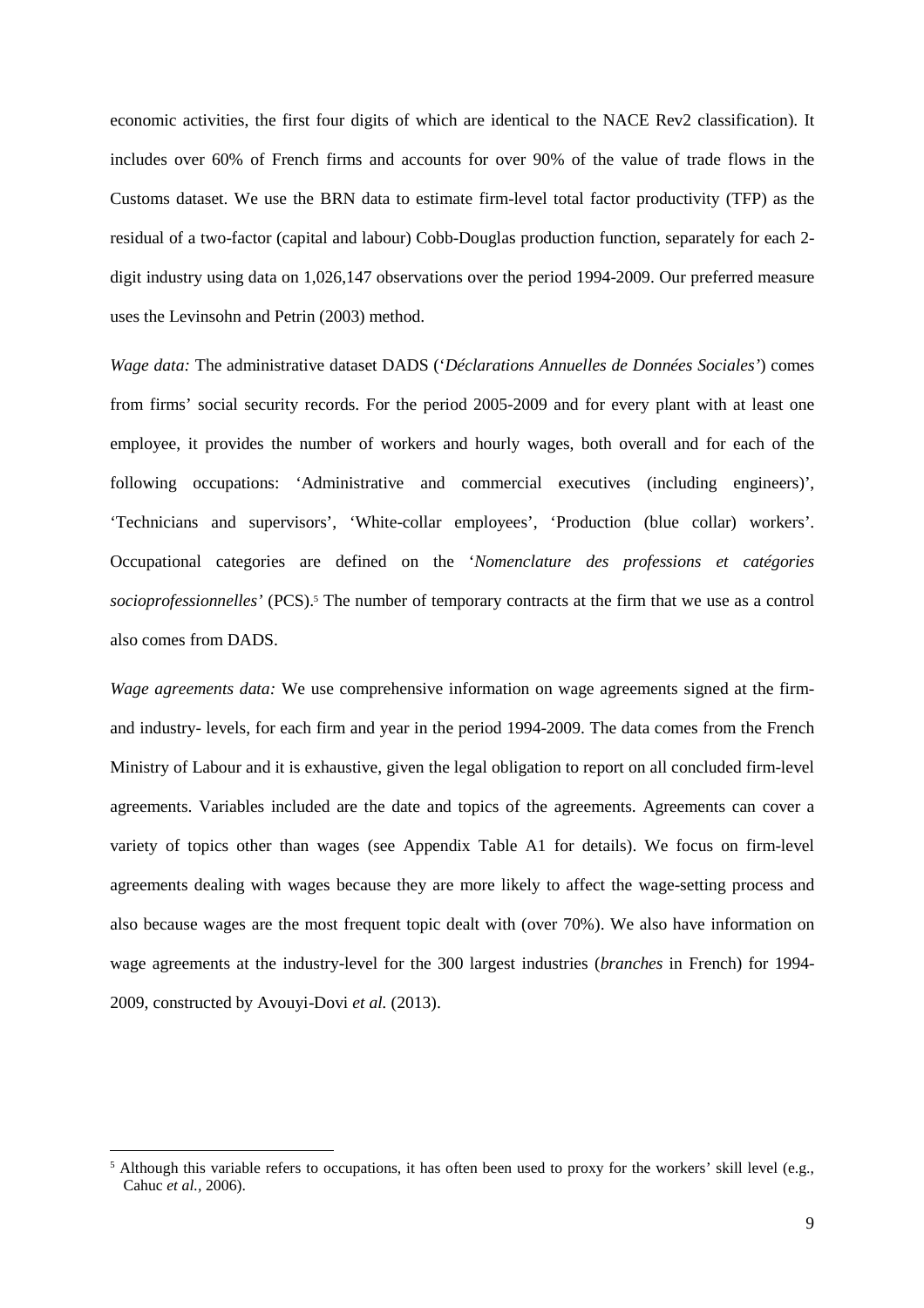#### *2.2 Estimating Sample*

 $\overline{a}$ 

Our estimating sample is obtained by matching the above datasets using a common firm identifier.<sup>6</sup> We clean the data in the following way. We drop outliers of hourly wages (overall and by occupation) and of sales per employee.<sup>7</sup> The data show the existence of a substantial share of firms with marginal trade activity. We normalise export and offshoring values by total sales, and look at their distribution in our sample. Both distributions exhibit a large mass of observations with very low values: the  $5<sup>th</sup>$ percentile of the export-to-sales ratio is 0.2%, whereas the median is 15% (0.03% and 3% for offshoring). Firms with negligible exposure to international trade can contaminate our results as potential outliers. In light of this we drop firm-year observations for which the export-to-sales or the offshoring-to-sales ratio are below the  $5<sup>th</sup>$  percentile of the distribution.<sup>8</sup>

We include firms only in the years in which they both import and export, a restriction required for the implementation of our IV strategy (defined below). Hence, our study focuses on how changes in the intensive margin of trade affect wages. Our results need to be interpreted as informative of how wages are affected by shocks allowing firms to deepen their trade activities conditional on the firm being exporter and importer. Obtaining results applying to all firms would require accounting for the endogeneity of entry into the export and import markets (i.e., the 'extensive margin'). Such strategy would require at least one instrumental variable that predicts the change in trade status of firms. Such instrument is difficult to obtain in absence of a major policy change. Furthermore, identification of the extensive margin is made difficult by the limited variation in trade status over time. Firms that both export and import tend to do it continuously over the period 1996-2009, with a mass of firms that never enter foreign markets in our sample (Appendix Figure B2).

Our estimating sample contains 23,269 observations corresponding to 8,123 firms and accounts for over two thirds of the total value of both exports and imports of the Customs dataset. The sample period is 2005-2009 because our dependent variables (i.e. firm-level hourly wages) are only available

<sup>6</sup> We provide online the programmes that allow the replication of our results, along with details on how to access the confidential data used in the paper.

<sup>&</sup>lt;sup>7</sup> We define outliers as observations below the  $1<sup>st</sup>$  percentile or above the 99<sup>th</sup> percentile of the distribution.

<sup>8</sup> In Appendix Table B1 we report robustness checks using different thresholds of trade intensity (instead of 5% and including no trimming). We obtain similar results.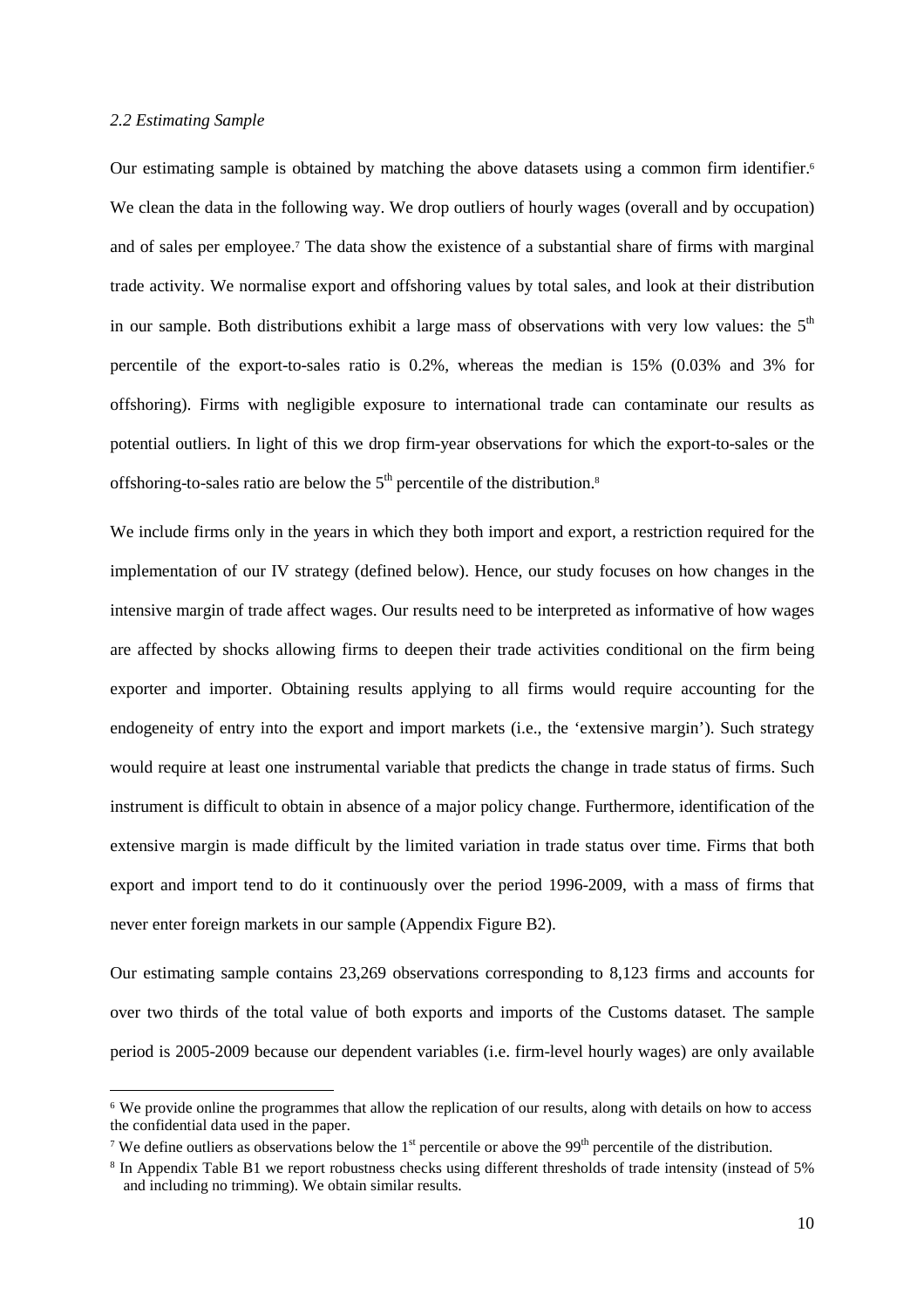for those years (Table 1). It exhibits large between-firm variation in both trade and wages, but limited within-firm variability. Identification will mainly come from differences between firms rather than from variations over time for a given firm. This feature of the data is not the consequence of the relatively short sample period: very similar patterns emerge over the longer period 1996-2009 (Appendix Table B3). Hauptmann and Schmerer (2013) also raise a similar issue for German firms.

Table 2 reports descriptive statistics based on our estimating sample. Exports and offshoring increased steadily from 2005 to 2008, before dropping sharply in 2009. The hourly wage of blue- and whitecollar workers increased on average by a little less than 3% whereas the hourly wage of supervisors and executives slightly dropped in 2009. We will test whether our results are robust to the Great Recession by reporting results excluding the year 2009 as robustness checks.

*[Insert Table 2]* 

# **3. Empirical Model**

This section describes the empirical model and the instrumentation strategy.

#### *3.1 Wage Equation*

Our baseline wage equation is the following:

$$
\ln w_{it} = \beta_{exp} \ln exp_{it} + \beta_{off} \ln off_{it} + \beta_x x_{it} + \alpha_i^w + \lambda_t^w + \varepsilon_{it}
$$
 (1)

where for the firm *i* in year *t*  $\ln w_{it}$  is the log net hourly wage,  $\ln exp_{it}$  the log exports and  $\ln$  of  $f_{it}$  the log offshoring.  $x_{it}$  is a vector of covariates including the local unemployment rate and firm-level controls in year *t* (number of employees, TFP, domestic sales, proportion of temporary workers, share of skilled workers and capital-labour ratio).  $\alpha_i^w$  is a random firm-specific effect,  $\lambda_t^w$  is a year dummy (common to all firms) and  $\varepsilon_{it}$  is an i.i.d. random term (white noise) with mean 0 and variance  $\sigma_{\varepsilon}^2$ . Slope parameters  $\beta_{exp}$  and  $\beta_{off}$  are interpreted as elasticities of wages with respect to firm exports and offshoring.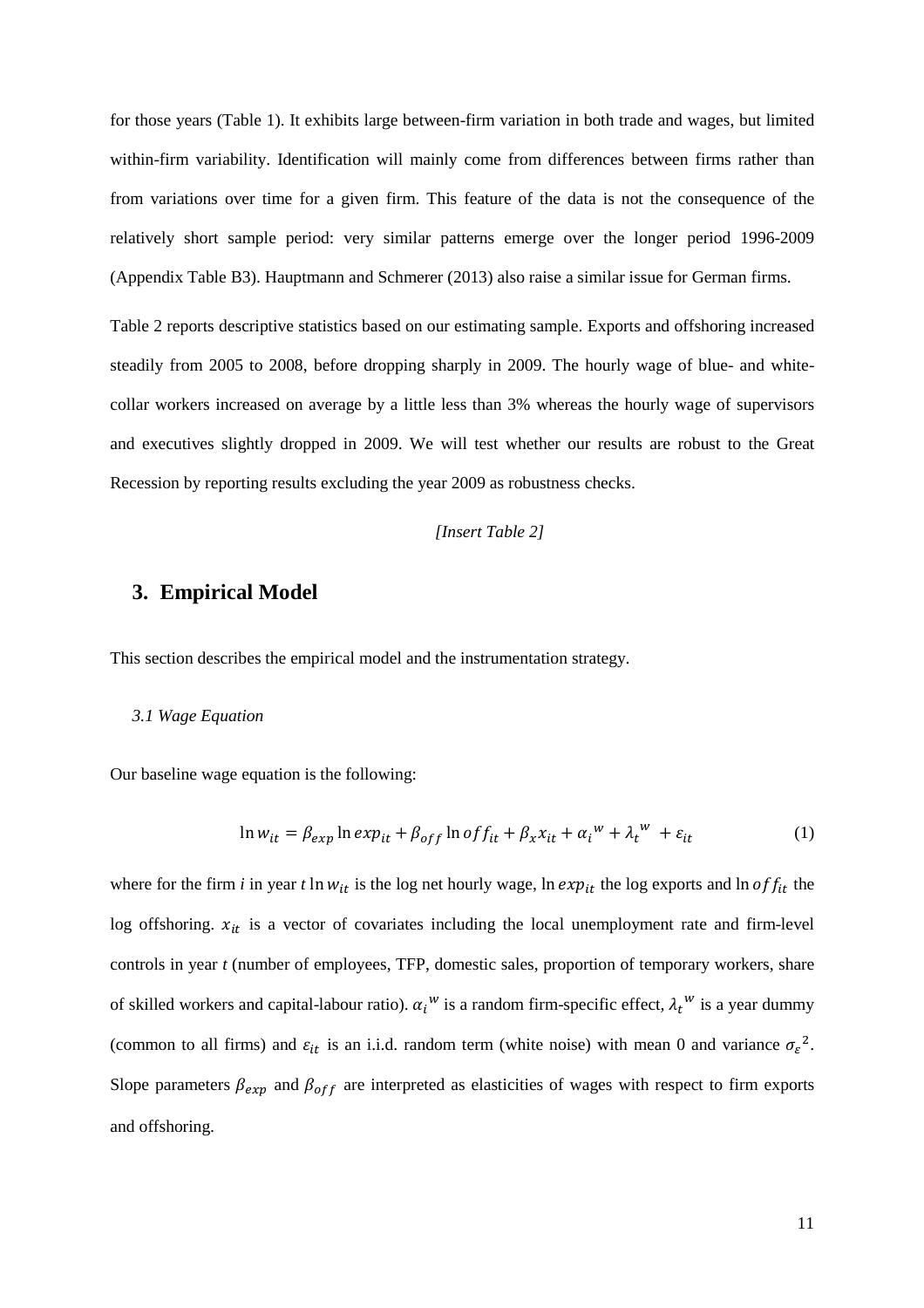The identification strategy will mainly exploit between-firm variation, consistently with trade theories of firm heterogeneity. To control for observable firm heterogeneity we add disaggregate industry (4 digit)-level dummies and adopt a Mundlak's formulation of the linear panel data model, by adding the firm's average TFP and the firm's average capital/labour ratio to the list of regressors. Since all these supplementary variables are time-invariant, we assume a random firm-specific effect  $\alpha_i^w$ . The Mundlak formulation allows for possible correlations between the time-varying explanatory variables and the firm-specific fixed effects.

The theoretical works reviewed in Section 1 predict the relationship between trade and wages can be heterogeneous according to worker categories and bargaining regimes. We will estimate equation (1) using average wages, then separately by occupational category and by bargaining regime.

#### *3.2 Instrumentation Strategy*

We face a potential endogeneity issue: unobservable shocks might simultaneously affect wages, export and offshoring flows in a given firm and a given year, making OLS estimates of  $\beta_{exp}$  and  $\beta_{imp}$ inconsistent. To reduce these potential biases we use instrumental variables that reflect exogenous shocks to the profitability of exporting and offshoring and are uncorrelated with firm-level wagesetting. A recent strand of the literature shows such instruments can be constructed using demand and supply shocks from the rest of the world (e.g., Autor *et al.,* 2013; Hummels *et al.,* 2014). The underlying idea is the following. A shock to the demand of a given product  $p$  in a given country  $c$ would translate into higher imports into country *c* of this particular product *p*. French firms exporting the product *p* to country *c* would raise their exports to that country. Similarly, an increase in world exports of product *p* by country *c* reflects an increase in the competitiveness of country *c* for the product *p* (which can be due to an exogenous variation in productivity, costs or product quality in country *c*). French firms importing product *p* from country *c* would respond to this shock by increasing their imports of product  $p$  from the country  $c$ . Exogeneity is ensured by the fact that demand and supply shocks in foreign locations are independent of French firms' wage determination.

World demand  $WD_{it}$  and world supply  $WS_{it}$  addressed to firm *i* in year *t* are: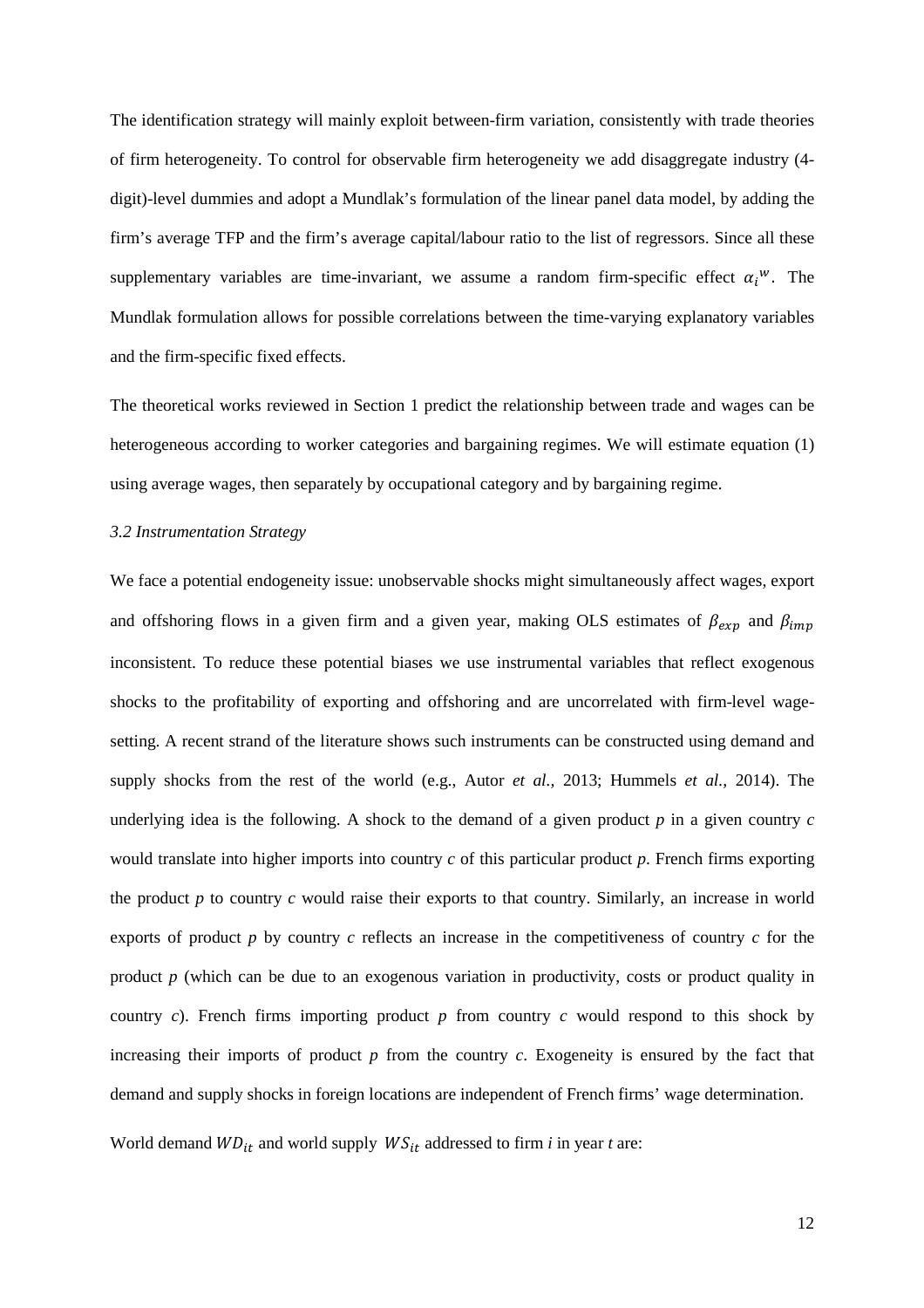$$
WD_{it} = \sum_{c,p} s_{icp} WD_{cpt} \qquad \qquad WS_{it} = \sum_{c,p} s_{icp} WS_{cpt}
$$

where  $WD_{cpt}$  and  $WS_{cpt}$  are respectively world demand and supply for a product-country pair at time *t* computed using data at the 6-digit level of the Harmonised System HS from the BACI dataset constructed by CEPII.<sup>9</sup> We calculate the firm-specific shares  $s_{icp}$  of each pair (product *p*, country *c*) in total exports (respectively, offshoring) using average shares of the products actually exported (respectively, imported) in the period 1996-2004. We choose to use pre-samples values to reduce endogeneity concerns. For the few firms entering foreign markets within our sample period, we calculate these shares for the first year in which the firm reports positive trade (and we include the firm in the sample from its second year onwards).<sup>10</sup>

The quality and the precision of our instrumentation strategy depend on whether the set of productcountry pairs entering  $WD_{it}$  and  $WS_{it}$  is stable over time. Over the period 1996-2009, firm-level export and offshoring flows tend to be concentrated in one main (HS6) product and one country. The two main products represent on average 83% of firm-level exports, and the two main product-country pairs account for 57% (90% and 80% for offshoring respectively, see Appendix Table C1). Furthermore, the average firm changes its main product only once during the sample period (often replaced with a very close product). The set of products and countries that constitute the firms' potential markets is quite stable over time. Our instrumentation strategy that relies on pre-sample trade composition to compute firm-specific world demand and supply is satisfactory.

A second concern is whether the instruments provide enough between-firm variation for identification. If the set of product-country pairs is specific to each firm, world demand and supply shocks will affect each firm differently. To look into this feature of the data, for every firm in the sample we identify the two most important product-country pairs, defined as those that account for the highest share in total exports. We then compute the frequency of firms having the same two most important product-country

 $\overline{a}$ 

<sup>9</sup>The BACI dataset is constructed using bilateral trade data at HS 6-digit level from COMTRADE. It can be downloaded at http://www.cepii.fr/CEPII/en/bdd\_modele/presentation.asp?id=1 (last accessed: 11 December 2014)

<sup>10</sup> As a robustness check, we have also computed instruments using shares calculated over the period 1996-2009 as in Berman *et al.* (2012). Results are very similar.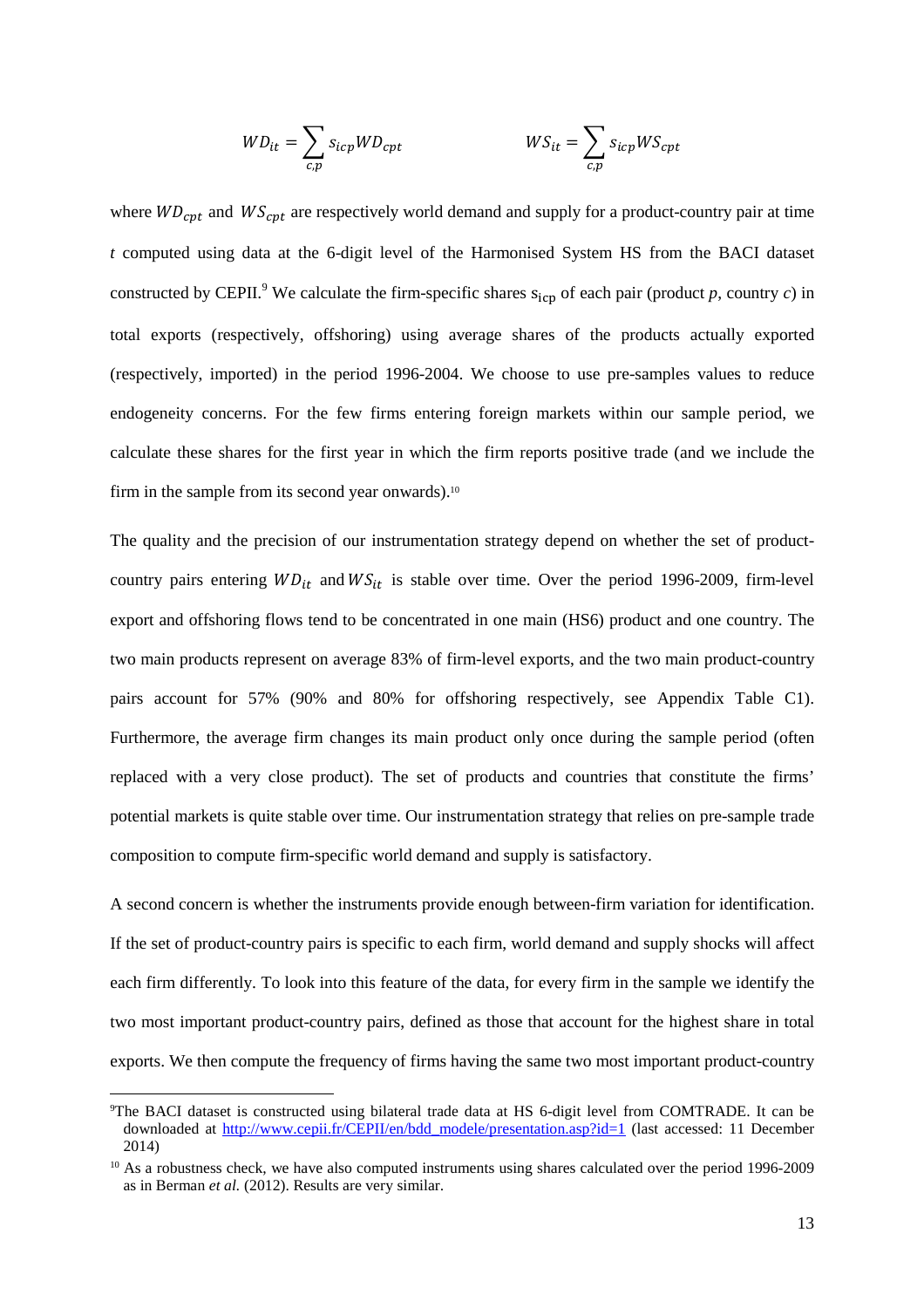pairs (we do the same for offshoring). The median is 2 firms for exports and 3 firms for offshoring (see Appendix Table C2 for further details). The set of product-country pairs is quite specific to each firm.<sup>11</sup>

Our instrumentation equation is:

 $\overline{a}$ 

$$
\ln \exp_{it} = \gamma_{WD}^{exp} \ln WD_{it} + \gamma_{WS}^{exp} \ln WS_{it} + \gamma_{exp} x_{it} + \alpha_i^{exp} + \lambda_t^{exp} + \epsilon_{it}
$$
 (2.A)

$$
\ln of f_{it} = \gamma_{WD}^{off} \ln WD_{it} + \gamma_{WS}^{off} \ln WS_{it} + \gamma_{off} x_{it} + \alpha_i^{off} + \lambda_t^{off} + \zeta_{it}
$$
 (2.B)

where  $x_{it}$  is a vector of firm-level controls identical to the one used for the estimation of (1).  $\lambda_t^{exp}$  and  $\lambda_t$ <sup>off</sup> are year dummies (common to all firms), and  $\epsilon_{it}$  and  $\zeta_{it}$  are i.i.d. random terms (white noises) with mean 0 and variances  $\sigma_{\epsilon}^2$  and  $\sigma_{\zeta}^2$ , respectively. The estimation of (2.A) and (2.B) yield consistent estimates of  $\ln exp_{it}$  and  $\ln$  of  $f_{it}$  which are denoted  $\ln \widehat{exp}_{it}$  and  $\ln \widehat{off}_{it}$ .<sup>12</sup>

# *[Insert Table 3]*

Table 3 reports the results. They constitute the first-stage regressions of our empirical strategy. Results are reported with and without the vector of controls  $x_{it}$ , but including firm-specific fixed effects and year dummies in all cases. Robust standard errors are clustered at the firm level. As expected, world demand (respectively, supply) has a positive and statistically significant effect on exports (respectively, offshoring). The values of the F-statistics indicate that these instruments are not weak. The estimates show that size, productivity, and capital- and skill-intensity are associated with larger values of firm-level offshoring and exports, consistent with firm heterogeneity theories of international trade. Their inclusion reduces the magnitude of the coefficient associated with the instruments, without affecting their significance levels.

<sup>&</sup>lt;sup>11</sup> A similar issue can arise if world demand and supply shocks are highly correlated between countries. This could happen if shocks in large countries drive most of the variability in world demand and supply. As robustness check, we ran equations (2.A) and (2.B) excluding France's three largest trade partners (China, Germany and the United States) which represent about 30% of total French exports and imports. We obtain similar results (Appendix Table C3).

<sup>&</sup>lt;sup>12</sup> We have also tested exchange rates as possible instruments but they were found to have a small or even insignificant impact on exports and imports (results are reported in Appendix Table C4). This is due to the large share of French trade within the Euro area (about 50%), implying a small variability in average exchange rates. Moreover, this instrument varies only with the country and time dimensions.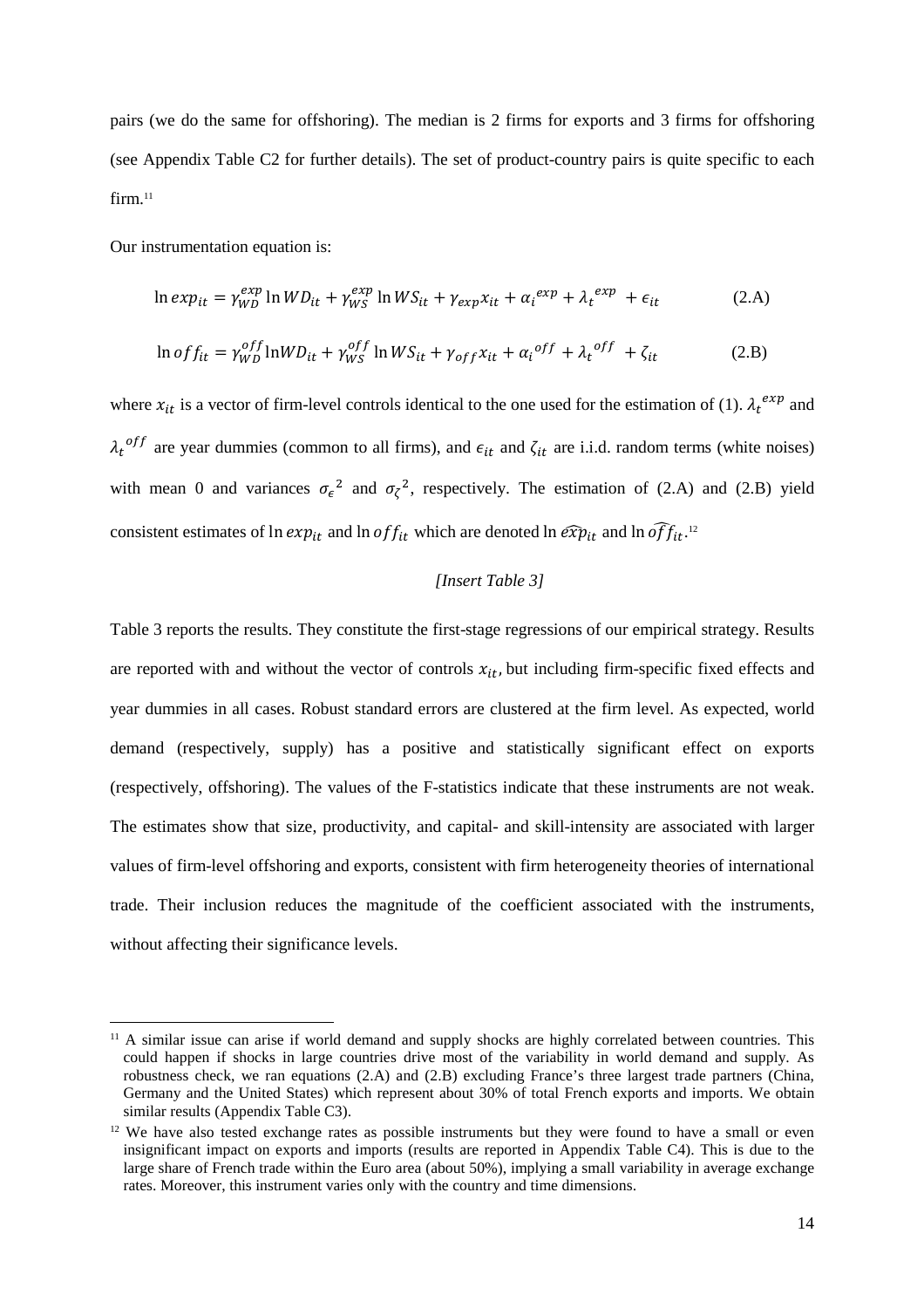The validity of the above results relies on the exogeneity of world demand and supply shocks. Shocks to French firms can trigger demand and supply responses in markets where French firms have a large market share, challenging the exogeneity of  $WD_{it}$  and  $WS_{it}$ . For robustness we use the BACI data to compute the market shares of French firms in each product-country-year cell, for exports and for offshoring. We then run equations (2.A) and (2.B) dropping product-country-year observations for which the French market shares are over 10%, 15%, or 20%, obtaining very similar results (see Appendix Table C5).

# **4. How Does Trade Affect Wage Levels?**

In this section we study the impact of international trade on firm-level wages. We start by looking at average firm-level wages, and we then examine heterogeneity across occupations.

#### *4.1 Results on Average Firm-level Wages*

As discussed in Section 1, the first message that comes out of recent theoretical works is that firmlevel wages should be affected by firm-level trade. Most theoretical models predict exports should have a positive effect, irrespective of the particular underlying channel (i.e. composition or rentsharing). The effect of offshoring is a priori ambiguous because it results from the combination of two opposing forces. Offshoring might boost productivity and raise profits, positively affecting wages (the 'productivity effect'). However, offshoring can replace tasks previously carried out by domestic workers, leading to lower wages for those workers.

In Figure 1 we pool all observations in our sample and plot the firm-level average hourly wages (in euros) as a function of percentiles of the distribution of exports and offshoring per employee. Both variables are positively correlated with firm-level wages. At the aggregate level and without any controls, the positive effect of offshoring on wages seems to dominate.

# *[Insert Figure 1]*

We now proceed to a formal econometric analysis. In Table 4 we report the results obtained for different specifications of equation (1). The dependent variable is the log hourly net wage rate in firm *i*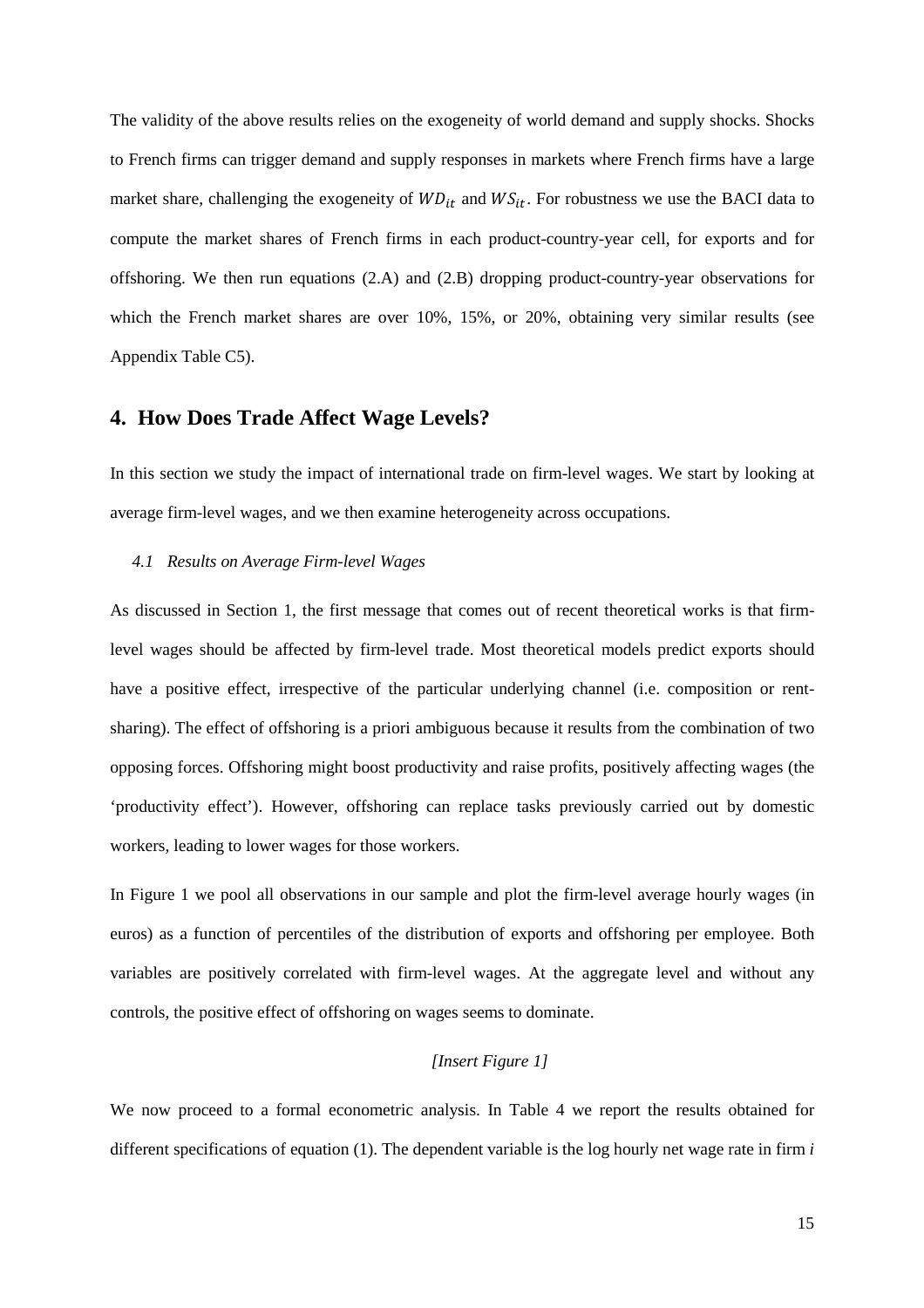and year *t*. Columns (1) and (3) report OLS estimates, respectively without and with firm-level controls. Columns (2) and (4) report the second stage of OLS-IV estimates, where exports and offshoring (in logs) are instrumented through the first-stage regressions reported in Table 3. Robust standard errors are clustered at the firm level.

The main finding is that both exports and offshoring have a highly significant positive effect on wages. This result is in line with the theoretical prediction concerning the effects of exports on average wages, and suggests the positive effects of offshoring dominate the negative ones (as was already suggested by Figure 1). The introduction of firm-level controls substantially decreases the size of both elasticities, from 0.02 to 0.01 in the case of exports and from 0.01 to 0.004 in the case of offshoring. Hummels *et al.* (2014) argue that including firm-level performance covariates controls for the indirect impact of trade on wages through enhanced productivity. Under this view, columns (3) and (4) provide the effects of exports and offshoring net of this 'productivity effect'. Even when adding firm-level controls we find a positive and significant impact of both trade activities on wages.13 These average results might mask heterogeneity across worker categories. We explore such hypothesis in the next subsection.

# *[Insert Table 4]*

# *4.2 Results by Occupation*

 $\overline{a}$ 

A second message arising from the literature survey is that the impact of trade on wages can potentially vary with the workers' occupation and skills. Models based on 'workforce composition' predict export shocks should lead to the adoption of skill-biased technology and increase the marginal returns to skills. A higher elasticity in the case of high-skilled occupations (i.e., technicians and executives) would be in line with the idea that export shocks increase the marginal productivity of high-skilled workers and their wages. The impact of offshoring is potentially quite different. The theory suggests it should also be heterogeneous across workers, being positive for those who are complements to the imported goods, and negative for those who are substitutes. Our hypothesis is that

<sup>&</sup>lt;sup>13</sup> Results are robust to the exclusion of the year 2009 (Appendix Table D1) and to using total imports instead of 'offshoring' (Appendix Table D2).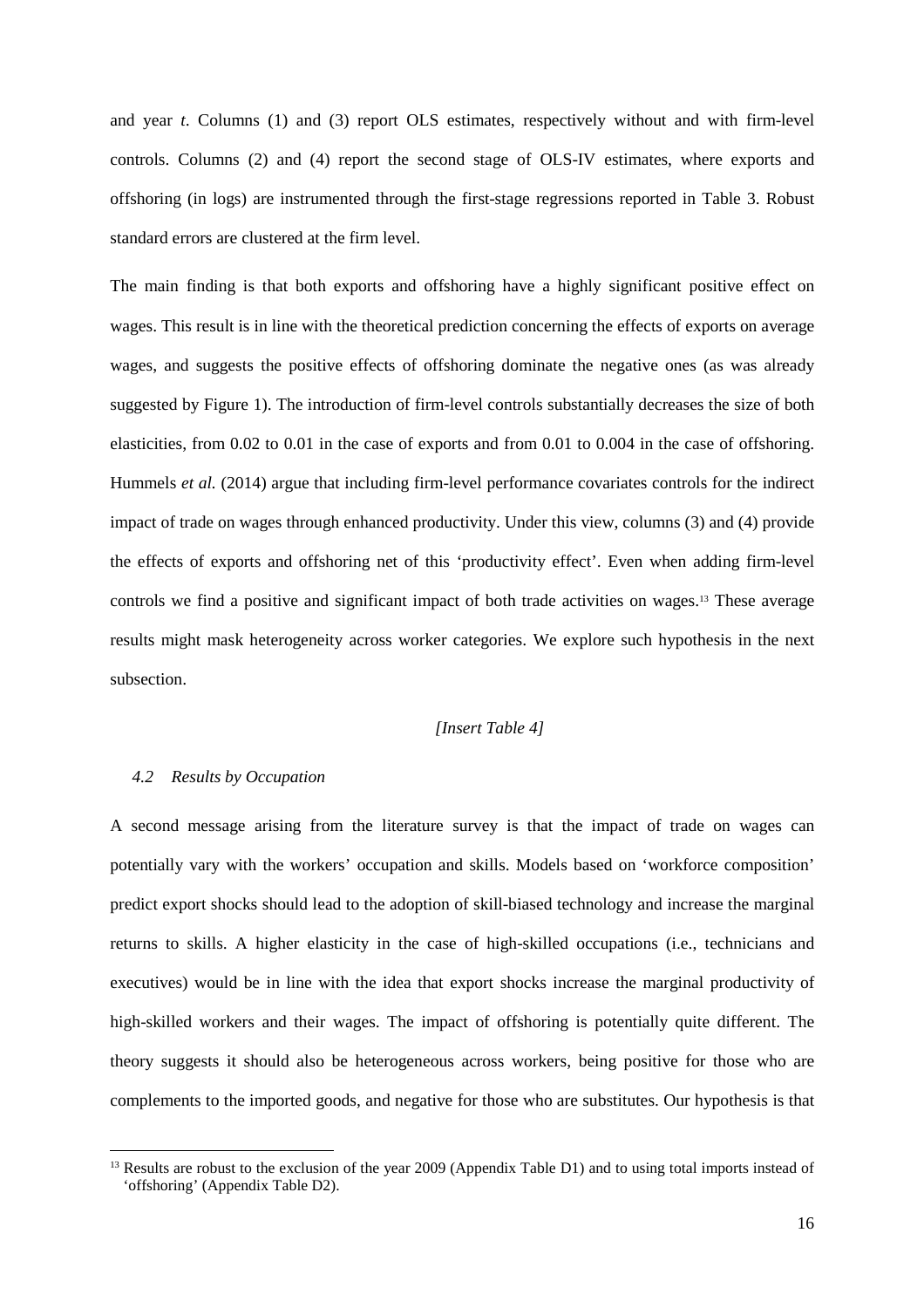high-skilled occupations, such as engineers and executives, are more likely to be complements to offshoring, whereas low-skilled occupations, mainly production workers, are more likely to be substitutes.

# *[Insert Figure 2]*

In Figure 2 we repeat the analysis conducted in Figure 1, but this time separately for each of the four occupational categories. It is clear that the positive correlation between exports and wages exists for all occupations. The relationship between offshoring and wages seems to be much steeper for technicians and executives, which provides a motivation for running the basic wage regressions of equation (1) separately by occupational categories.

# *[Insert Table 5]*

Table 5 presents the results. The dependent variable is the log hourly average net wage rate of occupation  $\varphi$  in firm  $i$  and year  $t$ . All regressions include the full set of firm-level covariates.

The results are striking. The elasticity of wages with respect to exports is similar for all occupations and for both estimation techniques (about 0.005). The results do not show evidence of redistribution effects across groups of workers due to foreign demand shocks. The offshoring results are quite different: offshoring has no impact on the average wage of blue- and white-collars but leads to significantly higher wages for technicians (elasticity of 0.004) and executives (elasticity of 0.007). As we have argued, it is reasonable to expect these occupations to be more likely to be complements to offshoring. The results in Table 5 thus suggest that a better access to foreign goods through offshoring generates a substantial reorganisation of home production, which on average benefits the most skilled occupations.14 Unlike previous studies (e.g., Hummels et al 2014) we do not find negative effects on the low-skilled occupations. One possible explanation that we explore in the next section might be related to the role of wage bargaining institutions in affecting wage outcomes.

Our estimates show trade shocks generate between-firm dispersion in wages, both on average and within occupations. One main theoretical explanation of such a link is the following: trade generates

 $\overline{a}$ 

<sup>&</sup>lt;sup>14</sup> Results are also robust to the exclusion of the year 2009 (Appendix Table D3) and to considering total imports instead of 'offshoring' (Appendix Table D4).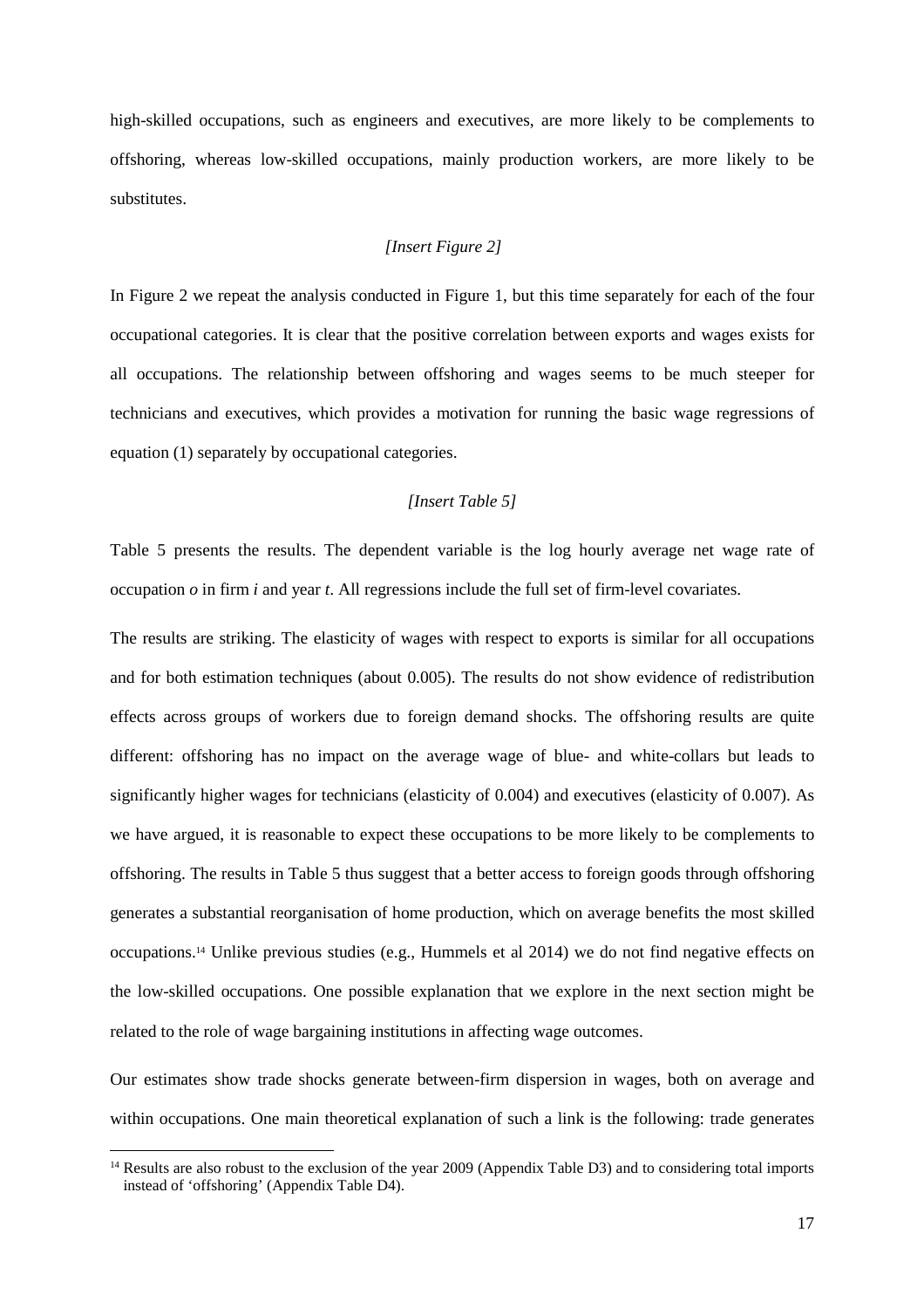dispersion in firm revenues which are then transmitted to wages via a rent-sharing mechanism. Collective bargaining is a rent-sharing mechanism which we believe to be particularly relevant in France (as in many European countries).

# **5. How Does Collective Bargaining Shape the Effect of Trade on Wages?**

The institutional features of collective wage bargaining in France are very similar to that of other European countries (Du Caju *et al.*, 2009). Wages can be set at three different levels: (i) at the national level, a binding minimum wage is set by the government; (ii) at the industry-level, employers' organisations and unions bargain on wage scales by occupational categories; (iii) at the firm level, employers and unions bargain on wage increases that can be uniform for all employees or specific to occupational categories. There is a strict hierarchy between the different levels of wage bargaining: a collective agreement must set forth, broaden or enhance an agreement which has been previously signed at a higher bargaining level. Industry-level wage agreements cover around 75% the firms in our sample and firm-level wage agreements cover about 20% (Table 2).

In France, the occurrence of wage agreements is persistent over time within firms. To study whether the effect of trade on wages differs according to the wage bargaining regime we group firms in three different regimes: 1) firms not covered by any type of wage agreement (or covered only very infrequently), 2) firms frequently covered only by industry-level agreements, and 3) firms that frequently sign firm-level agreements. We consider that a firm is 'frequently' covered by an agreement of either type if it reports agreements in over 20% of the years it appears in the sample (20% is the sample average frequency).

We estimate equation (1) separately for firms in each regime, first by considering average firm-level wages, then for each occupational category.<sup>15</sup>

*5.1 Results by Bargaining Level: Average Firm-level Wages* 

 $\overline{a}$ 

<sup>&</sup>lt;sup>15</sup> Regimes are assumed to be exogenous since there is no instrument available.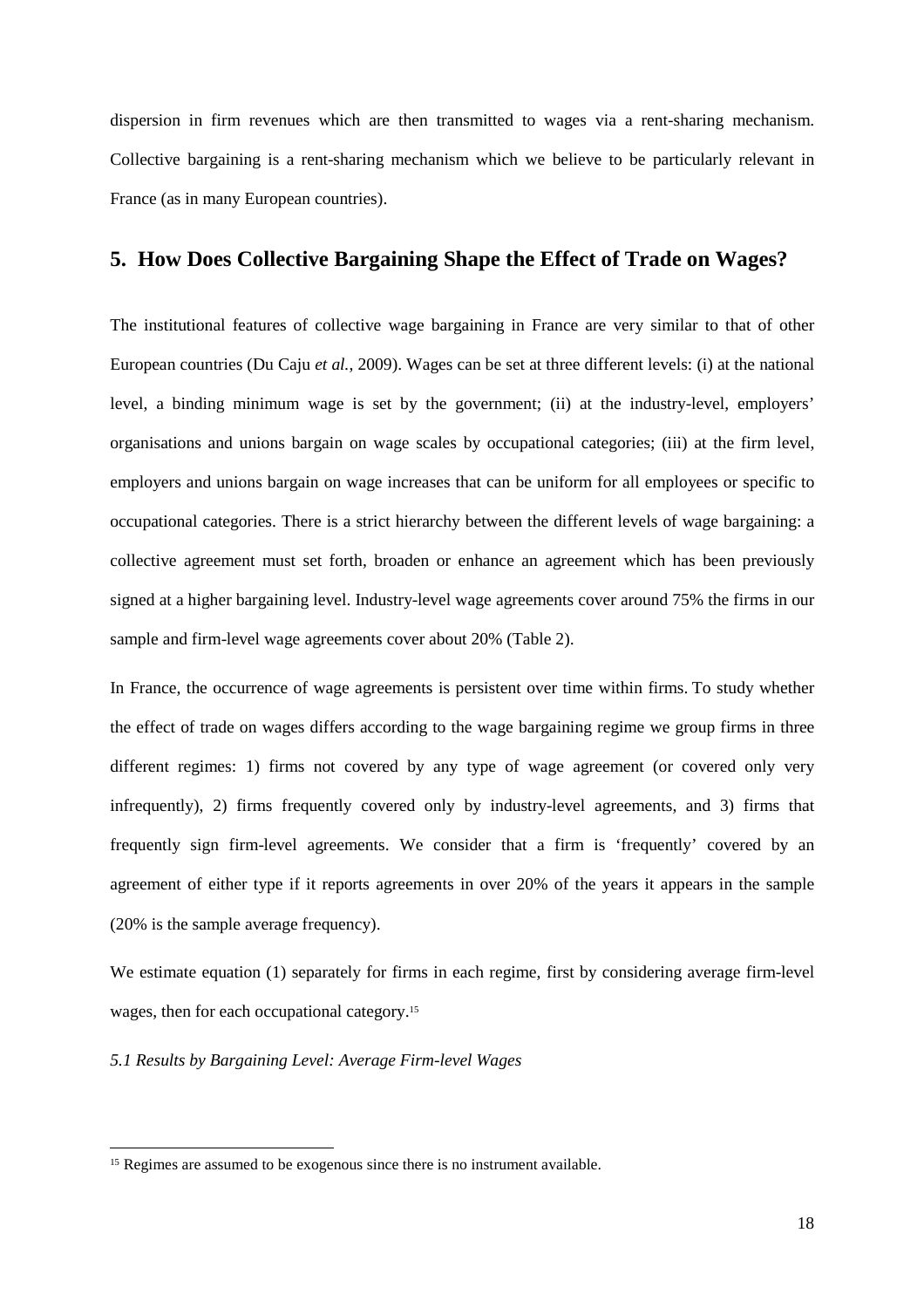The rent-sharing hypothesis leads us to expect a higher elasticity in firms with collective bargaining, indicating a stronger transmission of trade shocks to wages. Table 6 presents the results. To save space we report only the OLS-IV estimates, where exports and offshoring are instrumented through the firststage regressions reported in Table 3.

# *[Insert Table 6]*

The main message of the table is the following: in firms with collective bargaining the elasticity of wages with respect to both exports and offshoring shocks is higher than in firms with no collective bargaining (i.e., comparing across columns). It provides support to the idea that, through collective agreements, firms share the trade-created rents with workers in the form of higher wages. One important consequence is that the heterogeneity in bargaining regimes (Table 2) adds an additional source of wage dispersion between firms.

Interestingly, the effect of exports is estimated to be highest under firm-level bargaining (0.010 versus 0.015 with firm-level agreements). The theoretical survey of Section 1 tells us that the elasticity of wages to profitability shocks should be higher the more decentralised the bargaining level: wages are more tied to profits under firm- than industry-level bargaining. Our results, by using exports shocks as measures of exogenous demand shocks, contribute to the closed economy literature that has mainly focused on comparing wage levels across bargaining regimes (e.g., Card and de la Rica, 2006; Plasman *et al.*, 2007; Dahl *et al.*, 2013).

A second interesting result concerns offshoring. In Table 4 of Section 4 we found that, pooling all firms irrespectively of their bargaining regimes, offshoring affects wages positively. The comparison with Table 6 shows that the average effect arises from the combination of heterogeneous responses according to the bargaining regime. Wages are negatively affected by offshoring shocks in firms without collective agreements: the elasticity is -0.001 for 2005-2009 and -0.004 when we exclude the crisis year 2009. Wages are positively affected in firms covered by industry-level agreements (elasticity 0.004). By affecting their marginal productivity differently, offshoring leads to wage losses for workers who are substitutes to foreign production and to wage gains for those who are complements. With rent-sharing, workers extract a larger share of the surplus created by offshoring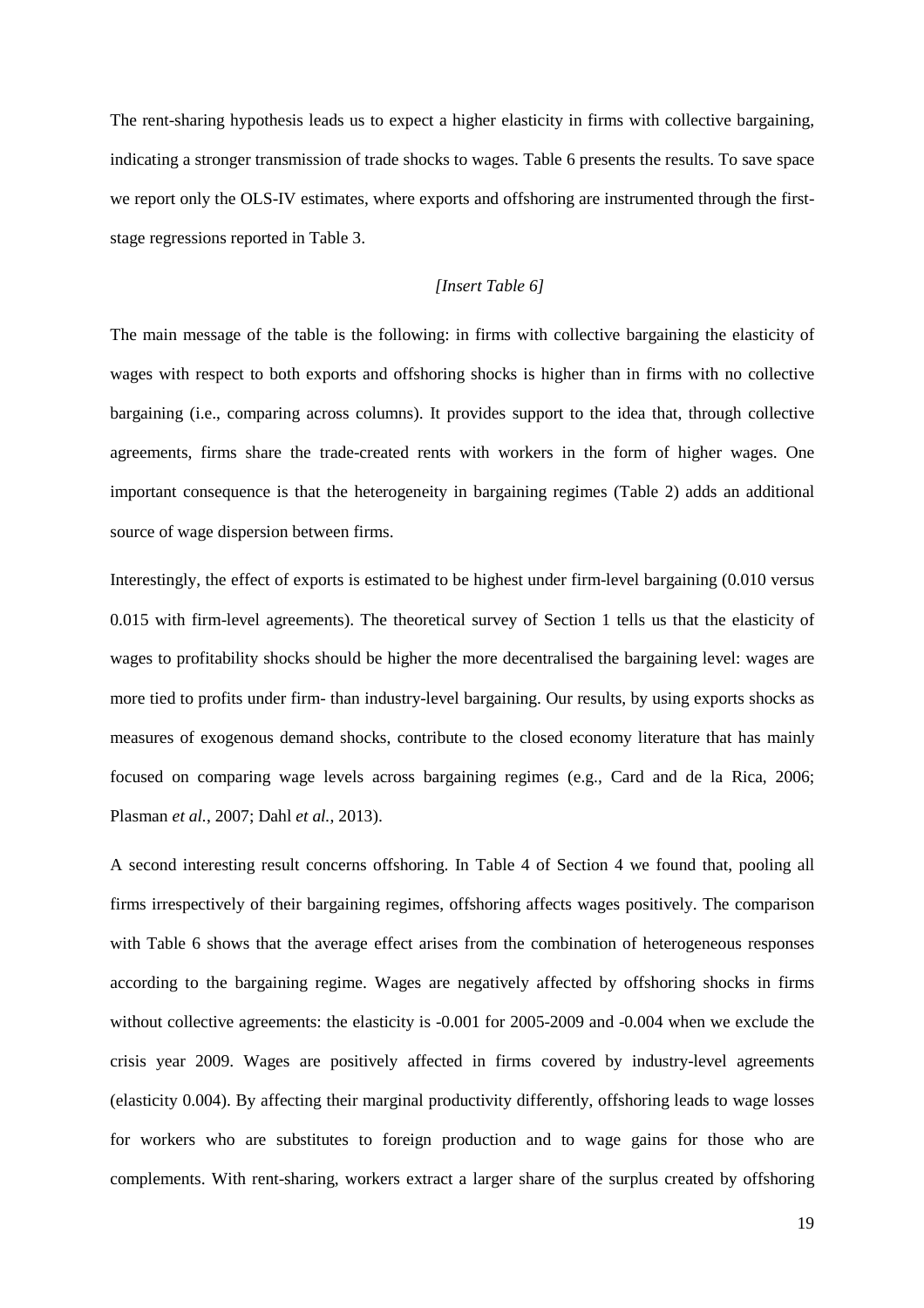adding a positive effect on wages. This mechanism can lead to an overall positive effect of offshoring under collective bargaining.

Overall our estimates support the idea that bargaining results in wage gains. One open question is whether such gains accrue to all worker categories or they are reaped by some occupations, for instance because of differences in bargaining power.

#### *5.2 Results by Bargaining Level and by Occupation*

Table 7 presents estimates of equation (1) separately for firms in each regime and for each occupational category. A key general result is that the elasticity of wages with respect to trade shocks is higher under collective bargaining for all categories.

# *[Insert Table 7]*

The regressions by occupation confirm that the export premium is largest under firm-level bargaining. In particular, for blue-collar workers, the elasticity of wages to export shocks goes from 0.004 without collective bargaining, to 0.011 when there is a firm-level wage agreement. This difference is broadly similar for other worker categories (with the exception of white-collar workers for which the gains are zero).

Our results also reveal interesting patterns concerning offshoring. For the low-skilled occupations (i.e., blue- and white-collars) the effect of offshoring on wages is negative in firms with no collective agreements (being stronger and more significant for 2005-2008), and zero or slightly positive in firms with collective agreements. For the high-skilled occupations (i.e., technicians and executives) it goes from zero to positive. Quantitatively, the difference in the elasticity across regimes is similar for all categories (around 0.004 points). Collective bargaining does not appear to reduce the wage differences across occupations arising from offshoring shocks, but rather to shift wages up for all worker types.<sup>16</sup>

For robustness, we looked at whether the results are driven by agreements on wages and not by agreements on other topics. We find that the effect of exports is higher in firms that frequently bargain

l

<sup>&</sup>lt;sup>16</sup> Similar results are obtained when we replace « offshoring » by « total imports » (Appendix Table D5).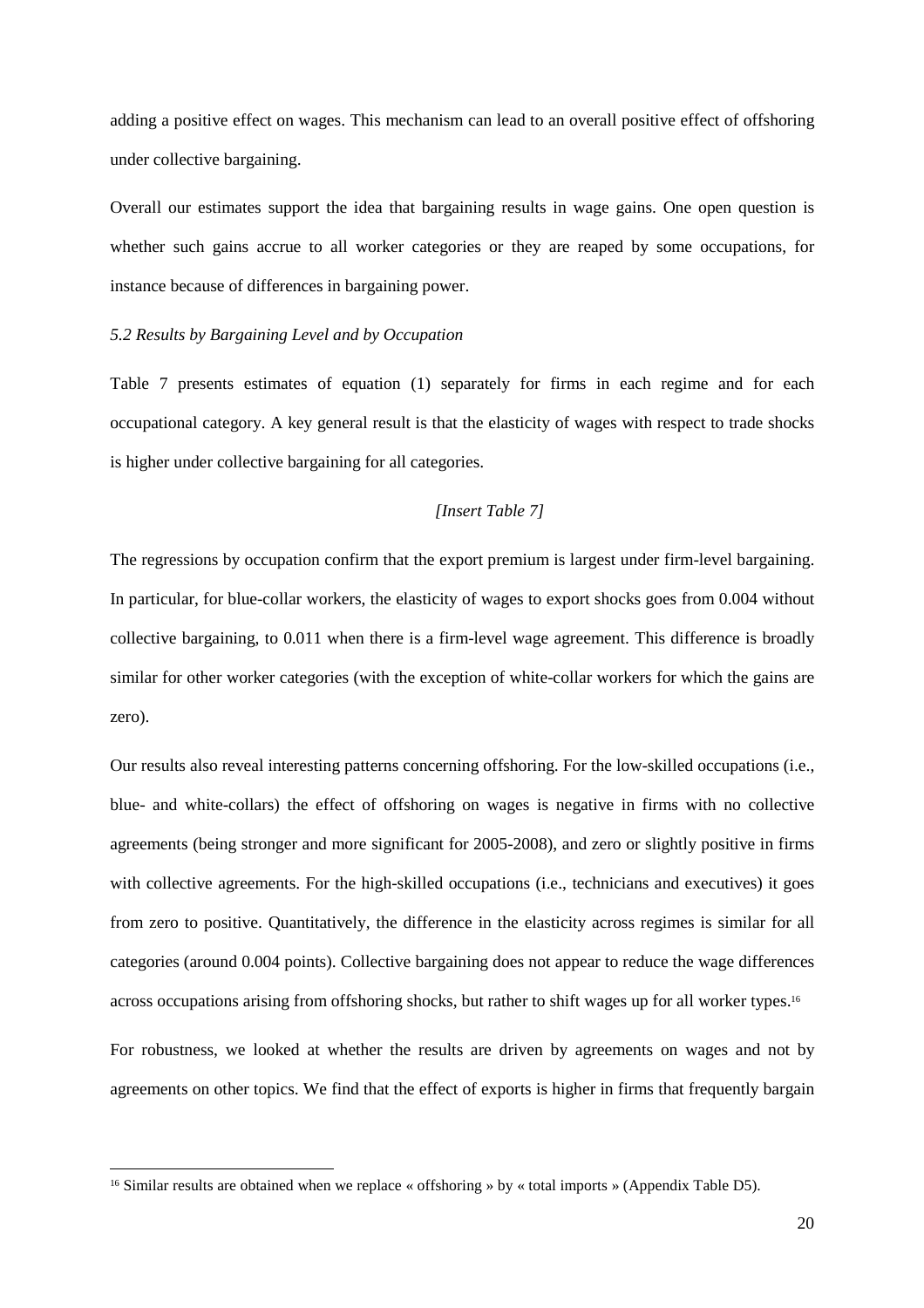on any topic, but that such result is driven mainly by the existence of wage agreements (see Appendix Table  $D6$ ).<sup>17</sup>

# **6. Conclusion**

 $\overline{a}$ 

In this paper we study how trade affect firm-level wage levels using rich data for French manufacturing firms. We provide results on the effect of exports and offshoring shocks on average wages, analysing heterogeneous effects across occupations and bargaining regimes. We use our detailed trade data to construct firm-specific instrumental variables based on world demand and supply shocks. This strategy allows us to overcome potential endogeneity biases arising from unobservable shocks leading firms to adjust wages and trade flows simultaneously.

We first focus on the following question 'How does trade affect wage levels?' We find that both exports and offshoring have a positive impact on average wages, with the elasticity being higher for export (0.010) than for offshoring (0.004). This result is in line with the theoretical predictions of models of the exporter wage premium and suggests the positive effects of offshoring (e.g., through enhanced productivity) dominate the negative ones related to the substitution of domestic labour.

We then study whether there is heterogeneity according to occupational categories. The elasticity of wages to export shocks is similar across all worker categories (about 0.005). The impact of offshoring varies across worker types: it is close to zero for blue- and white-collars and positive and significant for technicians and executives (with elasticities of 0.004 and 0.007 respectively). It provides support to the hypothesis that unskilled workers tend to be substitutes to offshoring and skilled ones to be complements.

We conclude with an analysis of whether collective bargaining shapes the transmission of trade shocks to wages. We find that the elasticity of wages to both exports and offshoring shocks is higher in firms with collective bargaining than in firms with no collective bargaining. The effect of exports is higher under firm- than under industry-level bargaining (elasticities are 0.015 with firm-level agreements and

<sup>&</sup>lt;sup>17</sup> There is no difference of the effect of offshoring on wages with or without firm-level agreements. The main difference comes from being or not covered by collective bargaining (i.e., firm- or industry-level agreements) as shown above.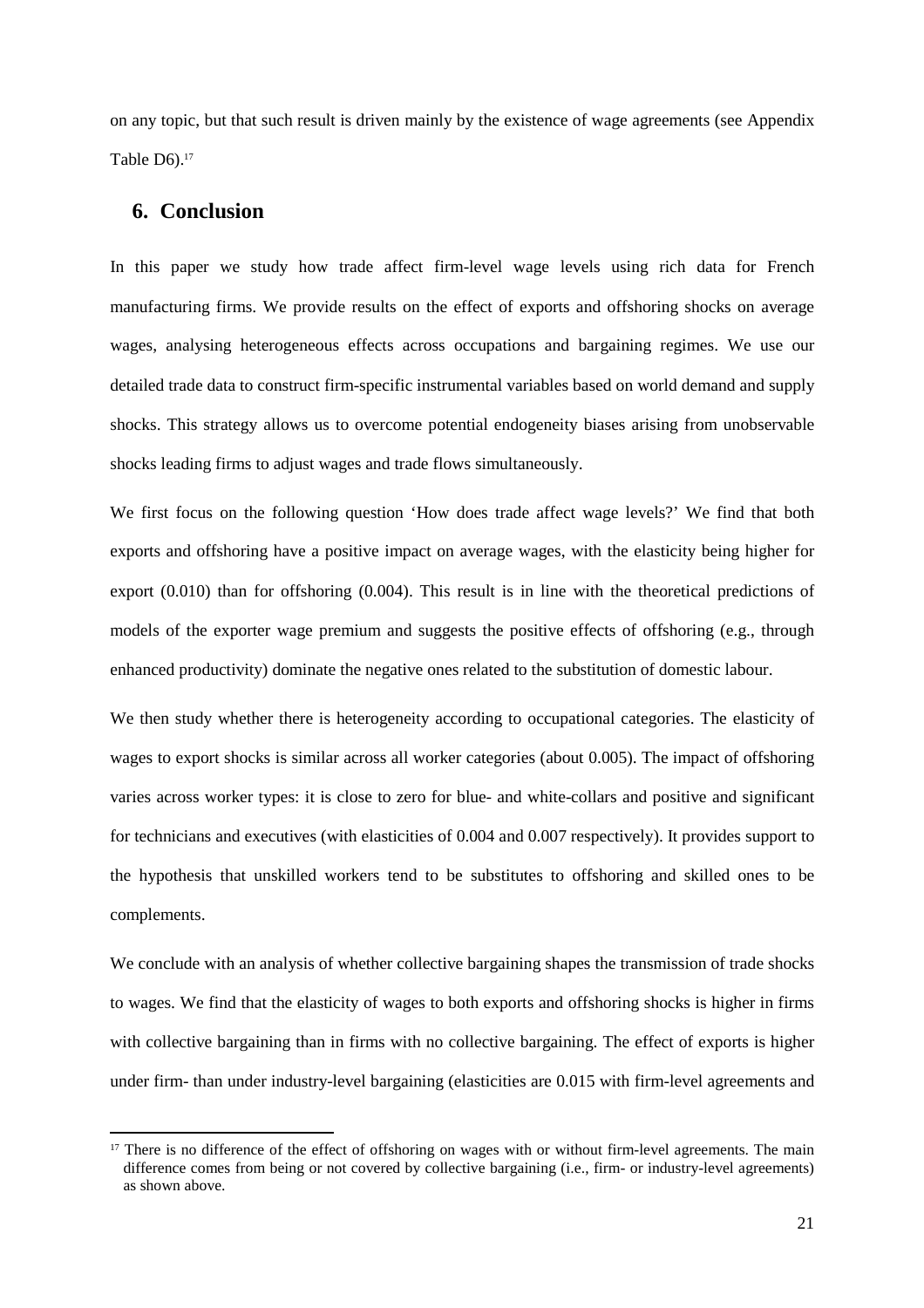0.010 without). Concerning offshoring, the estimates shows a negative impact in firms without collective agreements and a positive impact in firms covered by industry-level agreements. As theoretical models predict, collective agreements shift trade-created rents to workers in the form of higher wages. The wage gains associated with collective bargaining are found to be similar across occupations.

Overall, our results support the predictions of firm heterogeneity models stating that trade generates between-firm dispersion in wages. Furthermore, such between-firm dispersion is enhanced by the heterogeneity in bargaining regimes across firms, generating heterogeneous transmission of trade shocks to wages.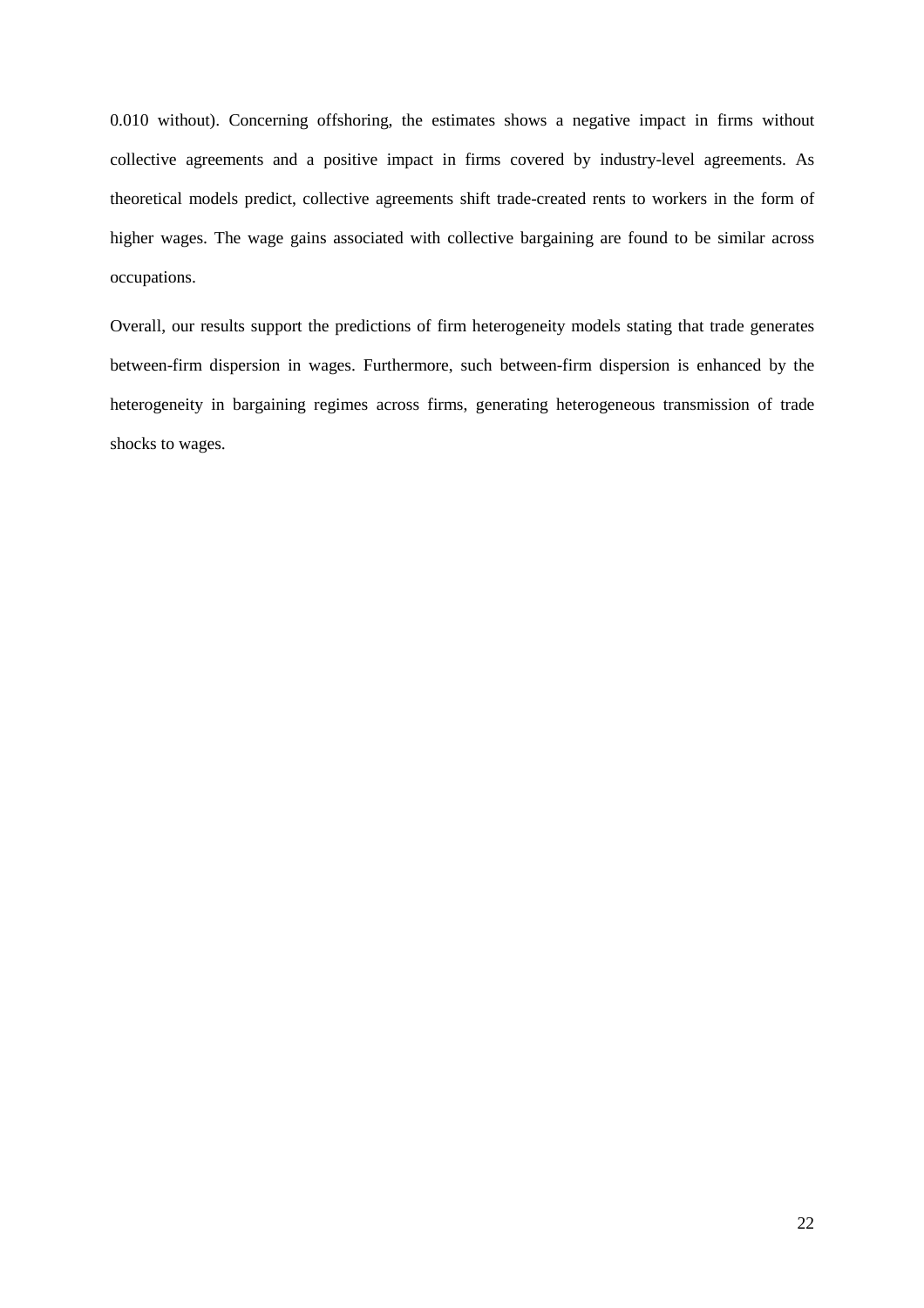# **References**

Amiti M. and Davis D. R. (2012). 'Trade, firms, and wages: theory and evidence', *The Review of Economic Studies*, vol. 79(1), pp. 1-36.

Amiti M., and Konings J. (2007). 'Trade liberalization, intermediate inputs, and productivity: evidence from Indonesia', *American Economic Review*, vol. 97(5), pp. 1611-1638.

Autor D., Dorn D., and Hanson G.H. (2013). 'The China syndrome: local market effects of import competition in the U.S.', *American Economic Review*, vol. 103(6), pp. 2121-2168.

Avouyi-Dovi S., Fougère D., and Gautier E. (2013). 'Wage rigidity, collective bargaining and the minimum wage: evidence from French agreement data', *The Review of Economics and Statistics,* vol. 95(4), pp. 1337-1351*.*

Bastos P., and Kreickemeier U. (2009). 'Unions, competition and international trade in general equilibrium', *Journal of International Economics*, vol. 79 (2), pp. 238-247.

Berman N., Berthou, A., and Hericourt, J. (2012). 'Export dynamics and sales at home', *CEPR Discussion Paper* No 8684

Bernard, A., Jensen, B. Redding, S. and Schott, P. (2012), 'The empirics of firm heterogeneity and international trade', *Annual Review of Economics,* vol. 4, pp. 283-313.

Biscourp, P. and Kramarz, F. (2007). 'Employment, skill structure and international trade: firm-level evidence for France', *Journal of International Economics*, vol. 72(1), pp. 22-51.

Burstein A., and Vogel J. (2012). 'International trade, technology, and the skill premium', Working Paper, Columbia University.

Bustos P. (2011). 'Trade liberalization, exports and technology upgrading: evidence on the impact of MERCOSUR on Argentinean firms', *American Economic Review*, vol. 101 (1), 2011, pp. 304-340.

Cahuc P., Postel-Vinay F., and Robin J.-M. (2006). 'Wage bargaining with on-the-job search: theory and evidence', *Econometrica*, vol. 74(2), 323-64.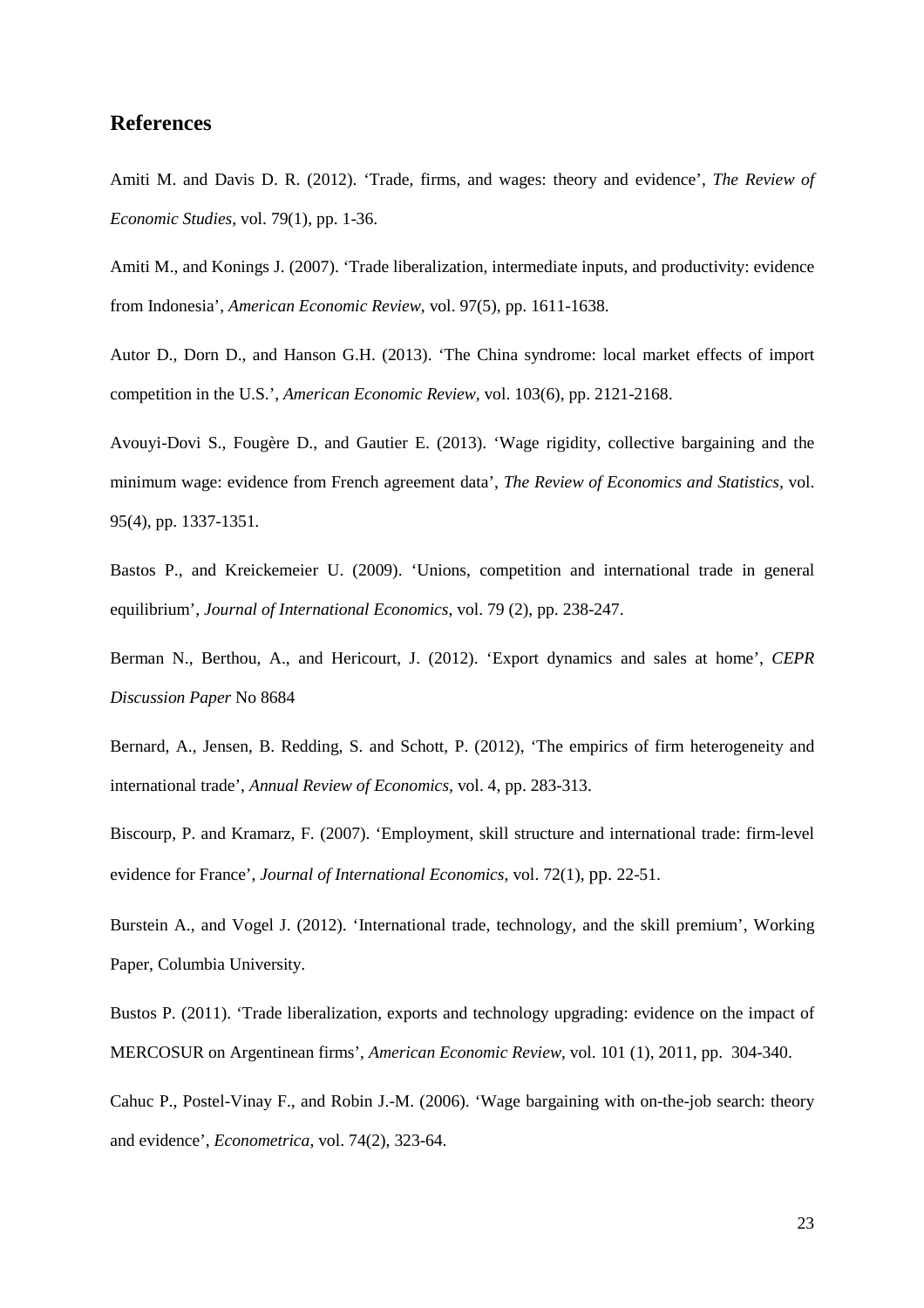Cahuc P., Carcillo, S. and Zylberberg A. (2014). *Labor Economics*, Second Edition, Cambridge: MIT Press.

Calmfors L., and Driffill J. (1988). 'Bargaining structure, corporatism, and macroeconomic performance', *Economic Policy*, vol. 6, pp. 14-61.

Card D., Lemieux T., and Riddell W.C. (2004). 'Unions and wage inequality', *Journal of Labor Research*, 25, vol. 4, pp. 519-559.

Card D., and de la Rica S. (2006), 'Firm-level contracting and the structure of wages in Spain', *Industrial and Labor Relations Review,* vol. 59, pp. 573-93.

Dahl C. M., Le Maire D., and Munch J. (2013). 'Wage dispersion and decentralization of wage bargaining', *Journal of Labor Economics,* vol. 31, pp. 501-533.

Davis D. R., and Harrigan J. (2011). 'Good jobs, bad jobs, and trade liberalization', *Journal of International Economics*, vol. 84(1). pp. 26–36.

Du Caju P., Gautier E., Momferatou D. and Ward-Warmedinger M. (2009), 'Institutional features of wage bargaining in 23 European countries, the US and Japan', *Ekonomia*, vol. 12(2). pp. 57-108.

Egger, H., Egger, P. and Kreickemeier, U. (2013). 'Trade, profits, and wages', *European Economic Review*, vol. 64(C). pp. 332-350.

Egger H., and Kreickemeier U. (2009). 'Firm heterogeneity and the labor market effects of trade liberalization', *International Economic Review*, vol. 50(1). pp. 187-216.

Feenstra R. C. and Hanson G.H. (1999). 'The impact of outsourcing and high-technology capital on wages: estimates for the U.S., 1972-1990', *The Quarterly Journal of Economics*, vol. 114(3). pp. 907- 940.

Feenstra R. C. and Hanson G.H. (2003) 'Global production sharing and rising inequality: a survey of trade and wages', in (E. K. Choi and J. Harrigan eds), *Handbook of International Trade*, pp. 146–85, Malden, MA: Blackwell Publishing.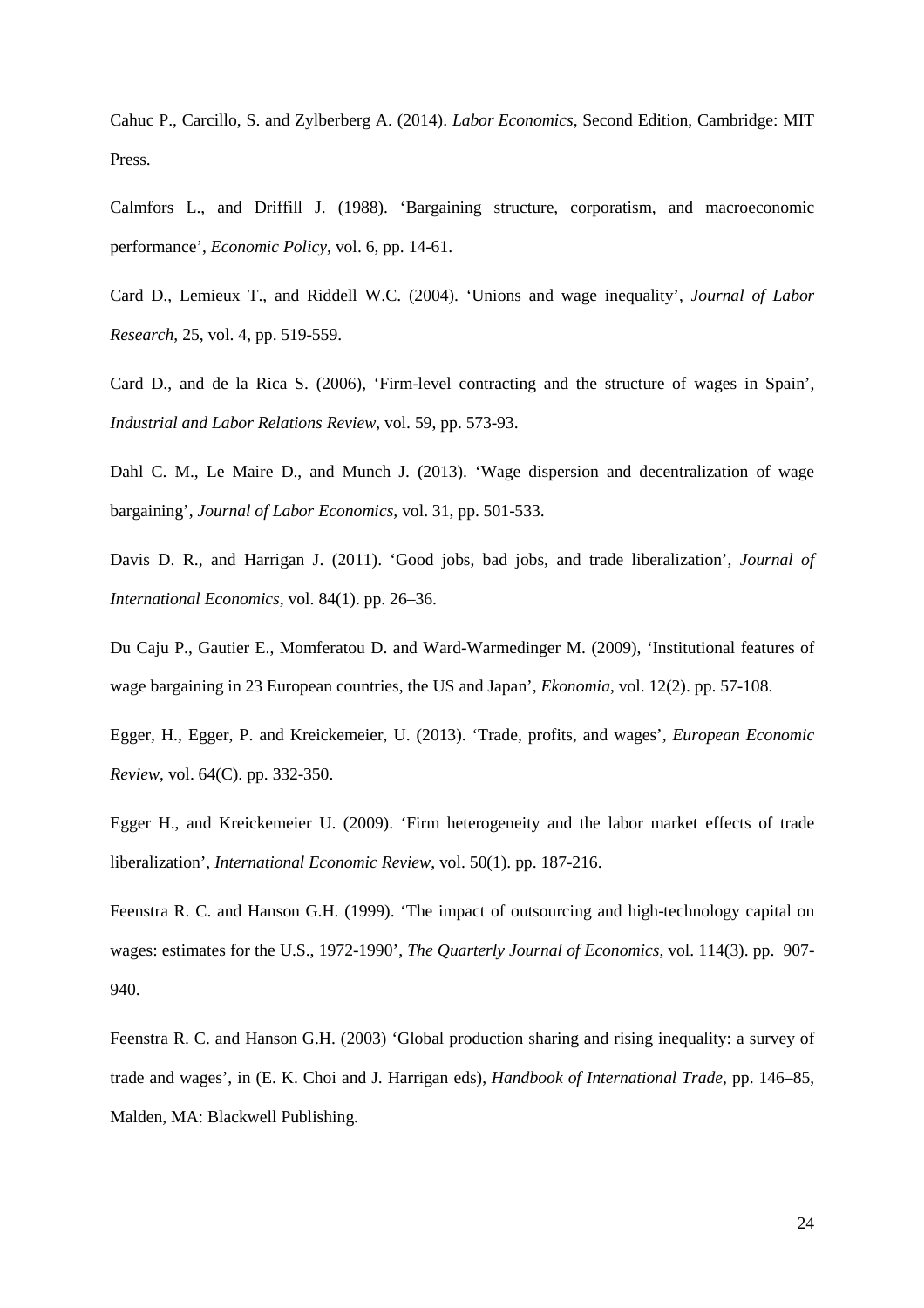Felbermayr G., Prat J., and Schmerer H.-J. (2011). 'Globalization and labor market outcomes: wage bargaining, search frictions, and firm heterogeneity', *Journal of Economic Theory*, vol. 146(1), pp. 39- 73.

Felbermayr G., Hauptmann A. and Schmerer, H. J. (2014). 'International trade and collective bargaining outcomes: evidence from German employer-employee data', *Scandinavian Journal of Economics*, vol. 116(3), pp. 820–837.

Grossman G. M., and Rossi-Hansberg E. (2008). 'Trading tasks: a simple theory of offshoring', *American Economic Review*, vol. 98(5), pp. 1978-97.

Gürtzgen N. (2009). 'Rent-sharing and collective bargaining coverage - evidence from linked employer-employee data', *Scandinavian Journal of Economics*, vol. 111, pp. 323-349.

Harrigan J., and Reshef A., forthcoming 'skill biased heterogeneous firms, trade liberalization and the skill premium', *Canadian Journal of Economics*.

Harrison A., McLaren J., and McMillan M. (2011). 'Trade and inequality', *Annual Review of Economics*, vol. 3, pp. 261-89.

Hauptman A. and Schmerer H. J. (2013). 'Do exporters pay fair wage premiums?' *Economics Letters*, vol. 121(2), pp. 179-182.

Helpman E., Itskhoki O., Muendler M.-A., and Redding S. (2012). 'Trade and inequality: from theory to estimation', *NBER Working Paper* 17991.

Hummels D., Jørgensen R., Munch J. R. and Xiang C. (2014). 'The wage effects of offshoring: evidence from Danish matched worker-firm data', *American Economic Review,* vol. 104(6), pp. 1597- 1629.

Kramarz F. (2010). 'Offshoring, wages, and employment: evidence from data matching imports, firms, and workers', Working Paper, CREST.

Levinsohn J. and Petrin A. (2003). 'Estimating production functions using inputs to control for unobservables', *Review of Economic Studies*, vol. 70(2), pp. 317-341.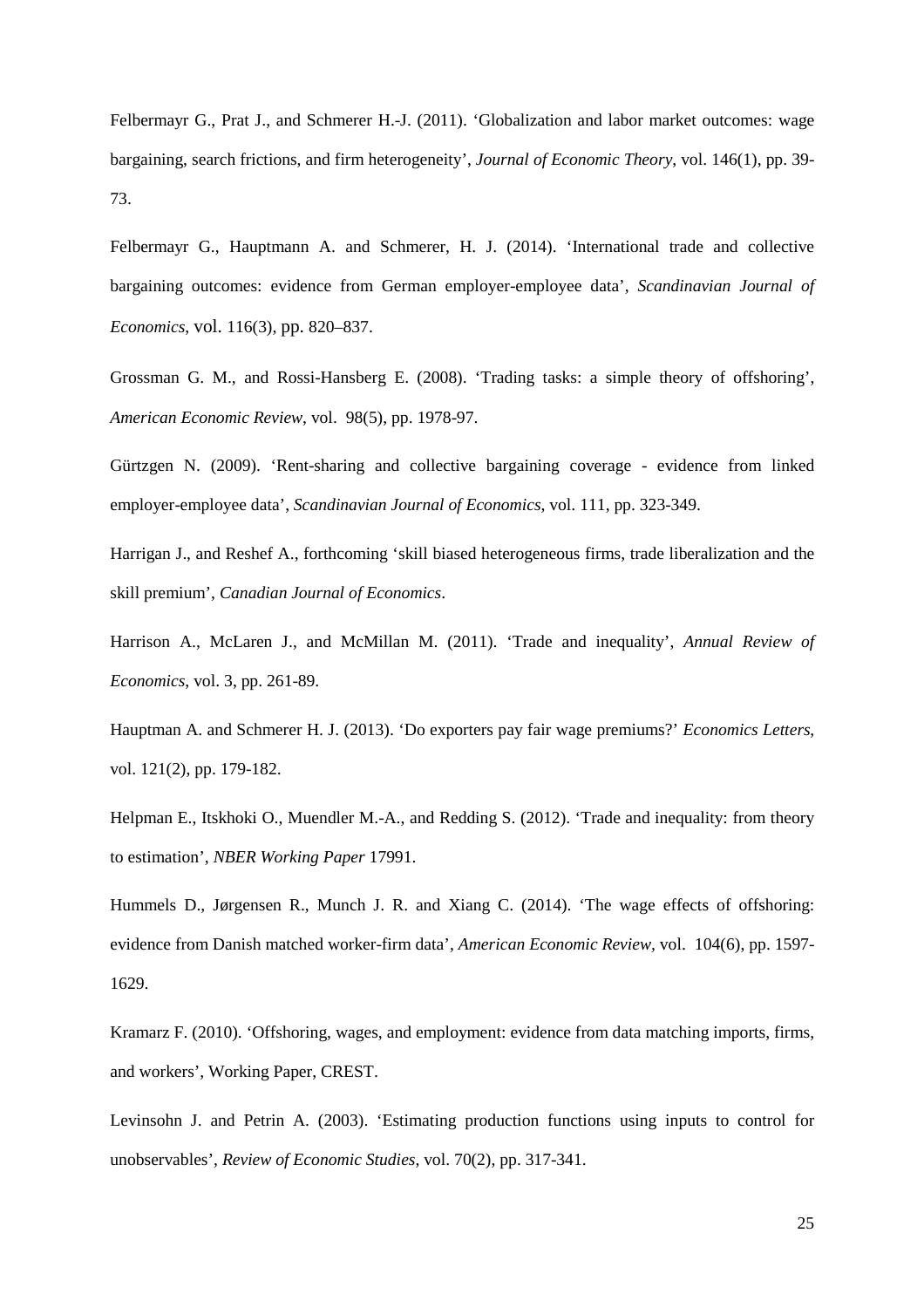Lommerud K. E., Meland F. and Straume O. R. (2009). 'Can deunionization lead to international outsourcing?', *Journal of International Economics*, vol. 77(1), pp. 109-119.

Melitz M. J. (2003). 'The impact of trade on intra-industry reallocations and aggregate industry productivity', *Econometrica*, vol. 71(6), pp. 1695-1725.

Naylor R. (1998). 'International trade and economic integration when labour markets are generally unionised', *European Economic Review*, vol. 42(7), pp. 1251-1267.

Naylor R. (1999). 'Union wage strategies and international trade', *Economic Journal*, vol. 109(452), pp. 102-125.

Plasman R., Rusinek M. and Rycx F. (2007). 'Wages and the bargaining regime under multi-level bargaining: Belgium, Denmark and Spain', *European Journal of Industrial Relations*, vol. 13(2), pp. 161-180.

Sethupathy G. (2013). 'Offshoring, wages, and employment: theory and evidence', *European Economic Review*, vol. 62, pp. 73-97.

Skaksen J. R., and Sorensen M. Y. (2001). 'Should trade unions appreciate foreign direct investment?' *Journal of International Economics*, vol. 55(2), pp. 379-390.

Venn D. (2009). 'Legislation, collective bargaining and enforcement: updating the OECD employment protection indicators', Working Paper OECD N°89.

Verhoogen E. A. (2008). 'Trade, quality upgrading, and wage inequality in the Mexican manufacturing sector', *The Quarterly Journal of Economics*, vol. 123(2), pp. 489-530.

Yeaple S. R. (2005). 'A simple model of firm heterogeneity, international trade, and wages', *Journal of International Economics*, vol. 65(1), pp. 1-20.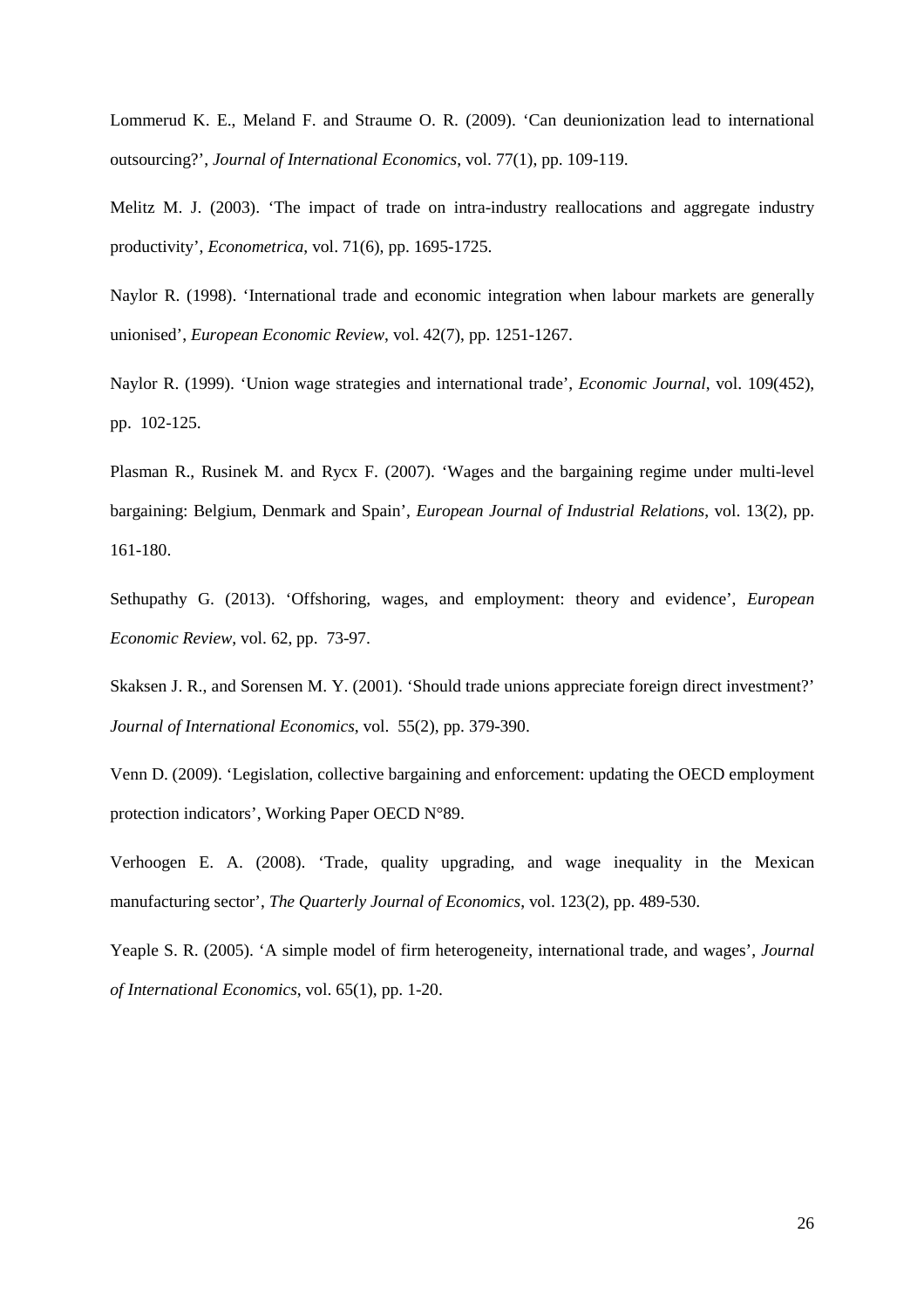# *Table 1: Data Sources*

| Name (source)                                           | Period    | Main variables                                                                                                                                                                                             |  |  |  |
|---------------------------------------------------------|-----------|------------------------------------------------------------------------------------------------------------------------------------------------------------------------------------------------------------|--|--|--|
| $DADS - firm level$<br>(INSEE)                          | 2005-2009 | Average hourly wages by occupation (blue collar,<br>white collar, technicians and executives)<br>Total hours worked by occupation<br>$\overline{\phantom{a}}$<br>Nr of employees with a temporary contract |  |  |  |
| 'Douanes'<br>(French Customs)                           | 1996-2009 | Firm-level flows of exports and imports (in euros) collected at<br>the product level (HS 6) and by country of destination or origin                                                                        |  |  |  |
| Firm-level agreements<br>(Ministry of Labour)           | 1994-2009 | Dummy variables equal to 1 if there is an agreement in a given<br>firm in a given year, 0 otherwise. Main topics of the agreement<br>(wages, union rights)                                                 |  |  |  |
| Industry-level agreements<br>(Avouyi-Dovi et al., 2013) | 1994-2009 | Dummy variable equal to 1 if there is a wage agreement in a<br>given industry in a given year, 0 otherwise. Cover about 300 of<br>the largest industries ('branches').                                     |  |  |  |
| <b>BRN</b><br>(INSEE)                                   | 1996-2009 | Firms' detailed balance sheets<br>Main variables: sales, nr of employees, materials<br>Used to construct TFP estimates<br>$\overline{\phantom{a}}$                                                         |  |  |  |
| <b>BACI</b><br>(CEPII)                                  | 1996-2009 | Flows of exports (supply) and imports (demand) by country and<br>at the product level (by year, for all countries)                                                                                         |  |  |  |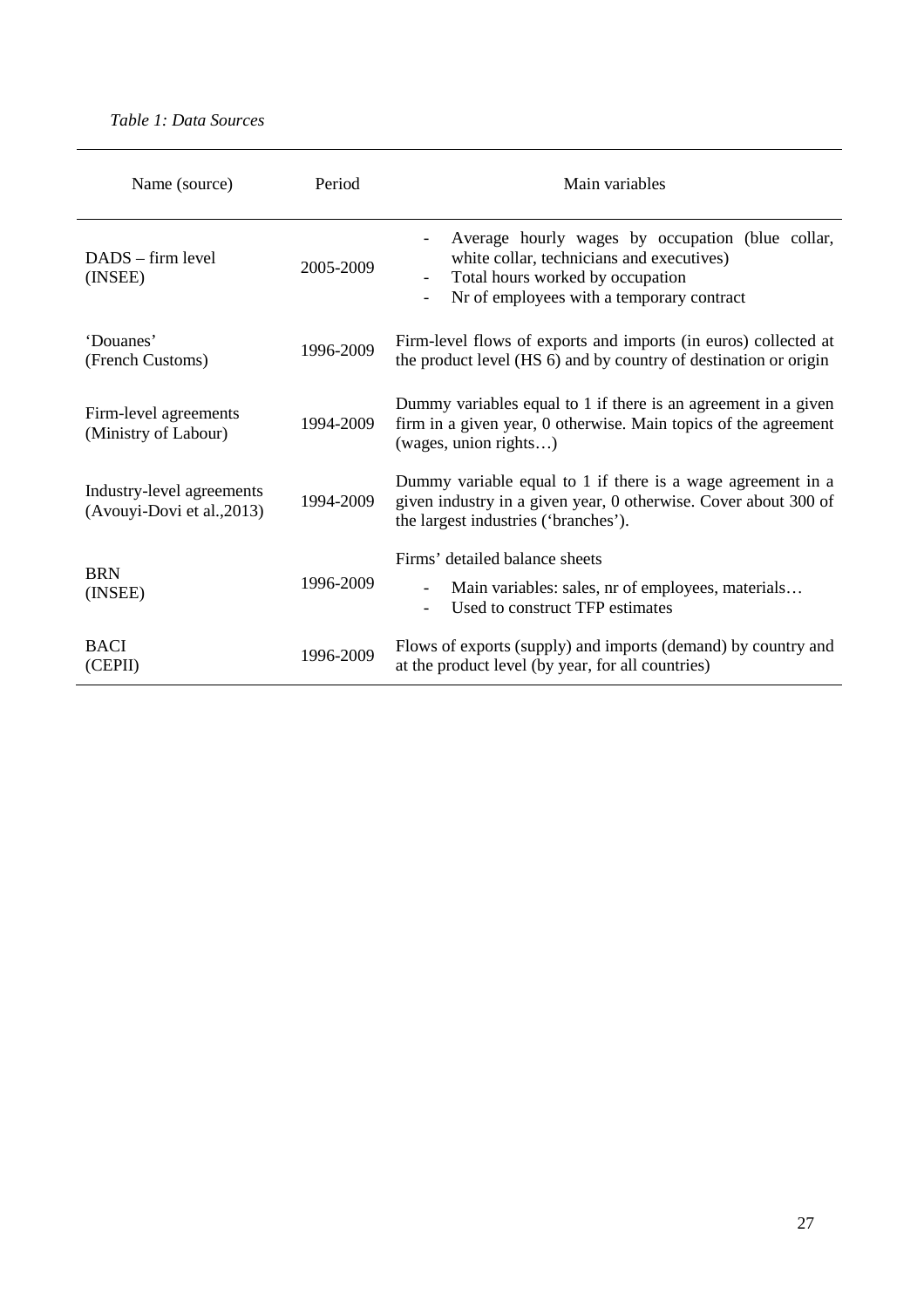| Year                                  | 2005                                 | 2006     | 2007     | 2008     | 2009     |  |  |  |
|---------------------------------------|--------------------------------------|----------|----------|----------|----------|--|--|--|
| <b>Trade</b> (in millions Euros)      |                                      |          |          |          |          |  |  |  |
| - Exports                             | 72,184.8                             | 72,937.9 | 70,521.6 | 72,209.2 | 65,105.1 |  |  |  |
| - Offshoring                          | 21,655.8                             | 19,946.5 | 20,330.7 | 19,699.5 | 20,340.2 |  |  |  |
| - Total imports                       | 47,655.1                             | 47,981.9 | 48,765.3 | 47,648.9 | 41,479.3 |  |  |  |
| <b>Average hourly wage (in Euros)</b> |                                      |          |          |          |          |  |  |  |
| - All workers                         | 15.48                                | 15.81    | 16.28    | 16.82    | 17.04    |  |  |  |
| - Blue-collar workers                 | 11.75                                | 12.07    | 12.46    | 12.91    | 13.29    |  |  |  |
| - White-collar workers                | 12.64                                | 12.94    | 13.38    | 13.90    | 14.38    |  |  |  |
| - Technicians and supervisors         | 17.13                                | 17.37    | 17.90    | 18.35    | 18.12    |  |  |  |
| - Executives                          | 29.58                                | 29.96    | 30.66    | 31.84    | 30.44    |  |  |  |
|                                       | Coverage of wage agreements $(in %)$ |          |          |          |          |  |  |  |
| Firm wage agreement                   | 17.0                                 | 18.4     | 20.7     | 22.7     | 20.1     |  |  |  |
| Industry wage agreement               | 71.4                                 | 84.5     | 86.4     | 88.6     | 75.6     |  |  |  |

*Table 2: Descriptive Statistics on Trade and Wages* 

Notes: We compute the sum (by year) of exports and offshoring for the firms observed in our sample (in millions of Euros). 'Offshoring' is defined as the value of imports of goods belonging to the same industry as that of the importing firm (see Section 2 for details). The average hourly wage is calculated as the average hourly wage by job category and by year for the firms of our sample. The coverage of wage agreements is calculated as the number of firms covered by a wage agreement in a given year, divided by the total number of firms.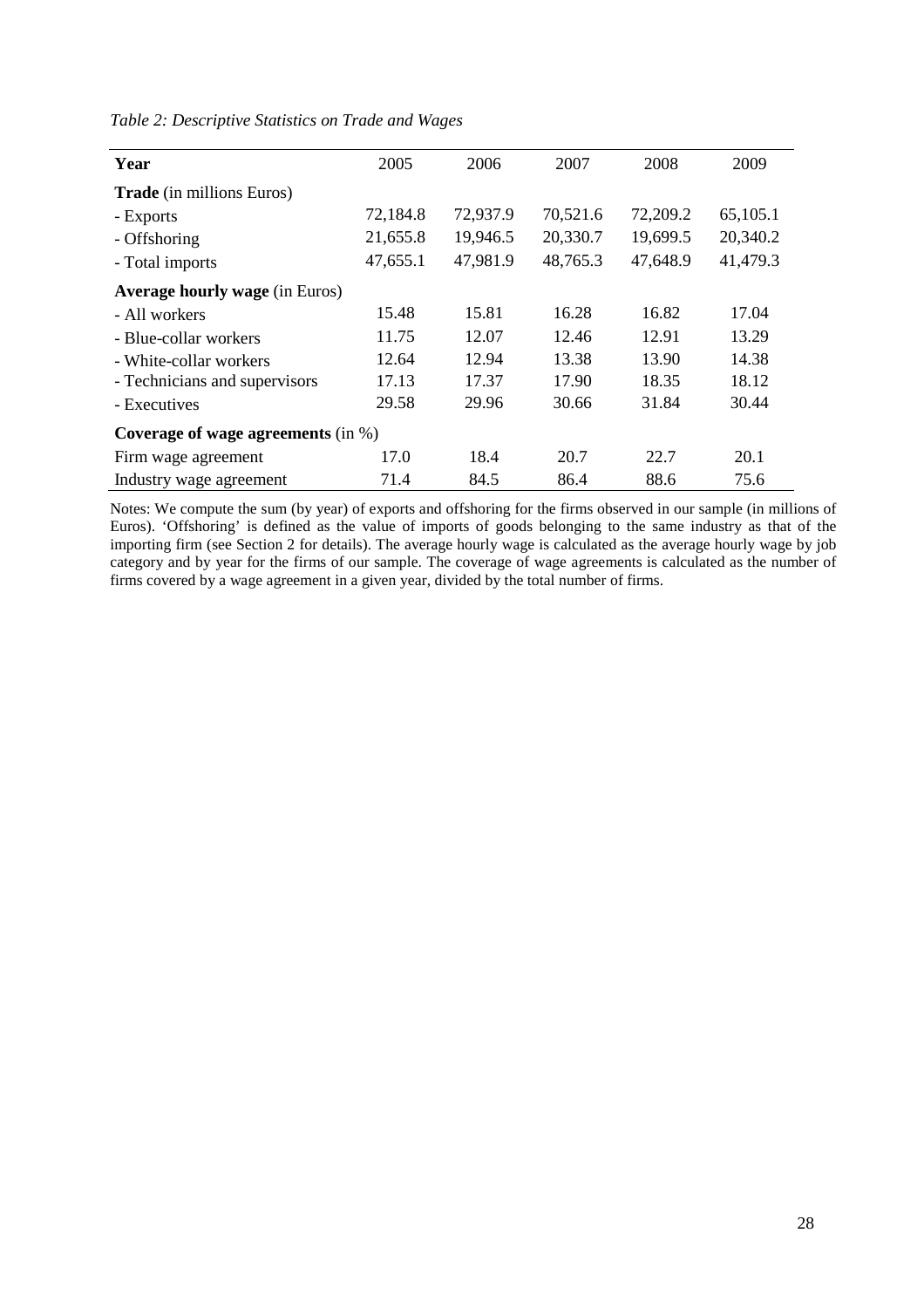# *Table 3: First-stage IV Regressions*

| Dependent variable            | <b>Exports</b> |            | Offshoring |            |  |
|-------------------------------|----------------|------------|------------|------------|--|
|                               |                |            |            |            |  |
|                               | $0.150***$     | $0.101***$ | $0.141***$ | $0.075*$   |  |
| World demand (exports)        | (0.040)        | (0.032)    | (0.052)    | (0.046)    |  |
|                               | $0.148***$     | $0.112***$ | $0.257***$ | $0.201***$ |  |
| World supply (imports)        | (0.033)        | (0.029)    | (0.054)    | (0.053)    |  |
|                               |                | $0.375***$ |            | $0.209***$ |  |
| <b>TFP</b>                    |                | (0.021)    |            | (0.045)    |  |
|                               |                | $0.761***$ |            | $0.517***$ |  |
| Firm size                     |                | (0.044)    |            | (0.068)    |  |
|                               |                | $0.159***$ |            | $0.073*$   |  |
| Capital/labour ratio          |                | (0.029)    |            | (0.043)    |  |
|                               |                | 0.006      |            | $0.288**$  |  |
| Share of high-skilled workers |                | (0.078)    |            | (0.125)    |  |
|                               |                | $-0.037**$ |            | $0.257***$ |  |
| Domestic sales                |                | (0.019)    |            | (0.039)    |  |
| Intercept                     | 10.865***      | 6.912***   | 7.937***   | $3.503***$ |  |
|                               | (0.521)        | (0.538)    | (0.728)    | (0.830)    |  |
| Year dummies                  | Yes            | Yes        | Yes        | Yes        |  |
| F-statistic for the IV        | 105.2          | 95.5       | 52.0       | 41.4       |  |
| Observations                  | 23,269         | 23,269     | 23,269     | 23,269     |  |
| Number of firms               | 8,123          | 8,123      | 8,123      | 8,123      |  |
| Average obs. per firm         | 2.9            | 2.9        | 2.9        | 2.9        |  |
| Within R-squared              | 0.041          | 0.114      | 0.025      | 0.055      |  |
| Between R-squared             | 0.048          | 0.490      | 0.025      | 0.285      |  |
| Overall R-squared             | 0.044          | 0.499      | 0.022      | 0.287      |  |

Notes: \*\*\*  $p < 0.01$ , \*\*  $p < 0.05$ , \*  $p < 0.1$ . Period: 2005-2009. Robust standard errors are clustered at the firm level and reported in brackets. Year dummies and firm fixed-effects are included in all specifications. 'Exports' is the log of the value of exports. 'Offshoring' is the log of the value of imports of goods belonging to the same industry as that of the importing firm (see Section 2 for details). Firm-level controls (size, TFP, capital/labour and domestic sales) are in logs. Product shares entering world demand and world supply are calculated at their overall sample (1996-2004) firm value.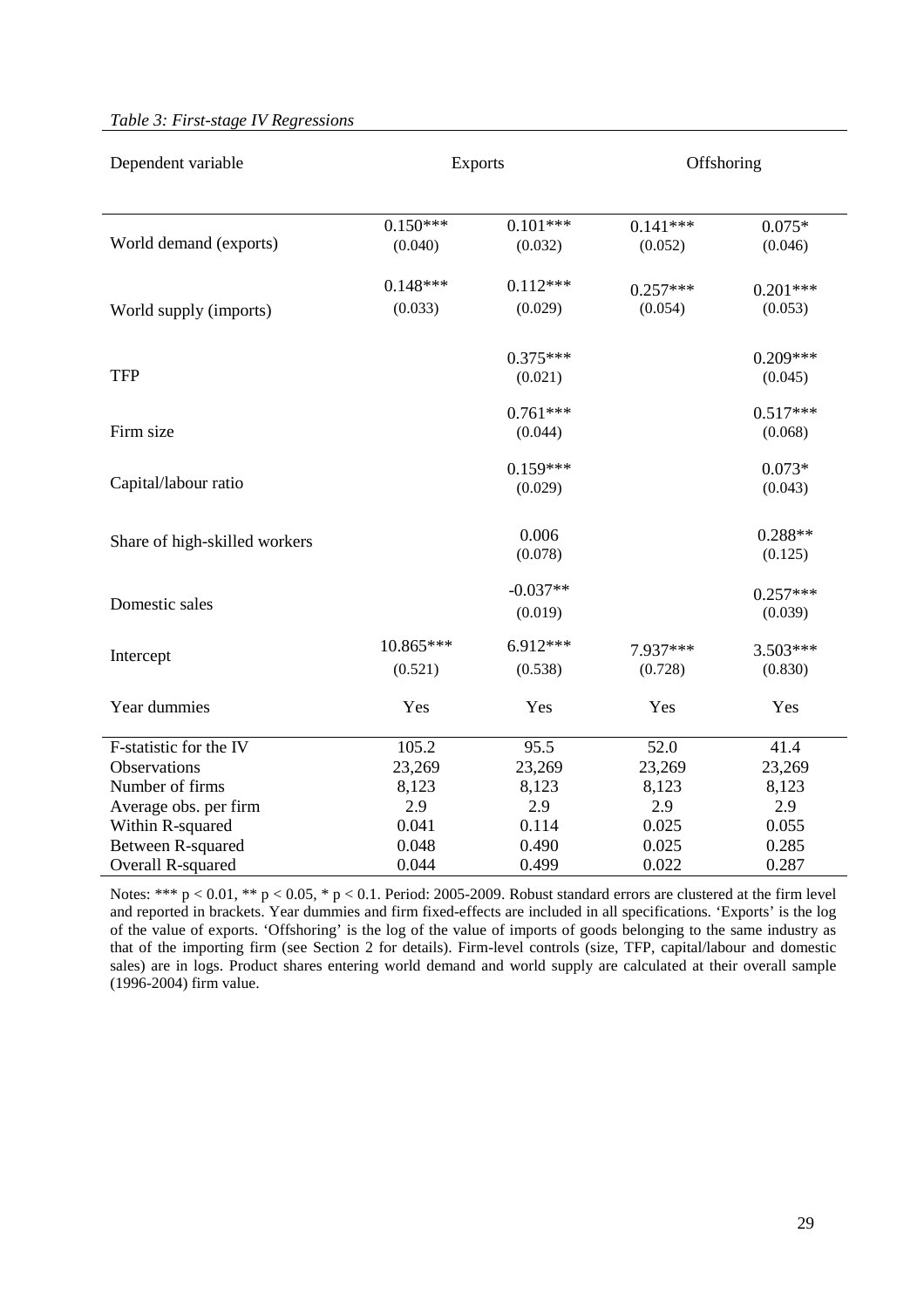| Dependent variable                           | Net hourly wage          |                          |                          |                          |  |  |  |  |
|----------------------------------------------|--------------------------|--------------------------|--------------------------|--------------------------|--|--|--|--|
|                                              | (1)                      | (2)                      | (3)                      | (4)                      |  |  |  |  |
| <b>Exports</b>                               | $0.014***$<br>(0.001)    | $0.022***$<br>(0.001)    | $0.007***$<br>(0.001)    | $0.010***$<br>(0.001)    |  |  |  |  |
| Offshoring                                   | $0.006***$<br>(0.001)    | $0.012***$<br>(0.001)    | $0.003***$<br>(0.001)    | $0.004***$<br>(0.001)    |  |  |  |  |
| <b>TFP</b>                                   |                          |                          | $0.024***$<br>(0.003)    | $0.023***$<br>(0.003)    |  |  |  |  |
| Firm size                                    |                          |                          | $-0.002$<br>(0.003)      | $-0.008***$<br>(0.003)   |  |  |  |  |
| Capital/labour                               |                          |                          | $0.013***$<br>(0.003)    | $0.013***$<br>(0.003)    |  |  |  |  |
| Share of high-skilled<br>workers             |                          |                          | $0.380***$<br>(0.011)    | $0.377***$<br>(0.011)    |  |  |  |  |
| Unemployment rate                            |                          |                          | $-0.000$<br>(0.001)      | $-0.000$<br>(0.001)      |  |  |  |  |
| Temporary contracts                          |                          |                          | $-0.034***$<br>(0.010)   | $-0.035***$<br>(0.010)   |  |  |  |  |
| Domestic sales                               |                          |                          | $0.003*$<br>(0.002)      | 0.003<br>(0.002)         |  |  |  |  |
| Intercept                                    | $2.519***$<br>(0.024)    | 2.347***<br>(0.023)      | 1.859***<br>(0.023)      | 1.835***<br>(0.024)      |  |  |  |  |
| Controls<br>IV                               | No<br>N <sub>o</sub>     | N <sub>o</sub><br>Yes    | Yes<br>No                | Yes<br>Yes               |  |  |  |  |
| Observations<br>Number of firms<br>R-squared | 23,269<br>8,123<br>0.351 | 23,269<br>8,123<br>0.365 | 23,269<br>8,123<br>0.632 | 23,269<br>8,123<br>0.632 |  |  |  |  |

## *Table 4: Firm-level Average Hourly Wage Regressions (All Workers)*

Notes: \*\*\* p<0.01, \*\* p<0.05, \* p<0.1; Period: 2005-2009. Robust standard errors are clustered at the firm level and reported in brackets. Year and disaggregate industry-level dummies, random firm-level effects are included in all specifications. 'Net hourly wage' is the log of the average hourly wage in the firm. 'Exports' is the log of the value of exports. 'Offshoring' is the log of the value of imports of goods belonging to the same industry as that of the importing firm (see Section 2 for details). Firm-level controls (size, TFP, capital/labour and domestic sales) are in logs.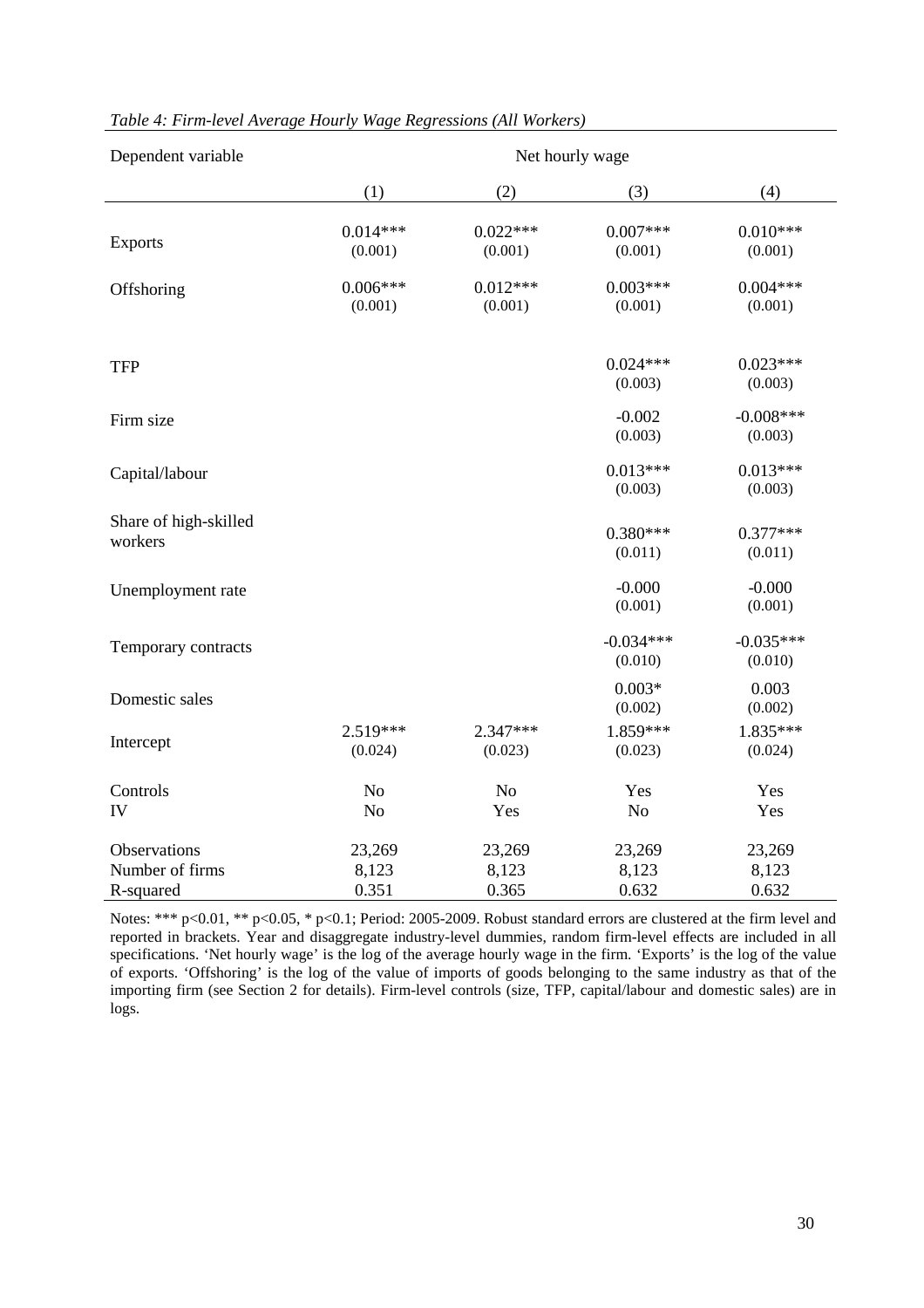| Dependent       |                 |             |                |              |                |             |                |             |  |
|-----------------|-----------------|-------------|----------------|--------------|----------------|-------------|----------------|-------------|--|
| variable        | Net hourly wage |             |                |              |                |             |                |             |  |
|                 | Blue collar     |             |                | White-collar |                | Technicians |                | Executives  |  |
|                 | <b>OLS</b>      | OLS-IV      | <b>OLS</b>     | OLS-IV       | <b>OLS</b>     | OLS-IV      | <b>OLS</b>     | OLS-IV      |  |
|                 |                 |             |                |              |                |             |                |             |  |
| <b>Exports</b>  | $0.004***$      | $0.004***$  | $0.005***$     | $0.007***$   | $0.003**$      | $0.002*$    | $0.004***$     | $0.003**$   |  |
|                 | (0.001)         | (0.001)     | (0.001)        | (0.001)      | (0.001)        | (0.001)     | (0.002)        | (0.002)     |  |
| Offshoring      | 0.000           | $-0.001$    | 0.000          | 0.000        | $0.003***$     | $0.004***$  | $0.004***$     | $0.007***$  |  |
|                 | (0.001)         | (0.001)     | (0.001)        | (0.001)      | (0.001)        | (0.001)     | (0.001)        | (0.001)     |  |
| <b>TFP</b>      | $0.021***$      | $0.021***$  | $0.012***$     | $0.011**$    | $0.029***$     | $0.029***$  | $0.032***$     | $0.032***$  |  |
|                 | (0.004)         | (0.004)     | (0.004)        | (0.004)      | (0.004)        | (0.004)     | (0.005)        | (0.005)     |  |
| Firm size       | $0.019***$      | $0.020***$  | $0.021***$     | $0.018***$   | $-0.008**$     | $-0.008**$  | $0.013***$     | $0.012***$  |  |
|                 | (0.003)         | (0.003)     | (0.003)        | (0.003)      | (0.003)        | (0.003)     | (0.004)        | (0.004)     |  |
| Capital/labour  | $0.009**$       | $0.009**$   | $0.016***$     | $0.016***$   | $0.012**$      | $0.012**$   | $-0.002$       | $-0.002$    |  |
|                 | (0.004)         | (0.004)     | (0.005)        | (0.005)      | (0.005)        | (0.005)     | (0.007)        | (0.007)     |  |
| Share of high-  | $0.028***$      | $0.029***$  | $-0.006$       | $-0.008$     | $-0.119***$    | $-0.120***$ | $-0.052***$    | $-0.055***$ |  |
| skilled workers | (0.009)         | (0.009)     | (0.010)        | (0.010)      | (0.012)        | (0.012)     | (0.014)        | (0.014)     |  |
| Unemp. rate     | $-0.002***$     | $-0.002***$ | $-0.000$       | $-0.000$     | $-0.001$       | $-0.001$    | 0.001          | 0.001       |  |
|                 | (0.001)         | (0.001)     | (0.001)        | (0.001)      | (0.001)        | (0.001)     | (0.001)        | (0.001)     |  |
| Temporary       | $-0.049***$     | $-0.049***$ | $-0.071***$    | $-0.072***$  | $-0.077***$    | $-0.078***$ | $-0.035*$      | $-0.037*$   |  |
| contracts       | (0.011)         | (0.011)     | (0.014)        | (0.014)      | (0.015)        | (0.015)     | (0.020)        | (0.020)     |  |
| Domestic sales  | $0.004*$        | $0.004*$    | 0.002          | 0.002        | 0.003          | 0.003       | $0.009**$      | $0.007*$    |  |
|                 | (0.002)         | (0.002)     | (0.004)        | (0.004)      | (0.003)        | (0.003)     | (0.004)        | (0.004)     |  |
| Intercept       | 1.989***        | 1.991***    | $2.144***$     | $2.135***$   | $2.364***$     | $2.360***$  | $2.683***$     | $2.675***$  |  |
|                 | (0.024)         | (0.024)     | (0.025)        | (0.026)      | (0.032)        | (0.032)     | (0.039)        | (0.039)     |  |
| IV              | N <sub>0</sub>  | Yes         | N <sub>0</sub> | Yes          | N <sub>0</sub> | Yes         | N <sub>0</sub> | Yes         |  |
| Observations    | 23,269          | 23,269      | 23,269         | 23,269       | 23,269         | 23,269      | 23,269         | 23,269      |  |
| Nr of firms     | 8,123           | 8,123       | 8,123          | 8,123        | 8,123          | 8,123       | 8,123          | 8,123       |  |
| R-squared       | 0.416           | 0.416       | 0.258          | 0.258        | 0.186          | 0.186       | 0.186          | 0.187       |  |

*Table 5: Firm-level Wage Regressions (by Occupation)* 

Notes: \*\*\* p<0.01, \*\* p<0.05, \* p<0.1; Period: 2005-2009. Robust standard errors are clustered at the firm level and reported in brackets. Year and disaggregate industry-level dummies, random firm-level effects are included in all specifications. 'Net hourly wage' is the log of the average hourly wage by job occupation in the firm. 'Exports' is the log of the value of exports. 'Offshoring' is the log of the value of imports of goods belonging to the same industry as that of the importing firm (see Section 2 for details). Firm-level controls (size, TFP, capital/labour and domestic sales) are in logs.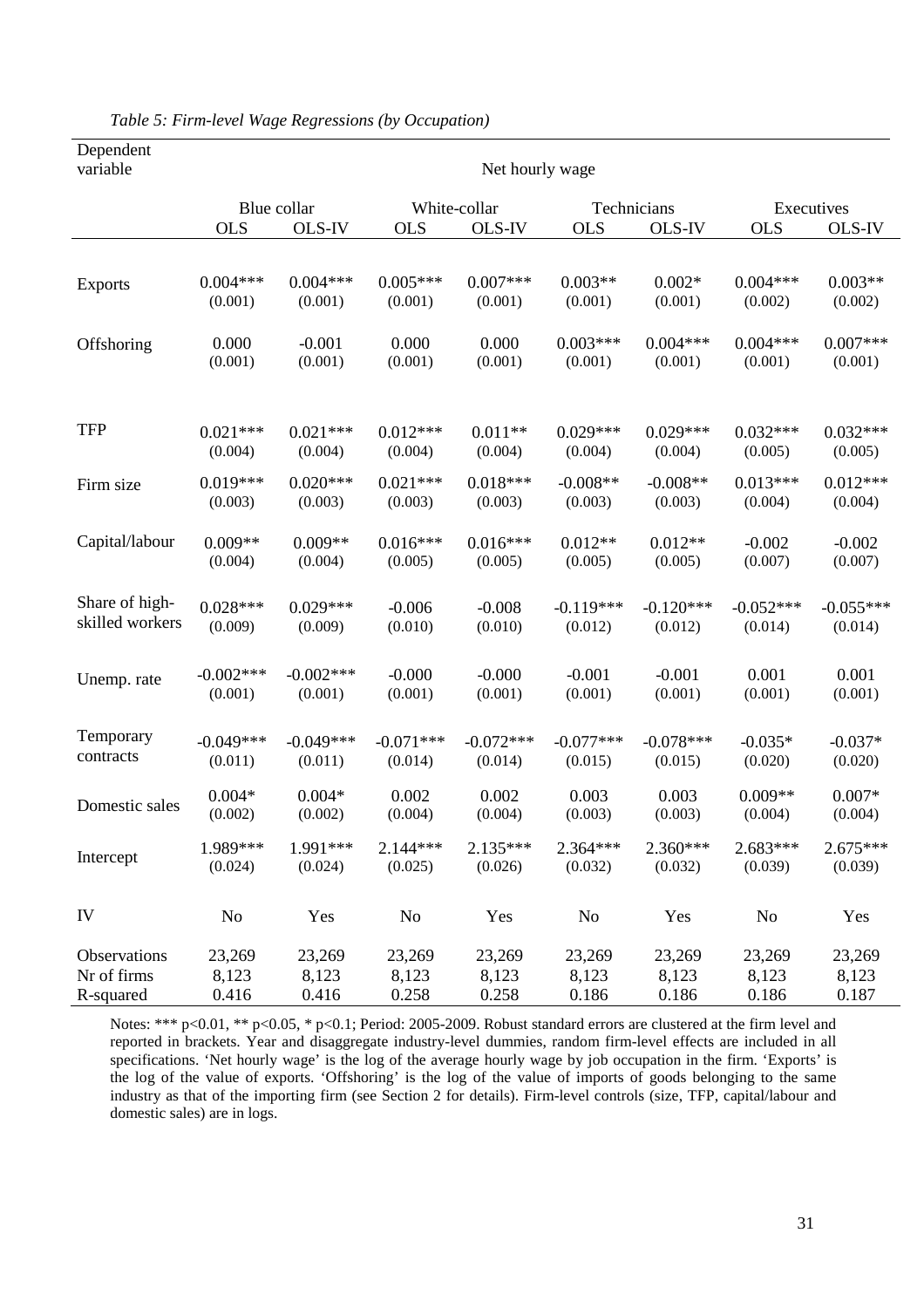| Dependent variable      |            | Net hourly wage |                          |                |                |                          |  |
|-------------------------|------------|-----------------|--------------------------|----------------|----------------|--------------------------|--|
|                         |            | 2005-2009       |                          |                | 2005-2008      |                          |  |
| Firm wage agreement     | No         | N <sub>o</sub>  | Yes                      | N <sub>o</sub> | N <sub>o</sub> | Yes                      |  |
| Industry wage agreement | No         | Yes             | $\overline{\phantom{a}}$ | N <sub>o</sub> | Yes            | $\overline{\phantom{0}}$ |  |
| <b>Exports</b>          | $0.010***$ | $0.010***$      | $0.015***$               | $0.011***$     | $0.010***$     | $0.015***$               |  |
|                         | (0.002)    | (0.001)         | (0.003)                  | (0.002)        | (0.001)        | (0.003)                  |  |
| Offshoring              | $-0.001$   | $0.004***$      | 0.002                    | $-0.004*$      | $0.003***$     | $0.003*$                 |  |
|                         | (0.002)    | (0.001)         | (0.002)                  | (0.002)        | (0.001)        | (0.002)                  |  |
| <b>TFP</b>              | $0.021**$  | $0.021***$      | $0.024***$               | $0.023**$      | $0.016***$     | $0.017***$               |  |
|                         | (0.010)    | (0.004)         | (0.005)                  | (0.011)        | (0.004)        | (0.005)                  |  |
| Firm size               | $-0.014**$ | $-0.010***$     | $-0.007$                 | $-0.016**$     | $-0.012***$    | $-0.009$                 |  |
|                         | (0.006)    | (0.004)         | (0.007)                  | (0.008)        | (0.004)        | (0.007)                  |  |
| Capital/labour          | $0.022**$  | $0.012***$      | 0.009                    | $0.022*$       | $0.014***$     | 0.009                    |  |
|                         | (0.011)    | (0.005)         | (0.008)                  | (0.013)        | (0.005)        | (0.008)                  |  |
| Share of high-skilled   |            |                 |                          |                |                |                          |  |
| workers                 | $0.498***$ | $0.381***$      | $0.413***$               | $0.503***$     | $0.425***$     | $0.462***$               |  |
|                         | (0.021)    | (0.013)         | (0.038)                  | (0.024)        | (0.016)        | (0.059)                  |  |
| Unemployment rate       | 0.001      | $-0.000$        | $-0.000$                 | 0.002          | 0.001          | 0.001                    |  |
|                         | (0.001)    | (0.001)         | (0.001)                  | (0.002)        | (0.001)        | (0.002)                  |  |
| Temporary contracts     | $-0.041$   | $-0.046***$     | $-0.041$                 | $-0.028$       | $-0.052***$    | $-0.058**$               |  |
|                         | (0.029)    | (0.012)         | (0.029)                  | (0.031)        | (0.013)        | (0.025)                  |  |
| Domestic sales          | $0.026**$  | 0.004           | $-0.004$                 | $0.027***$     | $0.005*$       | $-0.003$                 |  |
|                         | (0.012)    | (0.003)         | (0.004)                  | (0.010)        | (0.003)        | (0.003)                  |  |
| Intercept               | 1.841 ***  | $1.865***$      | 1.810***                 | 1.808***       | 1.835***       | $1.760***$               |  |
|                         | (0.044)    | (0.030)         | (0.065)                  | (0.048)        | (0.032)        | (0.064)                  |  |
| Controls                | Yes        | Yes             | Yes                      | Yes            | Yes            | Yes                      |  |
| IV                      | Yes        | Yes             | Yes                      | Yes            | Yes            | Yes                      |  |
| Observations            | 3,509      | 14,683          | 5,077                    | 2,726          | 12,181         | 4,138                    |  |
| Number of firms         | 2,556      | 6,124           | 1,293                    | 1,964          | 5,586          | 1,260                    |  |
| R-Squared               | 0.625      | 0.604           | 0.736                    | 0.622          | 0.617          | 0.749                    |  |

# *Table 6: Firm-level Wage Regressions by Wage Bargaining Regime (All Workers)*

Notes: \*\*\* p<0.01, \*\* p<0.05, \* p<0.1; Period: 2005-2009 and 2005-2008. Robust standard errors are clustered at the firm level and reported in brackets. Year and disaggregate industry-level dummies, random firm-level effects are included in all specifications. 'Net hourly wage' is the log of the average hourly wage in the firm. 'Exports' is the log of the value of exports. 'Offshoring' is the log of the value of imports of goods belonging to the same industry as that of the importing firm (see Section 2 for details). Firm-level controls (size, TFP, capital/labour and domestic sales) are in logs. The category 'Firm-level wage agreement' is defined according to the frequency of firm-level wage agreements for a given firm, 'Yes' corresponds to firms that agree on wages more than 20% of years over the period 2002-2009, 'No' less than 20% of wage agreements over the same period. The category 'Industry-level wage agreement' means that a firm is covered by an industry-wage agreement in a given year.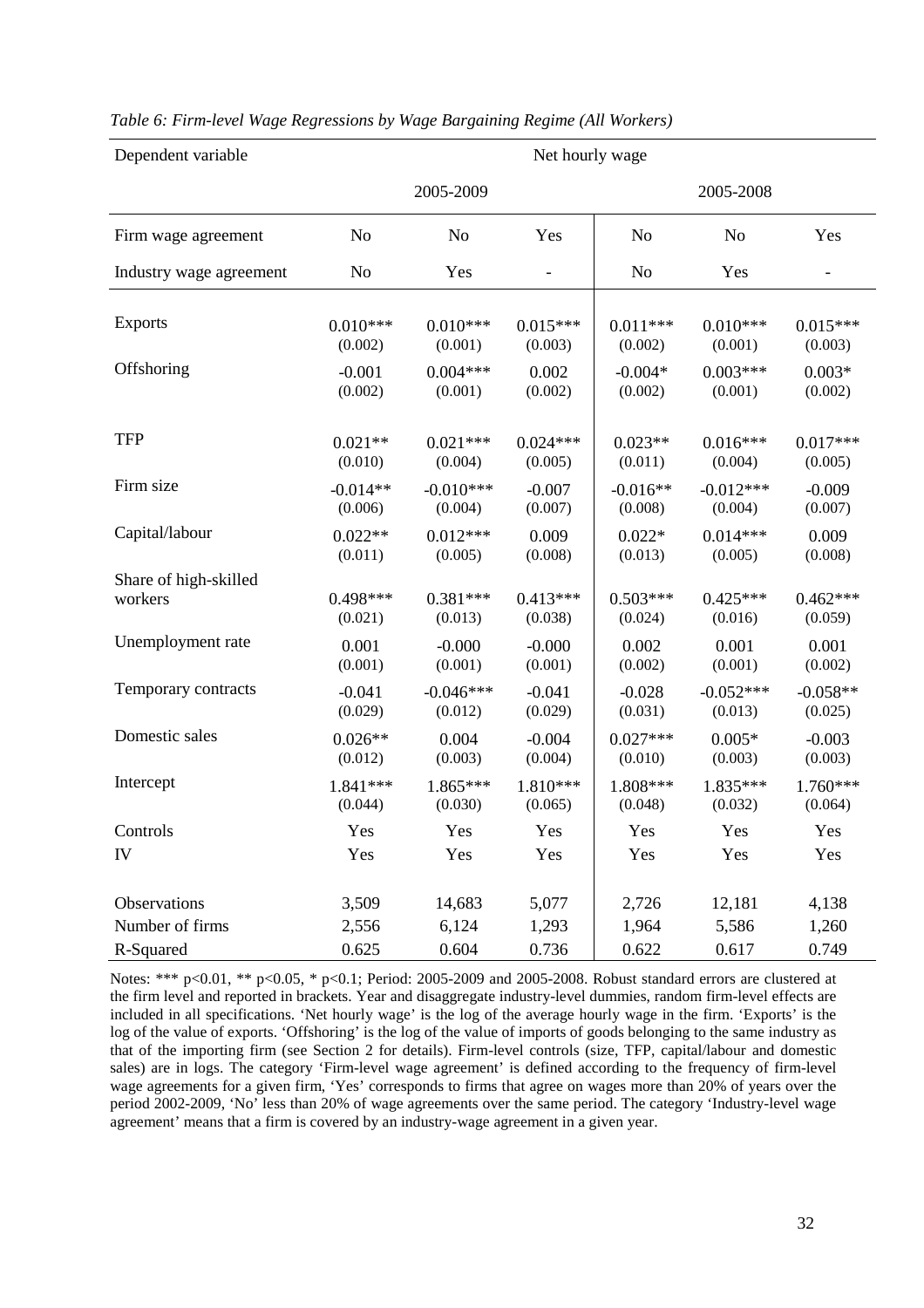| Dependent variable              | Net hourly wage |                 |                |                |                 |                |  |
|---------------------------------|-----------------|-----------------|----------------|----------------|-----------------|----------------|--|
|                                 |                 | 2005-2009       |                | 2005-2008      |                 |                |  |
| Firm wage agreement             | N <sub>o</sub>  | N <sub>o</sub>  | Yes            | N <sub>o</sub> | N <sub>o</sub>  | Yes            |  |
| Industry wage agreement         | N <sub>o</sub>  | Yes             |                | N <sub>o</sub> | Yes             |                |  |
| <b>Blue-collar workers</b>      |                 |                 |                |                |                 |                |  |
| Exports                         | $0.004*$        | $0.003***$      | $0.011***$     | $0.005**$      | $0.003**$       | $0.011***$     |  |
|                                 | (0.002)         | (0.001)         | (0.003)        | (0.002)        | (0.001)         | (0.003)        |  |
| Offshoring                      | $-0.003$        | $-0.001$        | $-0.001$       | $-0.005**$     | $-0.002**$      | 0.000          |  |
|                                 | (0.002)         | (0.001)         | (0.002)        | (0.002)        | (0.001)         | (0.002)        |  |
|                                 |                 |                 |                |                |                 |                |  |
| R-Squared                       | 0.424           | 0.346           | 0.538          | 0.407          | 0.343           | 0.539          |  |
| White-collar workers            |                 |                 |                |                |                 |                |  |
| <b>Exports</b>                  | $0.006**$       | $0.007***$      | $0.006*$       | $0.009***$     | $0.006***$      | $0.008**$      |  |
|                                 | (0.003)         | (0.001)         | (0.003)        | (0.003)        | (0.002)         | (0.004)        |  |
| Offshoring                      | $-0.004*$       | $-0.000$        | 0.003          | $-0.007***$    | $-0.000$        | $0.004*$       |  |
|                                 | (0.002)         | (0.001)         | (0.002)        | (0.002)        | (0.001)         | (0.002)        |  |
|                                 |                 |                 |                |                |                 |                |  |
| R-Squared                       | 0.276           | 0.202           | 0.364          | 0.248          | 0.189           | 0.374          |  |
| Technicians and supervisors     |                 |                 |                |                |                 |                |  |
| <b>Exports</b>                  | $0.005*$        | 0.002           | $0.007**$      | 0.002          | 0.001           | $0.007**$      |  |
|                                 | (0.003)         | (0.002)         | (0.003)        | (0.003)        | (0.002)         | (0.003)        |  |
| Offshoring                      | 0.000           | $0.004***$      | 0.003          | 0.000          | $0.004***$      | $0.004*$       |  |
|                                 | (0.002)         | (0.001)         | (0.002)        | (0.003)        | (0.001)         | (0.002)        |  |
|                                 |                 |                 |                |                |                 |                |  |
| R-Squared                       | 0.208           | 0.168           | 0.340          | 0.210          | 0.172           | 0.346          |  |
| <b>Executives</b>               |                 |                 |                |                |                 |                |  |
| <b>Exports</b>                  | 0.004           | 0.002           | $0.011***$     | 0.005          | 0.001           | $0.011***$     |  |
|                                 | (0.004)         | (0.002)         | (0.004)        | (0.004)        | (0.002)         | (0.004)        |  |
| Offshoring                      | 0.002           | $0.009***$      | $0.006**$      | $-0.001$       | $0.009***$      | $0.007**$      |  |
|                                 | (0.003)         | (0.002)         | (0.003)        | (0.004)        | (0.002)         | (0.003)        |  |
|                                 |                 |                 |                |                |                 |                |  |
| R-Squared                       | 0.192           | 0.161           | 0.317          | 0.195          | 0.167           | 0.330          |  |
|                                 |                 |                 |                |                |                 |                |  |
| Observations<br>Number of firms | 3,509<br>2,556  | 14,683<br>6,124 | 5,077<br>1,293 | 2,726<br>1,964 | 12,181<br>5,586 | 4,138<br>1,260 |  |
|                                 |                 |                 |                |                |                 |                |  |

*Table 7: Firm-level Wage Regressions by Bargaining Regime and by Occupation* 

Notes: \*\*\* p<0.01, \*\* p<0.05, \* p<0.1; Period: 2005-2009 and 2005-2008. Robust standard errors are clustered at the firm level and reported in brackets. Year and disaggregate industry-level dummies, random firm-level effects and firm-level control variables (TFP,…) are included in all specifications. 'Net hourly wage' is the log of the average hourly wage in the firm. 'Exports' is the log of the value of exports. 'Offshoring' is the log of the value of imports of goods belonging to the same industry as that of the importing firm (see Section 2 for details). The category 'Firmlevel wage agreement' is defined according to the frequency of firm-level wage agreements for a given firm, 'Yes' corresponds to firms that agree on wages more than 20% of years over the period 2002-2009, 'No' less than 20% of wage agreements over the same period. The category 'Industry-level wage agreement' means that a firm is covered by an industry-wage agreement in a given year.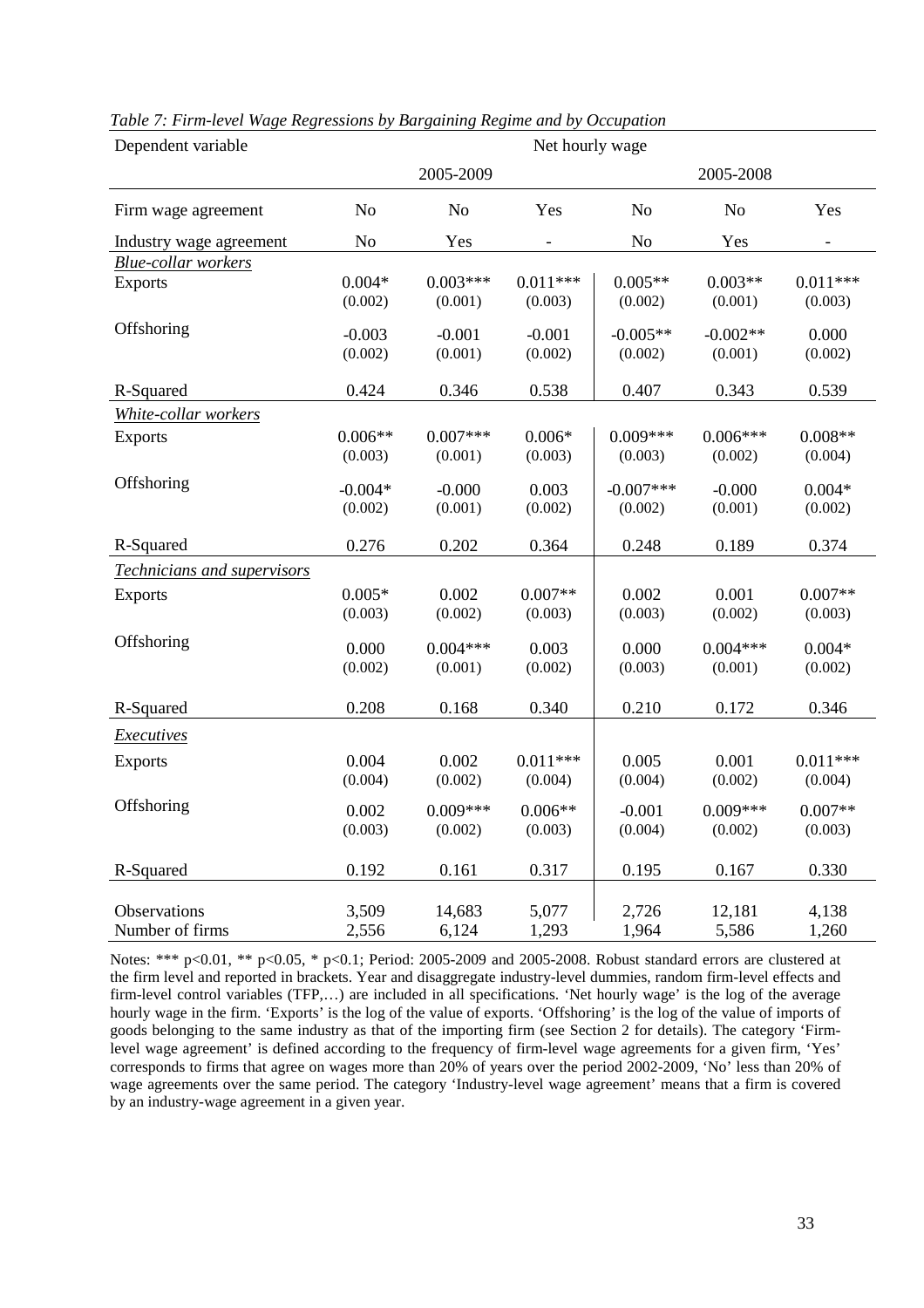

*Figure 1: Average Wages by Percentiles of the Export and Offshoring Distributions* 

Notes: We report the average hourly wage in euros as a function of percentiles of the export and offshoring distribution. 'Offshoring' is defined as imports of goods belonging to the same industry as that of the importing firm (see Section 2 for details). We use export and offshoring per employee to control for wage differences due to firm size differences. We then compute percentiles of the sample distribution and calculate the average hourly wage at each percentile of the export and import distributions. Period: 2005-2009.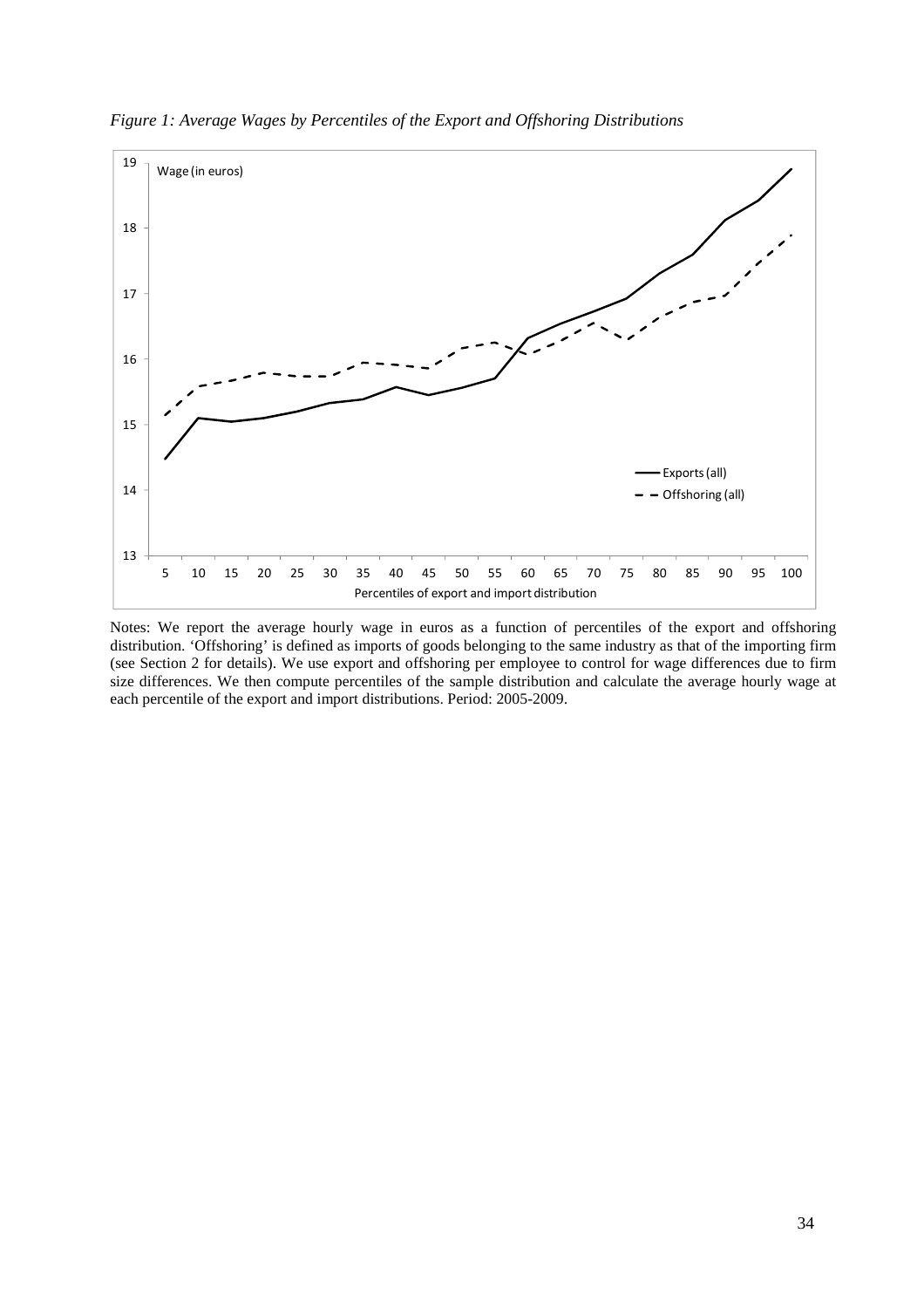

*Figure 2: Average Wages by Percentiles of the Export and Offshoring Distributions by Occupation Blue-collar workers White-collar workers*

Notes: We report the average hourly wage in euros as a function of percentiles of the export and offshoring distribution. 'Offshoring' is defined as imports of goods belonging to the same industry as that of the importing firm (see Section 2 for details). We use export and offshoring per employee to control for wage differences due to firm size differences. We then compute percentiles of the sample distribution and calculate the average hourly wage at each percentile of the export and import distributions. Period: 2005-2009.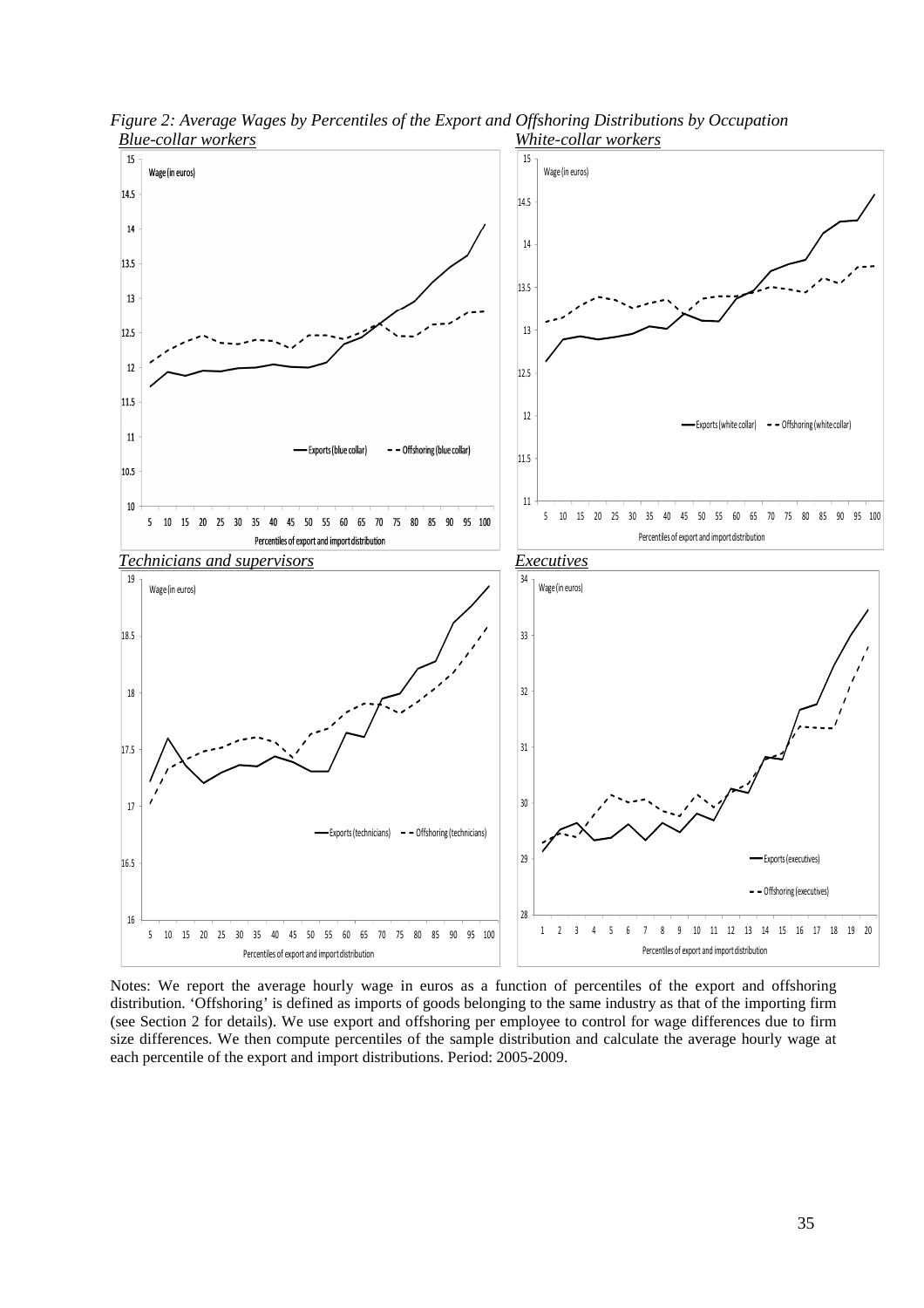# **APPENDIX A. Breakdown of Wage Agreements**

| Topic                      | Percentage |
|----------------------------|------------|
| Wages                      | 70.03      |
| Union rights               | 8.51       |
| Sex discrimination         | 4.81       |
| Employment                 | 3.42       |
| On-the-job training        | 2.40       |
| Human resources management | 2.09       |
| Disabled workers           | 2.04       |
| Labour conditions          | 1.97       |
| Job classifications        | 1.76       |
| Other topics               | 2.96       |

*Table A1: Firm-level Agreements by Topic* 

Notes: Statistics are calculated using the data set of all firm level agreements on the period 2005-2009. Percentages are calculated as the share of each topic in all agreements.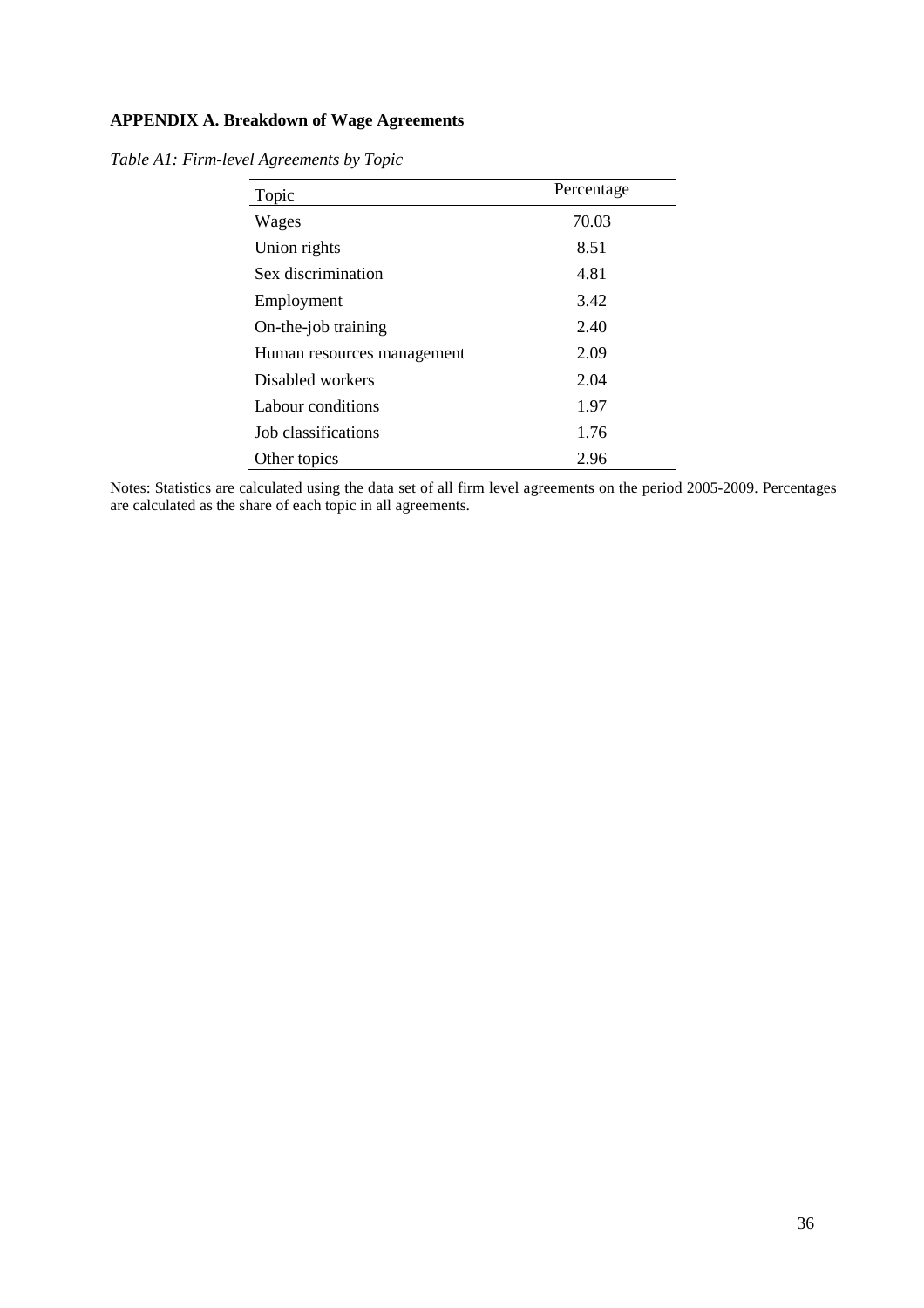#### **Appendix B. Estimating Sample**

Dependent variable: hourly average wage

|                     |                       | All observations      | Excluding observations below |                        |                       |                       |                       |                                                       |  |
|---------------------|-----------------------|-----------------------|------------------------------|------------------------|-----------------------|-----------------------|-----------------------|-------------------------------------------------------|--|
|                     |                       |                       |                              | Excl. $5th$ percentile |                       |                       |                       | Excl. $10^{th}$ percentile Excl. $20^{th}$ percentile |  |
|                     | (1)                   |                       | (2)                          |                        | (3)                   |                       | (4)                   |                                                       |  |
|                     | <b>OLS</b>            | <b>OLS-IV</b>         | <b>OLS</b>                   | <b>OLS-IV</b>          | <b>OLS</b>            | <b>OLS-IV</b>         | <b>OLS</b>            | <b>OLS-IV</b>                                         |  |
| <b>Exports</b>      | $0.005***$<br>(0.001) | $0.008***$<br>(0.001) | $0.007***$<br>(0.001)        | $0.010***$<br>(0.001)  | $0.008***$<br>(0.001) | $0.012***$<br>(0.001) | $0.011***$<br>(0.001) | $0.018***$<br>(0.002)                                 |  |
| Offshoring          | $0.002***$<br>(0.000) | $0.004***$<br>(0.001) | $0.003***$<br>(0.001)        | $0.004***$<br>(0.001)  | $0.002***$<br>(0.001) | $0.004***$<br>(0.001) | $0.003***$<br>(0.001) | $0.004***$<br>(0.001)                                 |  |
| Controls            | Yes                   | Yes                   | Yes                          | Yes                    | Yes                   | Yes                   | Yes                   | Yes                                                   |  |
| <b>Observations</b> | 25,742                | 25,742                | 23,269                       | 23,269                 | 21,055                | 21,055                | 17,289                | 17,289                                                |  |
| Number of firms     | 8,824                 | 8,824                 | 8,123                        | 8,123                  | 7,364                 | 7,364                 | 6,054                 | 6,054                                                 |  |
| R-squared           | 0.631                 | 0.632                 | 0.632                        | 0.632                  | 0.633                 | 0.633                 | 0.644                 | 0.644                                                 |  |

## *Table B1: Firm-level Average Hourly Wage Regressions (Total) – Different Samples*

Notes: \*\*\* p<0.01, \*\* p<0.05, \* p<0.1; Period: 2005-2009. Robust standard errors are clustered at the firm level and reported in brackets. Year and disaggregate industry-level dummies, random firm-level effects and firm-level control variables (TFP,…) are included in all specifications. 'Net hourly wage' is the log of the average hourly wage in the firm. 'Exports' is the log of the value of exports. 'Offshoring' is the log of the value of imports of goods belonging to the same industry as that of the importing firm (see Section 2 for details). The four samples considered are constructed according to a different sample selection criterion. For every firm\*year we compute the ratio of exports to total sales ('export intensity') and the ratio of offshoring to total sales ('offshoring intensity'). We then build four different samples: (1) we keep all observations (firm\*year) with positive exports and imports; (2) we exclude observations below the  $5<sup>th</sup>$  percentiles of both distributions of ratios; (3) we exclude observations below the  $10^{th}$  percentiles and (4) we exclude observations below the  $20^{th}$  percentiles.

37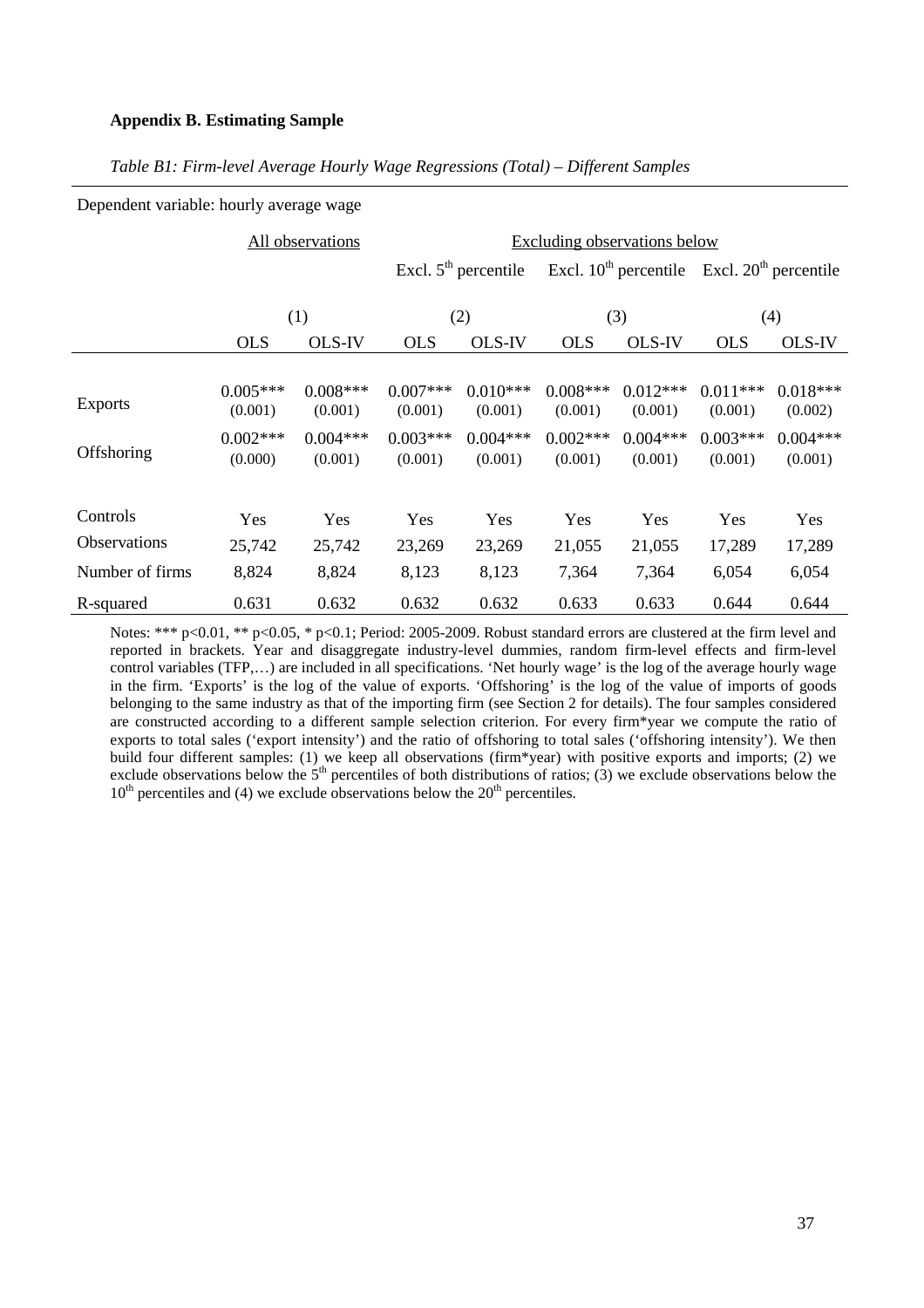

*Figure B2: Frequency of Trade Activities (1996-2009, in % of total years)* 

Notes: Each observation is a firm. The sample consists of all firms observed over the period 1996-2009 and for which we have balance-sheet information (BRN data set). We compute the 'frequency of exports' as the number of years a given firm reports positive exports divided by the total number of years this firm is observed in our data set. Similar calculations are made for offshoring. 'Offshoring' is defined as imports of goods belonging to the same industry as that of the importing firm (see Section 2 for details). The figure reports the distribution of those frequencies in our data. For instance, a little more than 60% of firms never export over our sample period.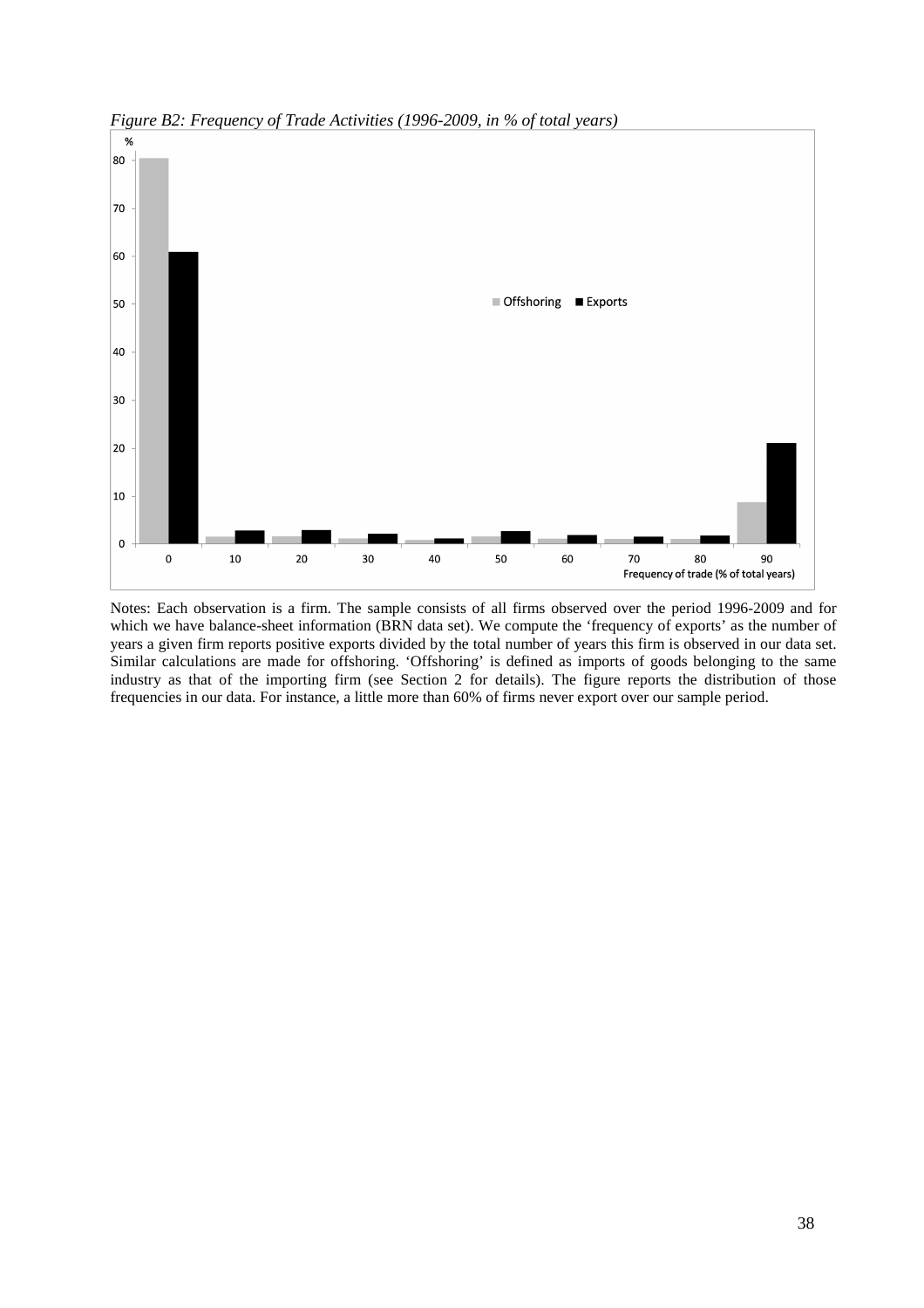|                       |                | 1996-2009  |                | 2005-2009  | 2002-2009              | 2005-2009              |
|-----------------------|----------------|------------|----------------|------------|------------------------|------------------------|
| Variance<br>of<br>log | <b>Exports</b> | Offshoring | <b>Exports</b> | Offshoring | Average<br>hourly wage | Average<br>hourly wage |
| Total                 | 5.41           | 6.27       | 4.64           | 5.38       | 0.05                   | 0.04                   |
| <b>Between</b>        | 4.80           | 4.84       | 4.49           | 4.98       | 0.04                   | 0.04                   |
| Within                | 0.61           | 1.44       | 0.15           | 0.40       | 0.01                   | 0.00                   |
| Nr obs.               | 67,576         | 67,576     | 23,274         | 23,274     | 44,206                 | 23,274                 |

*Table B3: Variance Decomposition of Exports, Offshoring and Wages* 

Notes: The sample consists of the 8,123 firms in our estimating sample. For some variables, we are able to have information for a longer period 1996-2009 for trade and 2002-2009 for the average hourly wage at the firm level. 'hourly wage' is the log of the average hourly wage in the firm. 'Exports' is the log of the value of exports. 'Offshoring' is the log of the value of imports of goods belonging to the same industry as that of the importing firm (see Section 2 for details). We compute a decomposition of the variance of trade and wages for the period 2005- 2009 (our estimating period) and for the longer period. We report the total variance of the variables, the variance due to differences between firms ('between') and the variance due to differences over time within the same firm ('within').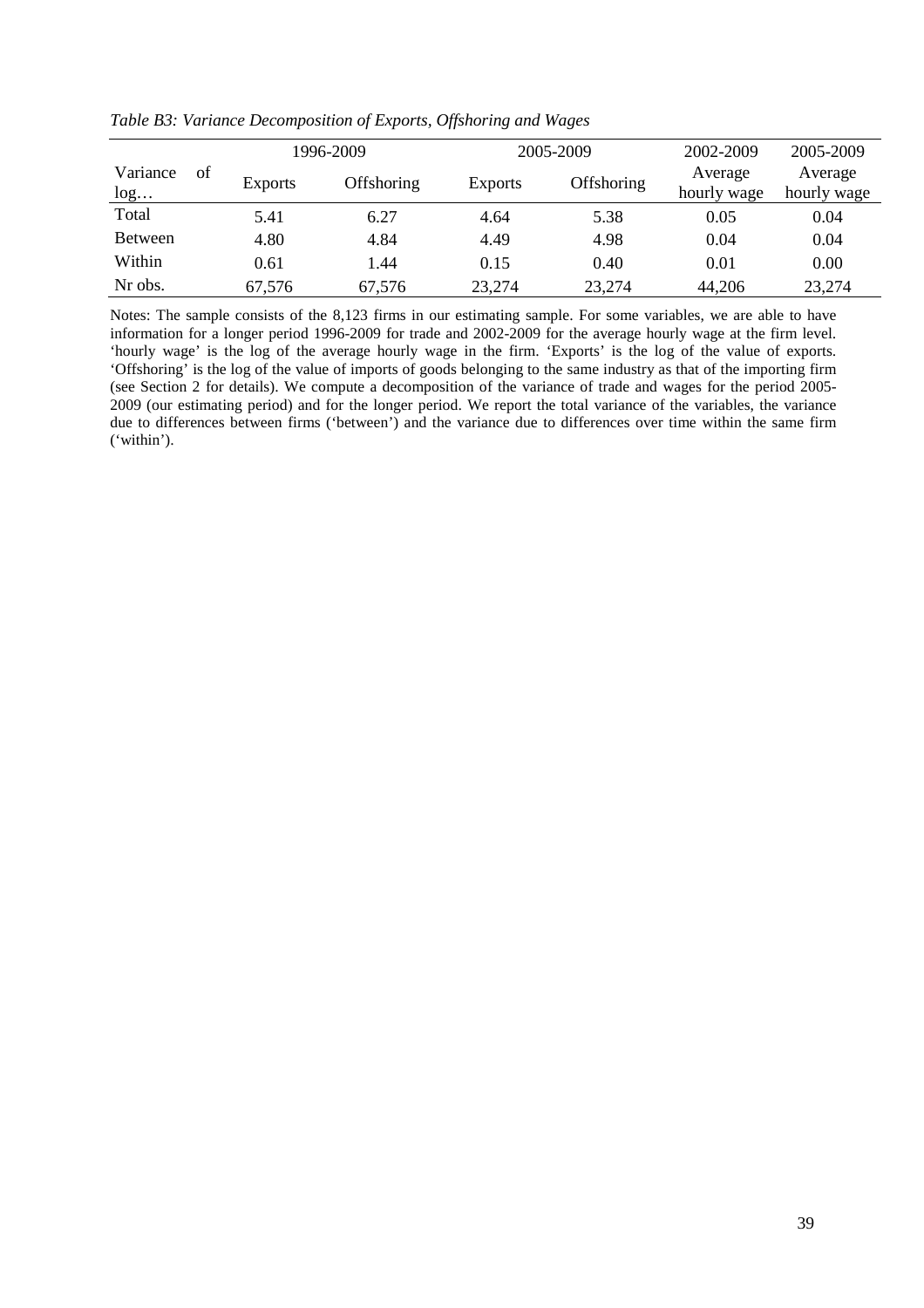# **Appendix C. Robustness of the Instrumentation Strategy**

|                             |      | <b>Exports</b> | Offshoring |                |
|-----------------------------|------|----------------|------------|----------------|
|                             | Mean | Median         | Mean       | Median         |
| <i>Share of trade</i>       |      |                |            |                |
| Top 1 product               | 0.69 | 0.71           | 0.81       | 0.90           |
| Top 2 products              | 0.83 | 0.89           | 0.90       | 0.98           |
| Top 1 country               | 0.52 | 0.46           | 0.76       | 0.81           |
| Top 2 countries             | 0.67 | 0.66           | 0.88       | 0.93           |
| Top 1 product*country pair  | 0.36 | 0.43           | 0.68       | 0.68           |
| Top 2 product*country pairs | 0.57 | 0.55           | 0.80       | 0.86           |
| Number of product changes   |      |                |            |                |
| Top 1 product               | 1.7  |                | 1.4        | 1              |
| Top 2 products              | 4.1  | 4              | 2.1        | 2              |
| Top 1 country               | 2.4  | 2              | 1.8        | 2              |
| Top 2 countries             | 4.1  | 4              | 2.9        | 3              |
| Top 1 product*country pair  | 3.8  | 3              | 2.7        | $\overline{2}$ |
| Top 2 product*country pairs | 6.9  | 6              | 4.7        | 4              |

*Table C1: Stability Over Time of the set of Products and Countries (1996-2009)* 

Notes: The sample consists of the 8,123 firms of our estimating sample. Using customs data set on the period 1996- 2009, we select for each firm in a given year the main or the two main traded products. For that, we use the ratio of exports (resp. offshoring) of a product on total exports (resp. offshoring) of the firm in a given year at a very disaggregate level (HS6) over the period 1996-2009. We calculate the average share of those products among total exports (offshoring) of a given firm and how many times the major product (or top 2 products) is modified in a firm (on average over the period). We run the same analysis for countries of destination and origin and for the pairs product\*country. 'Offshoring' is defined as imports of goods belonging to the same industry as that of the importing firm (see Section 2 for details).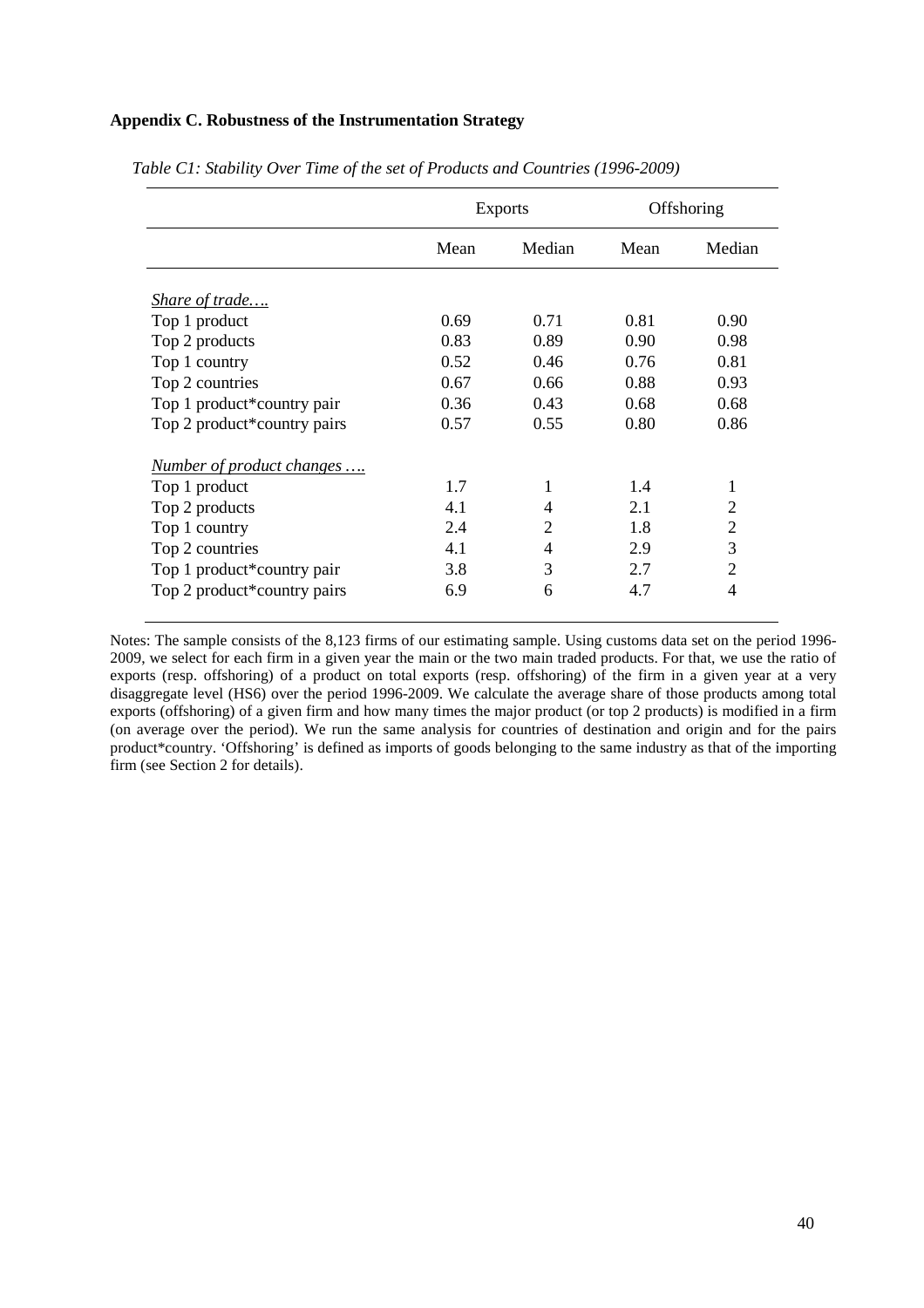|                                                       |      |      | $1st$ quartile Median $3rd$ quartile |
|-------------------------------------------------------|------|------|--------------------------------------|
| Exports                                               |      |      |                                      |
| Nr of firms with the same main product*country pair   | 3.8  | 10.8 | 25.7                                 |
| Nr of firms with the same Top 2 product*country pairs | 1.0  | 1.8  | 3.9                                  |
| <i><b>Offshoring</b></i>                              |      |      |                                      |
| Nr of firms with the same main product*country pair   | 5.65 | 13.0 | 32.9                                 |
| Nr of firms with the same Top 2 product*country pairs | 1.0  | 2.7  | 5.9                                  |

*Table C2: Frequency of the Set of Products and Countries of Origin/Destination (1996-2004)* 

Notes: The sample consists of the 8,123 firms in our estimating sample. Using customs data set on the period 1996- 2009, we select for every firm the main pair of country\*product (using the ratio of exports/offshoring to country *c* of product *p* on total exports/ offshoring) and we compute the number of firms exporting or importing the same main product\*country pair as main (or top 2 main) product\*country pair. For each year on the period 1996-2004, we calculate the 3 quartiles of the distribution and the table reports the mean of those statistics over the sample period. 'Offshoring' is defined as imports of goods belonging to the same industry as that of the importing firm (see Section 2 for details).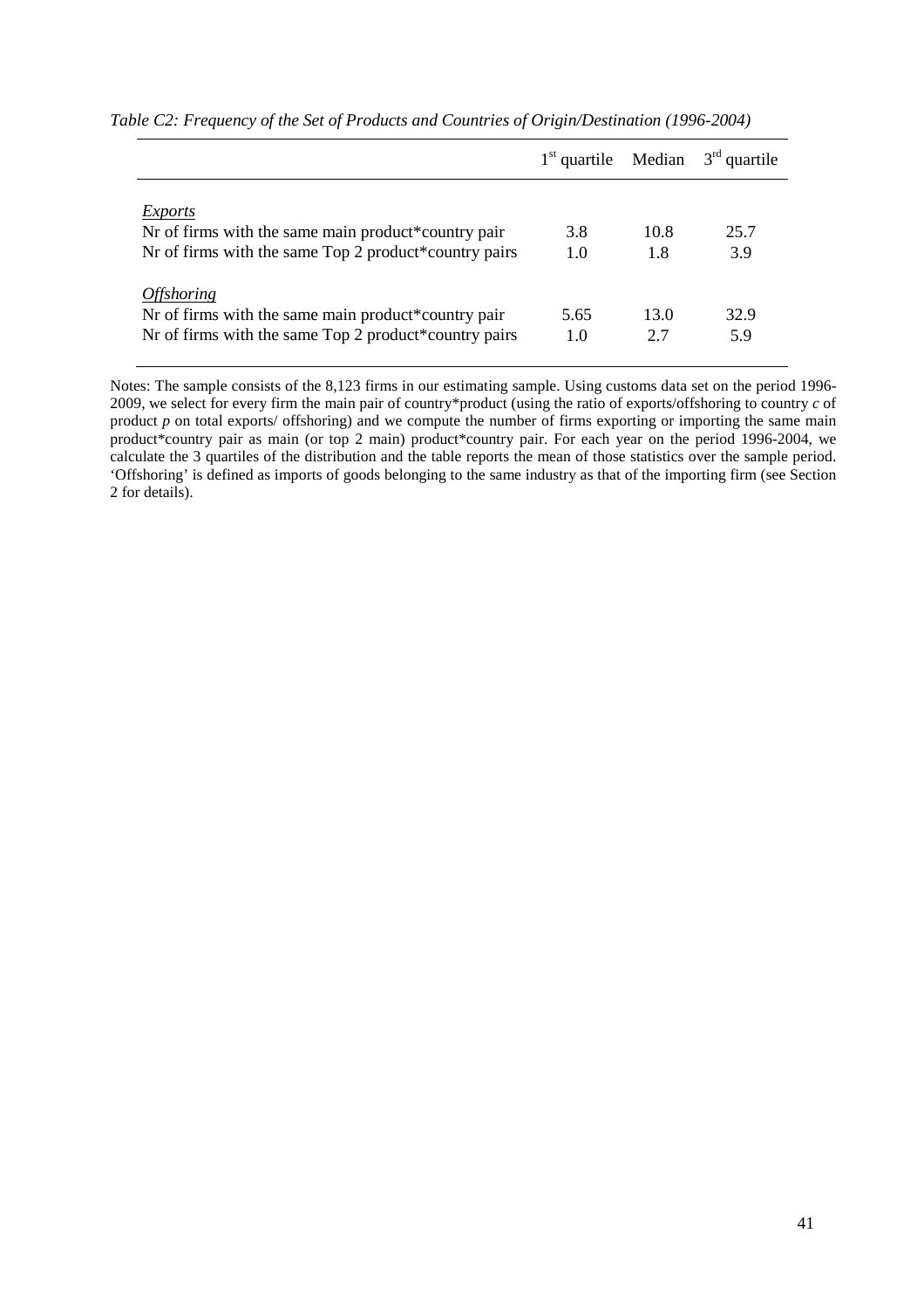|                        | <b>Exports</b>        | Offshoring            |
|------------------------|-----------------------|-----------------------|
| World demand (exports) | $0.142***$<br>(0.037) | $0.094*$<br>(0.055)   |
|                        |                       |                       |
| World supply (imports) | 0.045<br>(0.028)      | $0.250***$<br>(0.056) |
| Controls               | Yes                   | Yes                   |
| <b>Observations</b>    | 21,696                | 21,696                |
| Number of firms        | 7,574                 | 7,574                 |
| Overall R-squared      | 0.232                 | 0.232                 |

*Table C3: First-stage IV Regressions - excluding China, Germany and the United States*  Excluding China, Germany and the US

Notes: \*\*\* p < 0.01, \*\* p < 0.05, \* p < 0.1. Period: 2005-2009. Robust standard errors are clustered at the firm level and reported in brackets. Firm-level control variables, year dummies and firm fixed-effects are included in all specifications. 'Exports' is the log of the value of exports. 'Offshoring' is the log of the value of imports of goods belonging to the same industry as that of the importing firm (see Section 2 for details). Product shares entering world demand and world supply are calculated at their overall sample (1996-2004) firm value. The sample consists of firms of our estimating sample but for each firm we exclude from their exports/imports trade flows to/from China, Germany and the US and recalculate exports and imports and the instrumental variables for firms in our estimating sample.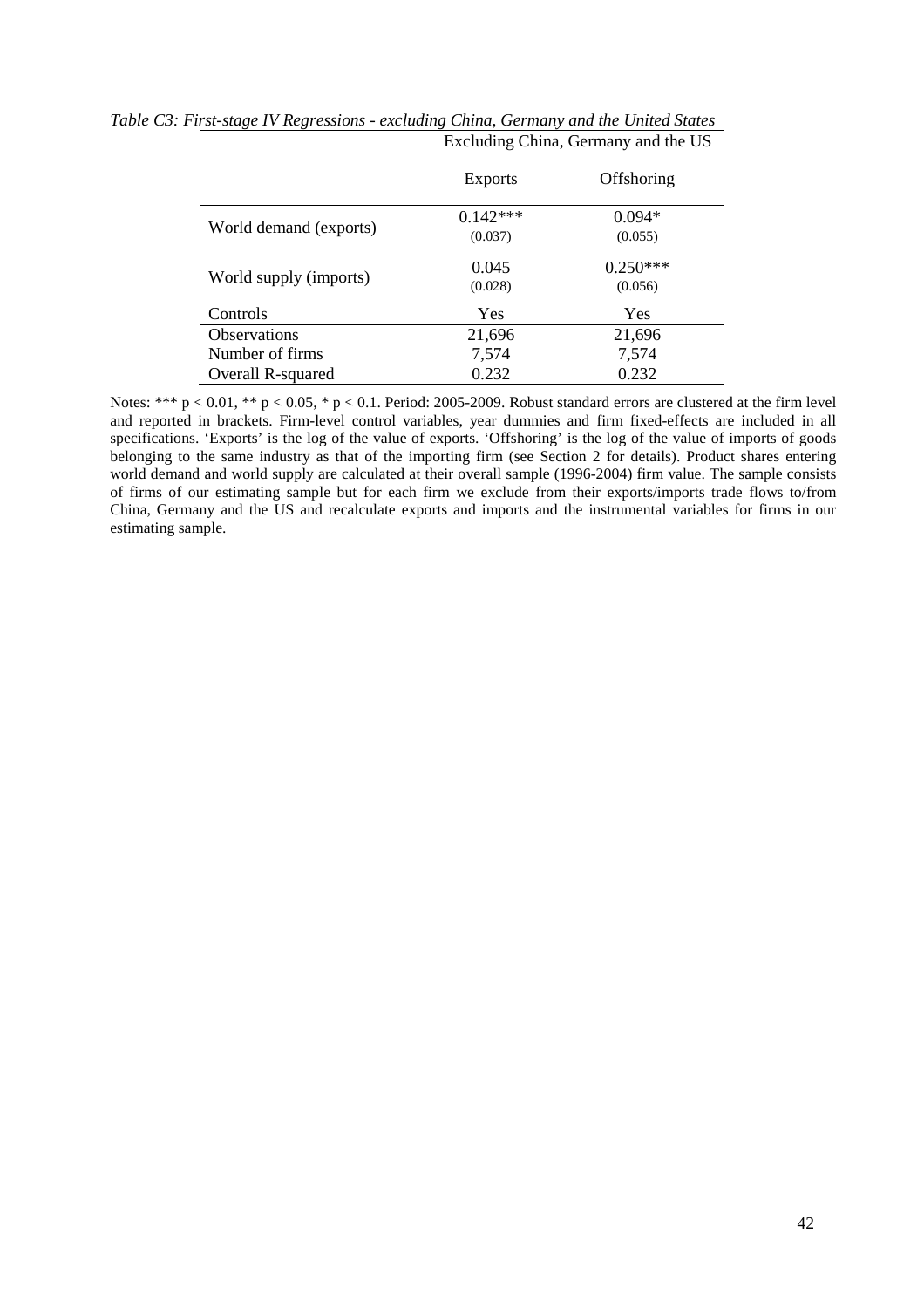|                         |                       | Non-euro countries    |                     | All countries       |
|-------------------------|-----------------------|-----------------------|---------------------|---------------------|
|                         | <b>Exports</b>        | Offshoring            | <b>Exports</b>      | Offshoring          |
|                         | $0.113***$            | $0.095*$              | $0.099***$          | $0.084*$            |
| World demand (exports)  | (0.035)               | (0.056)               | (0.032)             | (0.046)             |
|                         | $0.059**$             | 0.068                 | $0.111***$          | $0.196***$          |
| World supply (imports)  | (0.027)               | (0.052)               | (0.029)             | (0.053)             |
|                         | $0.890***$            | 0.162                 | $0.474*$            | $-0.666**$          |
| Exchange rate (exports) | (0.165)               | (0.256)               | (0.246)             | (0.331)             |
| Exchange rate (imports) | $-0.299**$<br>(0.126) | $0.669***$<br>(0.209) | $-0.130$<br>(0.164) | $0.498*$<br>(0.300) |
| Controls                | Yes                   | Yes                   | Yes                 | Yes                 |
| Observations            | 16,254                | 16,254                | 23,234              | 23,234              |
| Number of firms         | 5,960                 | 5,960                 | 8,100               | 8,100               |
| Overall R-squared       | 0.101                 | 0.046                 | 0.115               | 0.056               |

# *Table C4: First-stage IV Regressions – Exchange Rates*

Notes: \*\*\* p < 0.01, \*\* p < 0.05, \* p < 0.1. Period: 2005-2009. Robust standard errors are clustered at the firm level and reported in brackets. Firm-level control variables, year dummies and firm fixed-effects are included in all specifications. 'Exports' is the log of the value of exports. 'Offshoring' is the log of the value of imports of goods belonging to the same industry as that of the importing firm (see Section 2 for details). Product shares entering world demand and world supply, Exchange rate (exports) and Exchange rate (imports) are calculated at their overall sample (1996-2004) firm value. The sample 'all countries' consists of our estimating sample (columns 1 and 2) and we build the sample 'Non-euro countries' by recalculating for all firms values of exports and imports and of instruments excluding trade with euro area countries (firms trading only with euro area countries are excluded).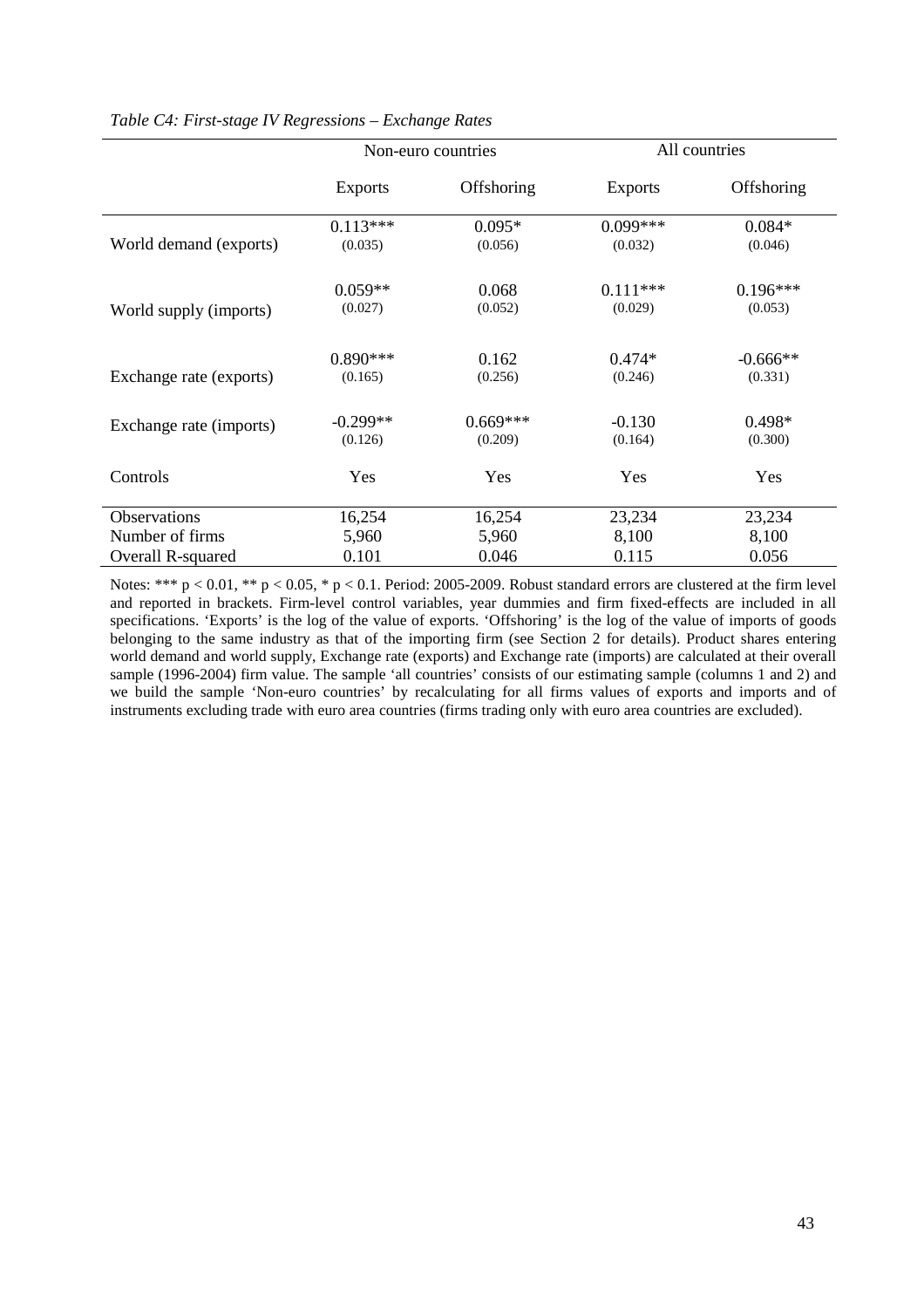|                     |        | Excluding observations for which the export/import market share is larger than |            |                |            |                |            |  |
|---------------------|--------|--------------------------------------------------------------------------------|------------|----------------|------------|----------------|------------|--|
|                     |        |                                                                                | 10%        |                | 15%        |                | 20%        |  |
|                     |        | <b>Exports</b>                                                                 | Offshoring | <b>Exports</b> | Offshoring | <b>Exports</b> | Offshoring |  |
| World               | demand | $0.109*$                                                                       | 0.092      | $0.104**$      | 0.053      | $0.079*$       | 0.027      |  |
| (exports)           |        | (0.057)                                                                        | (0.067)    | (0.048)        | (0.050)    | (0.044)        | (0.049)    |  |
| World               | supply | $0.093**$                                                                      | $0.135*$   | $0.101**$      | $0.132**$  | $0.161***$     | $0.181***$ |  |
| (imports)           |        | (0.044)                                                                        | (0.077)    | (0.043)        | (0.064)    | (0.041)        | (0.065)    |  |
| Controls            |        | Yes                                                                            | Yes        | Yes            | Yes        | Yes            | Yes        |  |
| <b>Observations</b> |        | 17,299                                                                         | 17,299     | 19,777         | 19,777     | 21,055         | 21,055     |  |
| Number of firms     |        | 6,237                                                                          | 6,237      | 7,004          | 7,004      | 7,389          | 7,389      |  |
| Overall R-squared   |        | 0.459                                                                          | 0.459      | 0.495          | 0.495      | 0.500          | 0.500      |  |

#### *Table C5: First-stage IV Regressions – Market Shares*

Notes: \*\*\*  $p < 0.01$ , \*\*  $p < 0.05$ , \*  $p < 0.1$ . Period: 2005-2009. Robust standard errors are clustered at the firm level and reported in brackets. Firm-level control variables, year dummies and firm fixed-effects are included in all specifications. 'Exports' is the log of the value of exports. 'Offshoring' is the log of the value of imports of goods belonging to the same industry as that of the importing firm (see Section 2 for details). Product shares entering world demand and world supply, are calculated at their overall sample (1996-2004) firm value. The sample consists of firms of our estimating sample but we drop product-country observations for which the French export/import market share is less than a given percentage. To calculate the average market share of France in each countryproduct pair, we use the BACI data and define the market share as the percentage of imports by country c of product *p* that have France as origin (same calculation for exports). Then, for each firm we drop observations productcountry-year for which the export/import market share is larger than a given percentage and, recalculate exports and imports and the instrumental variables.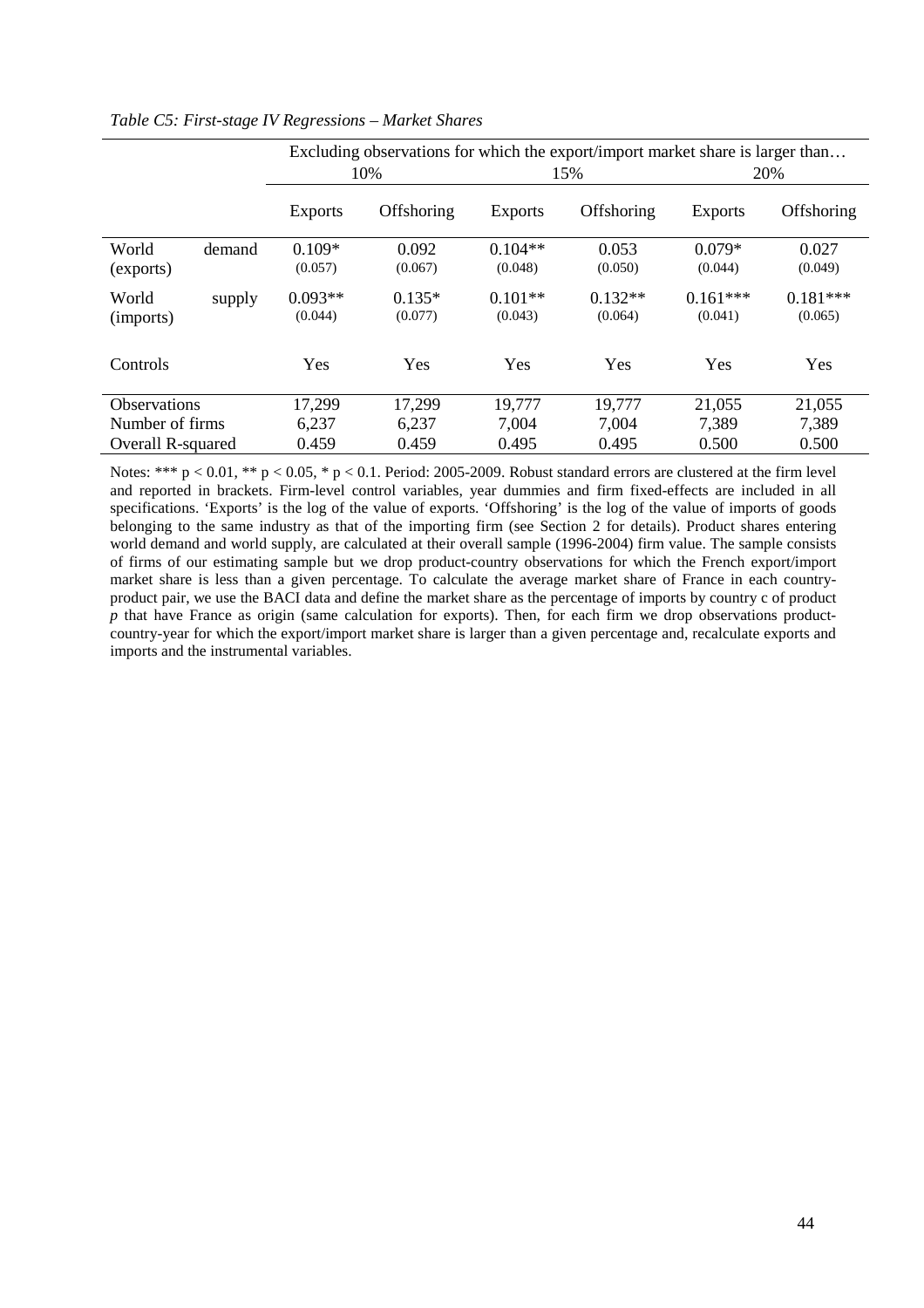# **Appendix D. Robustness – Wage equation**

|                                              | Net hourly wage          |                          |                          |                          |  |  |  |
|----------------------------------------------|--------------------------|--------------------------|--------------------------|--------------------------|--|--|--|
| Dependent variable                           | (1)                      | (2)                      | (3)                      | (4)                      |  |  |  |
| <b>Exports</b>                               | $0.014***$<br>(0.001)    | $0.021***$<br>(0.001)    | $0.007***$<br>(0.001)    | $0.010***$<br>(0.001)    |  |  |  |
| Offshoring                                   | $0.006***$<br>(0.001)    | $0.012***$<br>(0.001)    | $0.003***$<br>(0.001)    | $0.003**$<br>(0.001)     |  |  |  |
| <b>TFP</b>                                   |                          |                          | $0.021***$<br>(0.003)    | $0.020***$<br>(0.003)    |  |  |  |
| Firm size                                    |                          |                          | $-0.004$<br>(0.003)      | $-0.010***$<br>(0.003)   |  |  |  |
| Capital/labour                               |                          |                          | $0.014***$<br>(0.004)    | $0.015***$<br>(0.004)    |  |  |  |
| Share of high-skilled<br>workers             |                          |                          | $0.425***$<br>(0.014)    | $0.423***$<br>(0.014)    |  |  |  |
| Unemployment rate                            |                          |                          | 0.001<br>(0.001)         | 0.001<br>(0.001)         |  |  |  |
| Temporary contracts                          |                          |                          | $-0.040***$<br>(0.011)   | $-0.040***$<br>(0.011)   |  |  |  |
| Domestic sales                               |                          |                          | $0.004*$<br>(0.002)      | 0.003<br>(0.002)         |  |  |  |
| Intercept                                    | $2.510***$<br>(0.028)    | 2.344***<br>(0.027)      | 1.815***<br>(0.025)      | 1.794***<br>(0.025)      |  |  |  |
| Controls<br>IV                               | No<br>No                 | N <sub>o</sub><br>Yes    | Yes<br>No                | Yes<br>Yes               |  |  |  |
| Observations<br>Number of firms<br>R-squared | 19,045<br>7,479<br>0.350 | 19,045<br>7,479<br>0.363 | 19,045<br>7,479<br>0.641 | 19,045<br>7,479<br>0.641 |  |  |  |

# *Table D1: Firm-level Average Hourly Wage Regressions (All Workers, 2005-2008)*

Notes: \*\*\* p<0.01, \*\* p<0.05, \* p<0.1; Period: 2005-2008. Robust standard errors are clustered at the firm level and reported in brackets. Year and disaggregate industry-level dummies, random firm-level effects are included in all specifications. 'Net hourly wage' is the log of the average hourly wage in the firm. 'Exports' is the log of the value of exports. 'Offshoring' is the log of the value of imports of goods belonging to the same industry as that of the importing firm (see Section 2 for details). Firm-level controls (size, TFP, capital/labour and domestic sales) are in logs.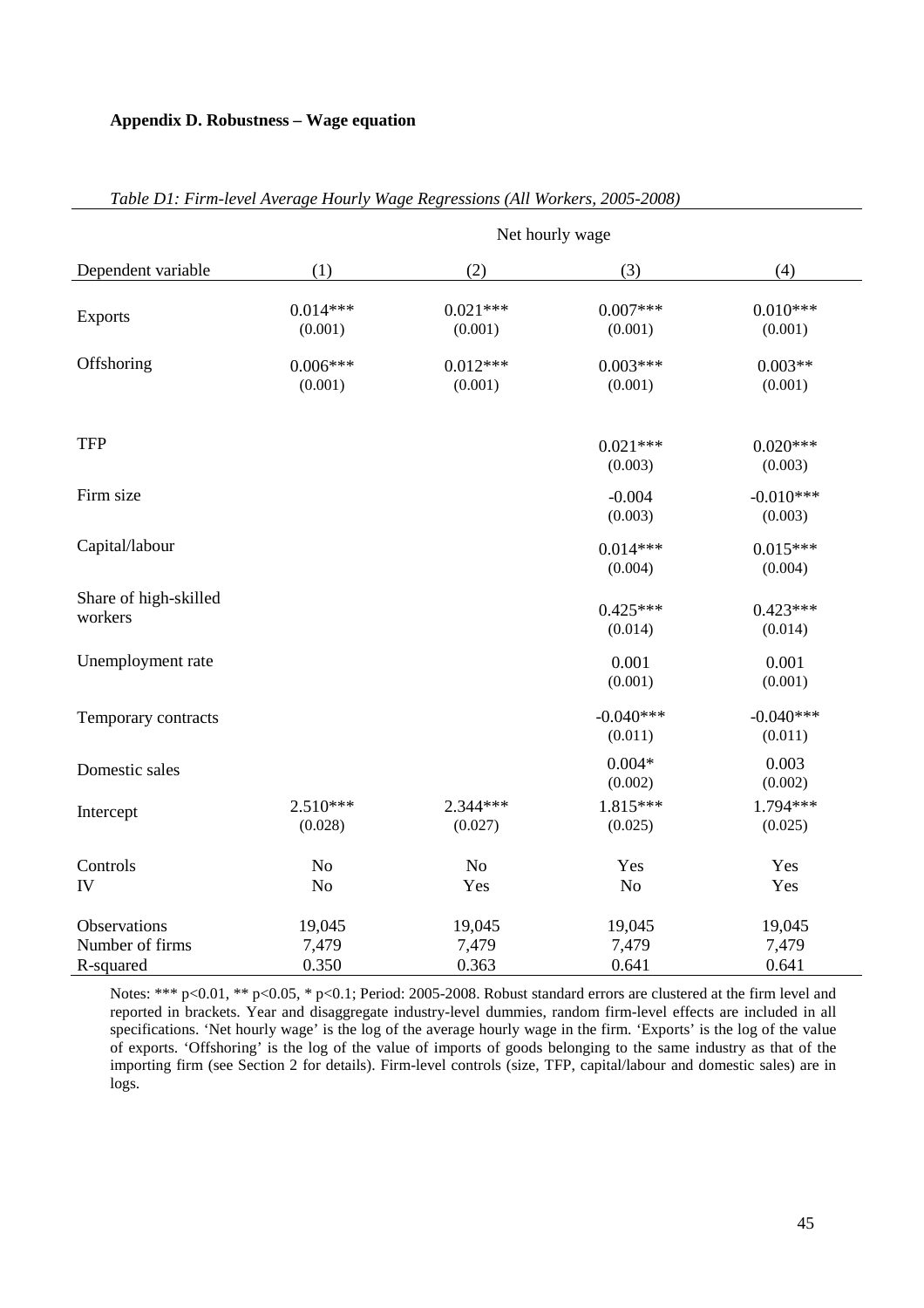| Dependent variable                           | Net hourly wage                  |                          |                          |                          |  |  |
|----------------------------------------------|----------------------------------|--------------------------|--------------------------|--------------------------|--|--|
|                                              | (1)                              | (2)                      | (3)                      | (4)                      |  |  |
| <b>Exports</b>                               | $0.012***$<br>(0.001)            | $0.020***$<br>(0.001)    | $0.006***$<br>(0.001)    | $0.010***$<br>(0.001)    |  |  |
| Imports                                      | $0.010***$<br>(0.001)            | $0.014***$<br>(0.001)    | $0.004***$<br>(0.001)    | $0.003**$<br>(0.001)     |  |  |
| <b>TFP</b>                                   |                                  |                          | $0.024***$<br>(0.003)    | $0.023***$<br>(0.003)    |  |  |
| Firm size                                    |                                  |                          | $-0.003$<br>(0.003)      | $-0.008***$<br>(0.003)   |  |  |
| Capital/labour                               |                                  |                          | $0.013***$<br>(0.003)    | $0.013***$<br>(0.003)    |  |  |
| Share of high-skilled<br>workers             |                                  |                          | $0.381***$<br>(0.011)    | $0.379***$<br>(0.011)    |  |  |
| Unemployment rate                            |                                  |                          | $-0.000$<br>(0.001)      | $-0.000$<br>(0.001)      |  |  |
| Temporary contracts                          |                                  |                          | $-0.035***$<br>(0.010)   | $-0.035***$<br>(0.010)   |  |  |
| Domestic sales                               |                                  |                          | 0.003<br>(0.002)         | 0.003<br>(0.002)         |  |  |
| Intercept                                    | $2.471***$<br>(0.024)            | $2.320***$<br>(0.024)    | 1.851***<br>(0.024)      | 1.831***<br>(0.024)      |  |  |
| Controls<br>IV                               | N <sub>o</sub><br>N <sub>o</sub> | N <sub>o</sub><br>Yes    | Yes<br>No                | Yes<br>Yes               |  |  |
| Observations<br>Number of firms<br>R-squared | 23,269<br>8,123<br>0.353         | 23,269<br>8,123<br>0.362 | 23,269<br>8,123<br>0.632 | 23,269<br>8,123<br>0.632 |  |  |

*Table D2: Firm-level Average Hourly Wage Regressions (all workers) (2005-2009) – Total Imports* 

Notes: \*\*\*  $p<0.01$ , \*\*  $p<0.05$ , \*  $p<0.1$ ; Period: 2005-2009. Robust standard errors are clustered at the firm level and reported in brackets. Year dummies and firm random effects are included in all specifications. 'Net hourly wage' is the log of the average hourly wage in the firm. 'Exports' is the log of the value of exports. 'Imports' is the log of the value of imports. Firm-level controls (size, TFP, capital/labour and domestic sales) are in logs.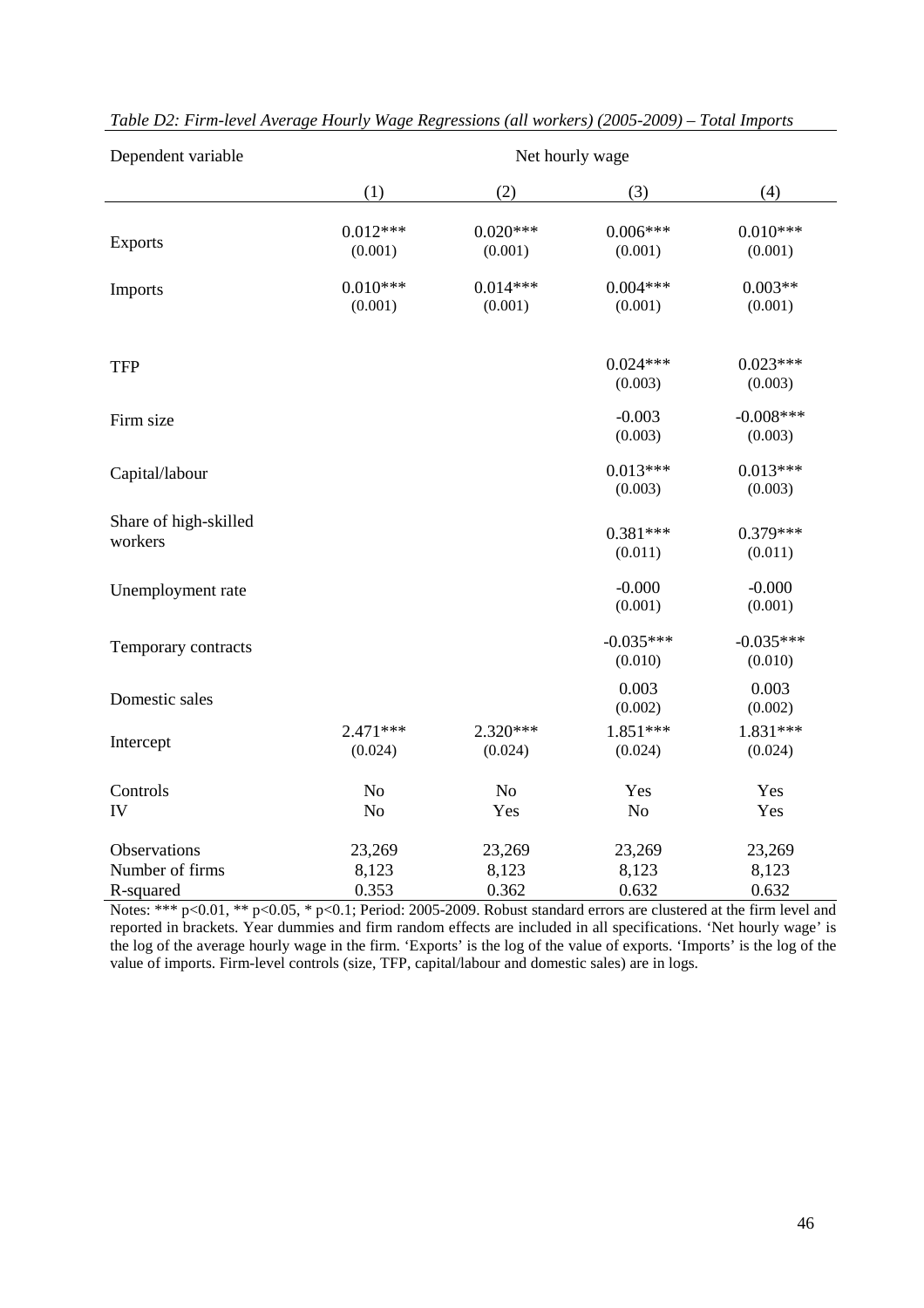| variable                            | Ln (net hourly wage)   |                        |                        |                        |                        |                        |                       |                        |
|-------------------------------------|------------------------|------------------------|------------------------|------------------------|------------------------|------------------------|-----------------------|------------------------|
|                                     | Blue collar            |                        | White-collar           |                        | Technicians            |                        |                       | Executives             |
|                                     | <b>OLS</b>             | OLS-IV                 | <b>OLS</b>             | OLS-IV                 | <b>OLS</b>             | OLS-IV                 | <b>OLS</b>            | OLS-IV                 |
|                                     |                        |                        |                        |                        |                        |                        |                       |                        |
| <b>Exports</b>                      | $0.003***$<br>(0.001)  | $0.004***$<br>(0.001)  | $0.005***$<br>(0.001)  | $0.007***$<br>(0.001)  | 0.001<br>(0.001)       | 0.001<br>(0.001)       | $0.005***$<br>(0.002) | $0.004*$<br>(0.002)    |
| Offshoring                          | 0.000<br>(0.001)       | $-0.001$<br>(0.001)    | 0.000<br>(0.001)       | 0.000<br>(0.001)       | $0.003***$<br>(0.001)  | $0.004***$<br>(0.001)  | $0.004***$<br>(0.001) | $0.008***$<br>(0.001)  |
| <b>TFP</b>                          | $0.015***$<br>(0.003)  | $0.015***$<br>(0.003)  | 0.006<br>(0.005)       | 0.005<br>(0.005)       | $0.024***$<br>(0.005)  | $0.024***$<br>(0.005)  | $0.031***$<br>(0.006) | $0.030***$<br>(0.006)  |
| Firm size                           | $0.023***$<br>(0.003)  | $0.022***$<br>(0.003)  | $0.021***$<br>(0.003)  | $0.019***$<br>(0.003)  | $-0.008**$<br>(0.003)  | $-0.008**$<br>(0.004)  | $0.010**$<br>(0.005)  | $0.009*$<br>(0.005)    |
| Capital                             | $0.011***$             | $0.011***$             | $0.016***$             | $0.016***$             | $0.015***$             | $0.015***$             | $-0.003$              | $-0.003$               |
| /labour                             | (0.004)                | (0.004)                | (0.005)                | (0.005)                | (0.005)                | (0.005)                | (0.007)               | (0.007)                |
| Share of<br>high-skilled<br>workers | $0.068***$<br>(0.010)  | $0.068***$<br>(0.010)  | 0.009<br>(0.012)       | 0.008<br>(0.012)       | $-0.093***$<br>(0.013) | $-0.094***$<br>(0.013) | $-0.040**$<br>(0.016) | $-0.043***$<br>(0.016) |
| Unemp. rate                         | 0.000<br>(0.001)       | 0.000<br>(0.001)       | 0.000<br>(0.001)       | 0.000<br>(0.001)       | $-0.001$<br>(0.001)    | $-0.001$<br>(0.001)    | 0.001<br>(0.001)      | 0.001<br>(0.001)       |
| Temporary<br>contracts              | $-0.047***$<br>(0.011) | $-0.047***$<br>(0.011) | $-0.084***$<br>(0.014) | $-0.085***$<br>(0.014) | $-0.077***$<br>(0.015) | $-0.077***$<br>(0.015) | $-0.049**$<br>(0.021) | $-0.050**$<br>(0.021)  |
| Domestic<br>sales                   | 0.003<br>(0.002)       | 0.003<br>(0.002)       | 0.003<br>(0.004)       | 0.003<br>(0.004)       | 0.005<br>(0.003)       | 0.004<br>(0.003)       | $0.010**$<br>(0.004)  | $0.009**$<br>(0.004)   |
| Intercept                           | 1.948***<br>(0.025)    | 1.946***<br>(0.025)    | $2.116***$<br>(0.027)  | $2.106***$<br>(0.027)  | 2.397***<br>(0.035)    | 2.393***<br>(0.035)    | 2.708***<br>(0.039)   | $2.703***$<br>(0.040)  |
| ${\rm IV}$                          | No                     | Yes                    | No                     | Yes                    | No                     | Yes                    | N <sub>o</sub>        | Yes                    |
| Observations                        | 19,045                 | 19,045                 | 19,045                 | 19,045                 | 19,045                 | 19,045                 | 19,045                | 19,045                 |
| Number of                           |                        |                        |                        |                        |                        |                        |                       |                        |
| firms<br>R-squared                  | 7,479<br>0.414         | 7,479<br>0.414         | 7,479<br>0.246         | 7,479<br>0.247         | 7,479<br>0.186         | 7,479<br>0.186         | 7,479<br>0.189        | 7,479<br>0.189         |

*Table D3: Firm-level Wage Regressions (by Occupation, 2005-2008)*  Dependent

Notes: \*\*\* p<0.01, \*\* p<0.05, \* p<0.1; Period: 2005-2008. Robust standard errors are clustered at the firm level and reported in brackets. Year and disaggregate industry-level dummies, random firm-level effects are included in all specifications. 'Net hourly wage' is the log of the average hourly wage by job occupation in the firm. 'Exports' is the log of the value of exports. 'Offshoring' is the log of the value of imports of goods belonging to the same industry as that of the importing firm (see Section 2 for details). Firm-level controls (size, TFP, capital/labour and domestic sales) are in logs.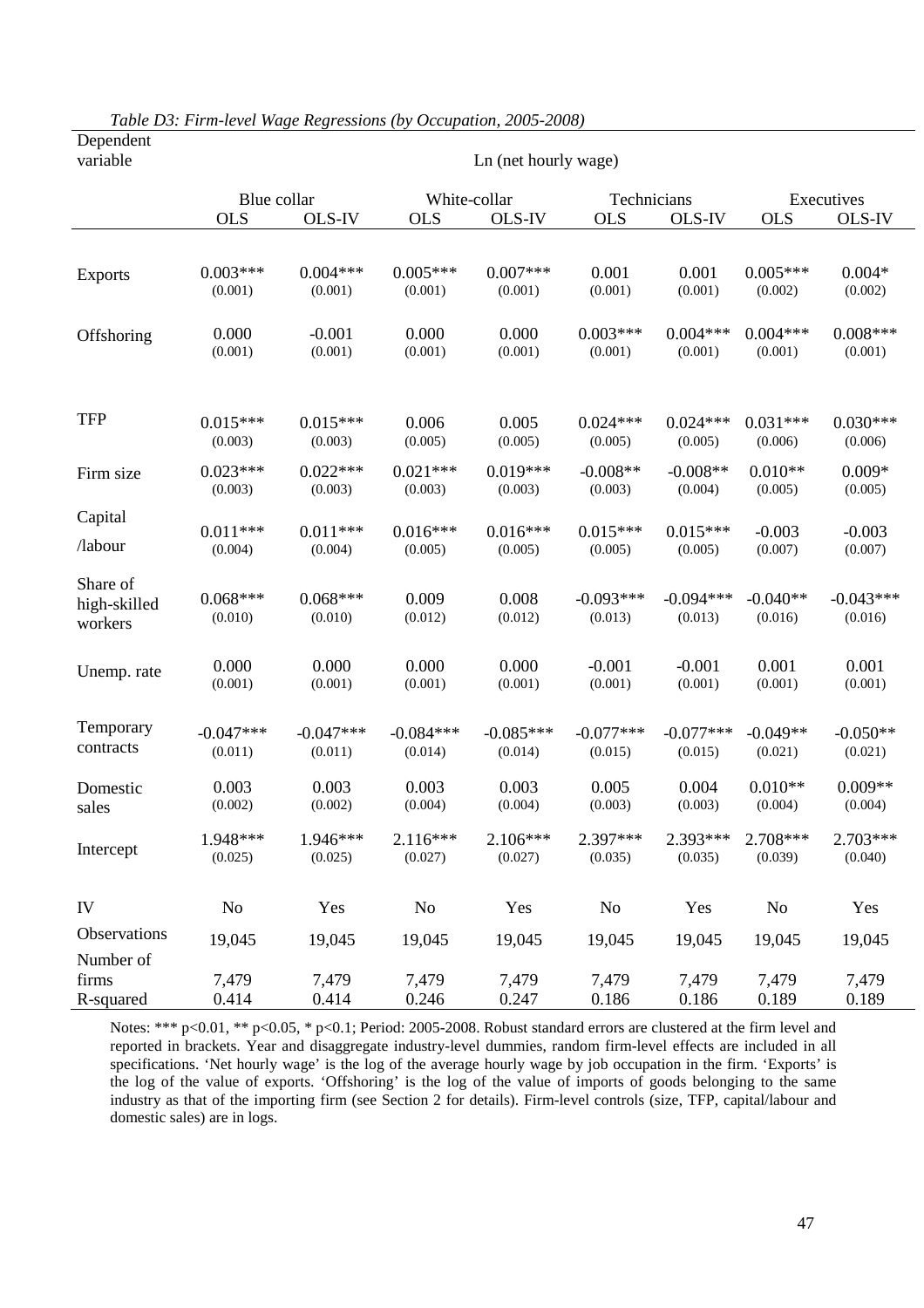| variable        | Net hourly wage |             |             |              |             |             |             |             |
|-----------------|-----------------|-------------|-------------|--------------|-------------|-------------|-------------|-------------|
|                 |                 | Blue collar |             | White-collar |             | Technicians |             | Executives  |
|                 | <b>OLS</b>      | OLS-IV      | <b>OLS</b>  | OLS-IV       | <b>OLS</b>  | OLS-IV      | <b>OLS</b>  | OLS-IV      |
|                 |                 |             |             |              |             |             |             |             |
| <b>Exports</b>  | $0.004***$      | $0.005***$  | $0.004***$  | $0.006***$   | $0.002*$    | $0.003*$    | $0.003*$    | 0.002       |
|                 | (0.001)         | (0.001)     | (0.001)     | (0.001)      | (0.001)     | (0.001)     | (0.002)     | (0.002)     |
| Imports         | $-0.001$        | $-0.003**$  | 0.002       | 0.001        | $0.004***$  | $0.003**$   | $0.008***$  | $0.012***$  |
|                 | (0.001)         | (0.001)     | (0.001)     | (0.001)      | (0.001)     | (0.002)     | (0.002)     | (0.002)     |
| <b>TFP</b>      | $0.021***$      | $0.022***$  | $0.011**$   | $0.011**$    | $0.029***$  | $0.029***$  | $0.031***$  | $0.030***$  |
|                 | (0.004)         | (0.004)     | (0.004)     | (0.004)      | (0.004)     | (0.004)     | (0.005)     | (0.005)     |
| Firm size       | $0.020***$      | $0.020***$  | $0.020***$  | $0.018***$   | $-0.008**$  | $-0.008**$  | $0.012***$  | $0.011**$   |
|                 | (0.003)         | (0.003)     | (0.003)     | (0.003)      | (0.003)     | (0.003)     | (0.004)     | (0.004)     |
| Capital/labour  | $0.009**$       | $0.009**$   | $0.016***$  | $0.016***$   | $0.012**$   | $0.012**$   | $-0.002$    | $-0.002$    |
|                 | (0.004)         | (0.004)     | (0.005)     | (0.005)      | (0.005)     | (0.005)     | (0.007)     | (0.007)     |
| Share of high-  | $0.029***$      | $0.029***$  | $-0.007$    | $-0.008$     | $-0.118***$ | $-0.118***$ | $-0.051***$ | $-0.052***$ |
| skilled workers | (0.009)         | (0.009)     | (0.010)     | (0.010)      | (0.012)     | (0.012)     | (0.014)     | (0.014)     |
| Unemp. rate     | $-0.002***$     | $-0.002***$ | $-0.000$    | $-0.000$     | $-0.001$    | $-0.001$    | 0.001       | 0.001       |
|                 | (0.001)         | (0.001)     | (0.001)     | (0.001)      | (0.001)     | (0.001)     | (0.001)     | (0.001)     |
| Temporary       | $-0.049***$     | $-0.048***$ | $-0.072***$ | $-0.072***$  | $-0.077***$ | $-0.077***$ | $-0.037*$   | $-0.038*$   |
| contracts       | (0.011)         | (0.011)     | (0.014)     | (0.014)      | (0.015)     | (0.015)     | (0.020)     | (0.020)     |
| Domestic sales  | $0.004*$        | $0.005**$   | 0.001       | 0.001        | 0.003       | 0.003       | $0.008*$    | $0.007*$    |
|                 | (0.002)         | (0.002)     | (0.004)     | (0.004)      | (0.003)     | (0.003)     | (0.004)     | (0.004)     |
| Intercept       | 1.991***        | 1.999***    | 2.139***    | $2.131***$   | $2.355***$  | 2.356***    | $2.663***$  | $2.650***$  |
|                 | (0.024)         | (0.024)     | (0.026)     | (0.026)      | (0.032)     | (0.033)     | (0.039)     | (0.040)     |
| IV              | No              | Yes         | $\rm No$    | Yes          | No          | Yes         | No          | Yes         |
| Observations    | 23,269          | 23,269      | 23,269      | 23,269       | 23,269      | 23,269      | 23,269      | 23,269      |
| Nr of firms     | 8,123           | 8,123       | 8,123       | 8,123        | 8,123       | 8,123       | 8,123       | 8,123       |
| R-squared       | 0.416           | 0.416       | 0.258       | 0.258        | 0.185       | 0.185       | 0.187       | 0.188       |

*Table D4: Firm-level Wage Regressions (by Occupation) (2005-2009) – Total Imports*  Dependent

Notes: \*\*\* p<0.01, \*\* p<0.05, \* p<0.1; Period: 2005-2009. Robust standard errors are clustered at the firm level and reported in brackets. Year and disaggregate industry-level dummies, random firm-level effects are included in all specifications. 'Net hourly wage' is the log of the average hourly wage by occupation in the firm. 'Exports' is the log of the value of exports. 'Imports' is the log of the value of imports. Firm-level controls (size, TFP, capital/labour and domestic sales) are in logs.

l,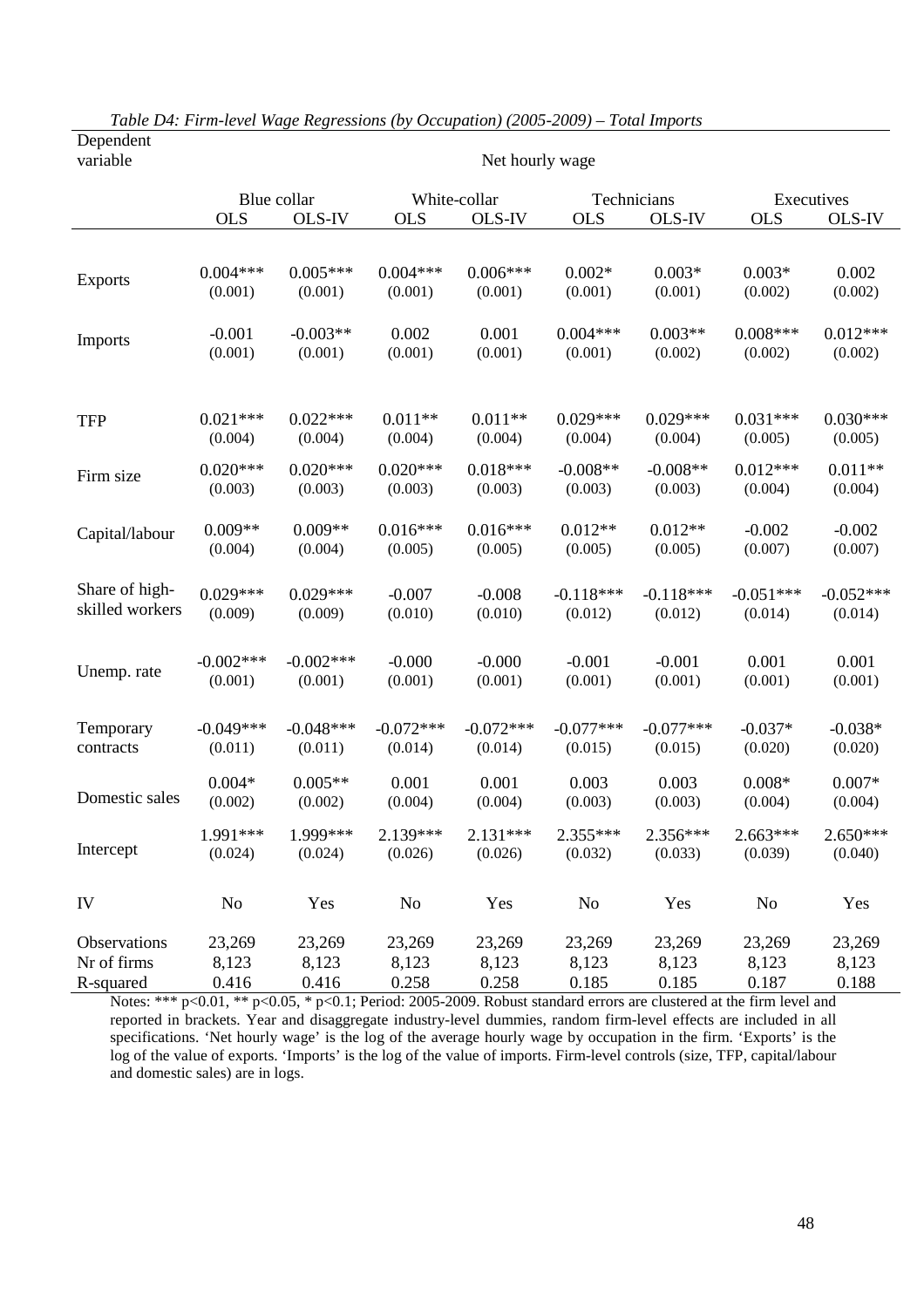| Firm wage agreement         | No         | N <sub>o</sub> | Yes                 |
|-----------------------------|------------|----------------|---------------------|
| Industry wage agreement     | No         | Yes            |                     |
| <b>Total</b>                |            |                |                     |
| <b>Exports</b>              | $0.010***$ | $0.010***$     | $0.016***$          |
|                             | (0.002)    | (0.001)        | (0.003)             |
| Imports                     | $-0.001$   | $0.004**$      |                     |
|                             |            |                | $-0.002$            |
|                             | (0.003)    | (0.001)        | (0.003)             |
| R-Squared                   | 0.625      | 0.604          | 0.735               |
| <b>Blue-collar workers</b>  |            |                |                     |
| <b>Exports</b>              | $0.005**$  | $0.004***$     | $0.011***$          |
|                             | (0.002)    | (0.001)        | (0.003)             |
| Imports                     | $-0.005**$ |                |                     |
|                             |            | $-0.004**$     | $-0.002$<br>(0.004) |
|                             | (0.003)    | (0.001)        |                     |
| R-Squared                   | 0.424      | 0.346          | 0.538               |
| White-collar workers        |            |                |                     |
| <b>Exports</b>              | $0.007***$ | $0.006***$     | 0.005               |
|                             | (0.003)    | (0.001)        | (0.004)             |
| Imports                     |            |                |                     |
|                             | $-0.006**$ | 0.002          | $0.006*$            |
|                             | (0.003)    | (0.002)        | (0.004)             |
| R-Squared                   | 0.276      | 0.202          | 0.365               |
| Technicians and supervisors |            |                |                     |
| <b>Exports</b>              | 0.005      | 0.002          | $0.009***$          |
|                             | (0.003)    | (0.002)        | (0.003)             |
|                             |            |                |                     |
| Imports                     | 0.001      | 0.002          | $-0.001$            |
|                             | (0.003)    | (0.002)        | (0.004)             |
|                             |            |                |                     |
| R-Squared                   | 0.208      | 0.167          | 0.338               |
| <b>Executives</b>           |            |                |                     |
| <b>Exports</b>              | 0.004      | $-0.000$       | $0.012***$          |
|                             | (0.004)    | (0.002)        | (0.004)             |
| Imports                     | 0.003      | $0.015***$     | 0.003               |
|                             | (0.005)    | (0.002)        | (0.004)             |
|                             |            |                |                     |
| R-Squared                   | 0.192      | 0.163          | 0.315               |
|                             |            |                |                     |
| Observations                | 3,509      | 14,683         | 5,077               |
| Number of firms             | 2,556      | 6,124          | 1,293               |

*Table D5: Firm-level Wage Regressions by Bargaining Regime and by Occupation (2005-2009) – Total Imports* 

Notes: \*\*\*  $p<0.01$ , \*\*  $p<0.05$ , \*  $p<0.1$ ; Period: 2005-2009. Robust standard errors are clustered at the firm level and reported in brackets. Year and disaggregate industry-level dummies, random firm-level effects and firm-level controls are included in all specifications. 'Net hourly wage' is the log of the average hourly wage by occupation in the firm. 'Exports' is the log of the value of exports. 'Imports' is the log of the value of imports. The category 'Firm-level wage agreement' is defined according to the frequency of firm-level wage agreements for a given firm, 'Yes' corresponds to firms that agree on wages more than 20% of years over the period 2002-2009, 'No' less than 20% of wage agreements over the same period. The category 'Industry-level wage agreement' means that a firm is covered by an industry-wage agreement in a given year.